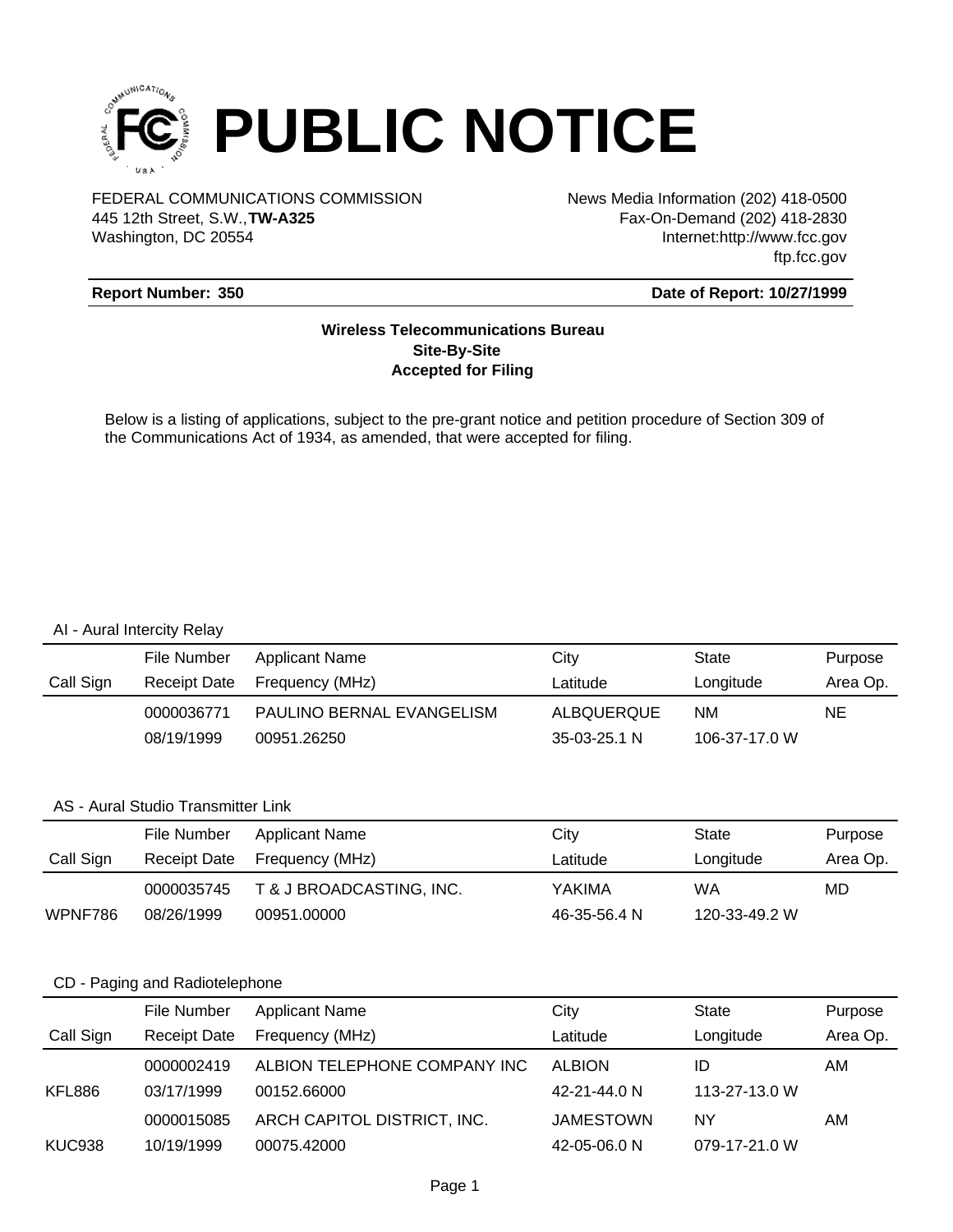# CD - Paging and Radiotelephone

|                | File Number         | <b>Applicant Name</b>                                 | City                 | <b>State</b>  | Purpose   |
|----------------|---------------------|-------------------------------------------------------|----------------------|---------------|-----------|
| Call Sign      | <b>Receipt Date</b> | Frequency (MHz)                                       | Latitude             | Longitude     | Area Op.  |
|                | 0000015085          | ARCH CAPITOL DISTRICT, INC.                           | <b>JAMESTOWN</b>     | <b>NY</b>     | AM        |
| <b>KUC938</b>  | 10/19/1999          | 00075.42000                                           | 42-05-06.0 N         | 079-17-21.0 W |           |
|                | 0000024760          | MobileMedia Paging, Inc., Debtor-in-Poss HARRISONBURG |                      | VA            | AM        |
| KNKK430        | 10/22/1999          | 00072.64000                                           | 38-27-12.4 N         | 078-54-33.1 W |           |
|                | 0000024760          | MobileMedia Paging, Inc., Debtor-in-Poss HARRISONBURG |                      | VA            | AM        |
| KNKK430        | 10/22/1999          | 00454.10000                                           | 38-27-12.4 N         | 078-54-33.1 W |           |
|                | 0000024760          | MobileMedia Paging, Inc., Debtor-in-Poss HARRISONBURG |                      | VA            | AM        |
| KNKK430        | 10/22/1999          | 00931.83750                                           | 38-27-12.4 N         | 078-54-33.1 W |           |
|                | 0000024760          | MobileMedia Paging, Inc., Debtor-in-Poss HARRISONBURG |                      | VA            | AM        |
| KNKK430        | 10/22/1999          | 00931.86250                                           | 38-27-12.4 N         | 078-54-33.1 W |           |
|                | 0000024766          | MobileMedia Paging, Inc., Debtor-in-Poss HARRISONBURG |                      | VA            | AM        |
| <b>KNKK430</b> | 10/22/1999          | 00072.98000                                           | 38-27-12.4 N         | 078-54-33.1 W |           |
|                | 0000024766          | MobileMedia Paging, Inc., Debtor-in-Poss HARRISONBURG |                      | VA            | AM        |
| KNKK430        | 10/22/1999          | 00454.10000                                           | 38-27-12.4 N         | 078-54-33.1 W |           |
|                | 0000024766          | MobileMedia Paging, Inc., Debtor-in-Poss HARRISONBURG |                      | VA            | AM        |
| KNKK430        | 10/22/1999          | 00931.83750                                           | 38-27-12.4 N         | 078-54-33.1 W |           |
|                | 0000024766          | MobileMedia Paging, Inc., Debtor-in-Poss HARRISONBURG |                      | VA            | AM        |
| KNKK430        | 10/22/1999          | 00931.86250                                           | 38-27-12.4 N         | 078-54-33.1 W |           |
|                | 0000035798          | <b>ARCH PAGING INC</b>                                | <b>NOVI</b>          | MI            | MD        |
| <b>KNKG830</b> | 10/18/1999          | 00931.48750                                           | 42-29-58.1 N         | 083-30-24.7 W |           |
|                | 0000035798          | <b>ARCH PAGING INC</b>                                | <b>TRAVERSE CITY</b> | MI            | MD        |
| <b>KNKG830</b> | 10/18/1999          | 00931.48750                                           | 44-46-36.0 N         | 085-41-02.2 W |           |
|                | 0000035886          | ARCH COMMUNICATIONS ENTERPRIS WARREN                  |                      | PA            | MD        |
| <b>KSV966</b>  | 10/18/1999          | 00075.84000                                           | 41-48-31.2 N         | 079-09-49.1 W |           |
|                | 0000036651          | ARCH COMMUNICATIONS ENTERPRIS DES MOINES              |                      | IA            | MD        |
| <b>KNKJ660</b> | 10/19/1999          | 00072.34000                                           | 41-36-50.9 N         | 093-46-01.8 W |           |
|                | 0000037458          | ARCH COMMUNICATIONS ENTERPRIS ELLENVILLE              |                      | NY.           | <b>MD</b> |
| <b>KLF561</b>  | 10/21/1999          | 00152.09000                                           | 41-43-26.3 N         | 074-23-19.5 W |           |
|                | 0000037458          | ARCH COMMUNICATIONS ENTERPRIS WAPPINGERS FALNY        |                      |               | <b>MD</b> |
| <b>KLF561</b>  | 10/21/1999          | 00152.09000                                           | 41-36-05.2 N         | 075-52-33.7 W |           |
|                | 0000037518          | <b>ARCH PAGING INC</b>                                | ELIZABETHTOWN KY     |               | MD        |
| KNKO567        | 10/21/1999          | 00152.72000                                           | 37-46-57.2 N         | 085-54-37.8 W |           |
|                | 0000037559          | <b>ARCH PAGING INC</b>                                | ELKHART              | IN            | MD        |
| KNKM702        | 10/21/1999          | 00931.21250                                           | 41-38-41.1 N         | 085-59-11.0 W |           |
|                | 0000037559          | <b>ARCH PAGING INC</b>                                | <b>LAFAYETTE</b>     | IN            | MD        |
| <b>KNKM702</b> | 10/21/1999          | 00931.58750                                           | 40-23-26.0 N         | 086-51-47.0 W |           |
|                | 0000037901          | ARCH PAGING, INC.                                     | <b>CINCINNATI</b>    | OH            | MD        |
| <b>KUC928</b>  | 10/22/1999          | 00152.24000                                           | 39-06-18.2 N         | 084-33-23.7 W |           |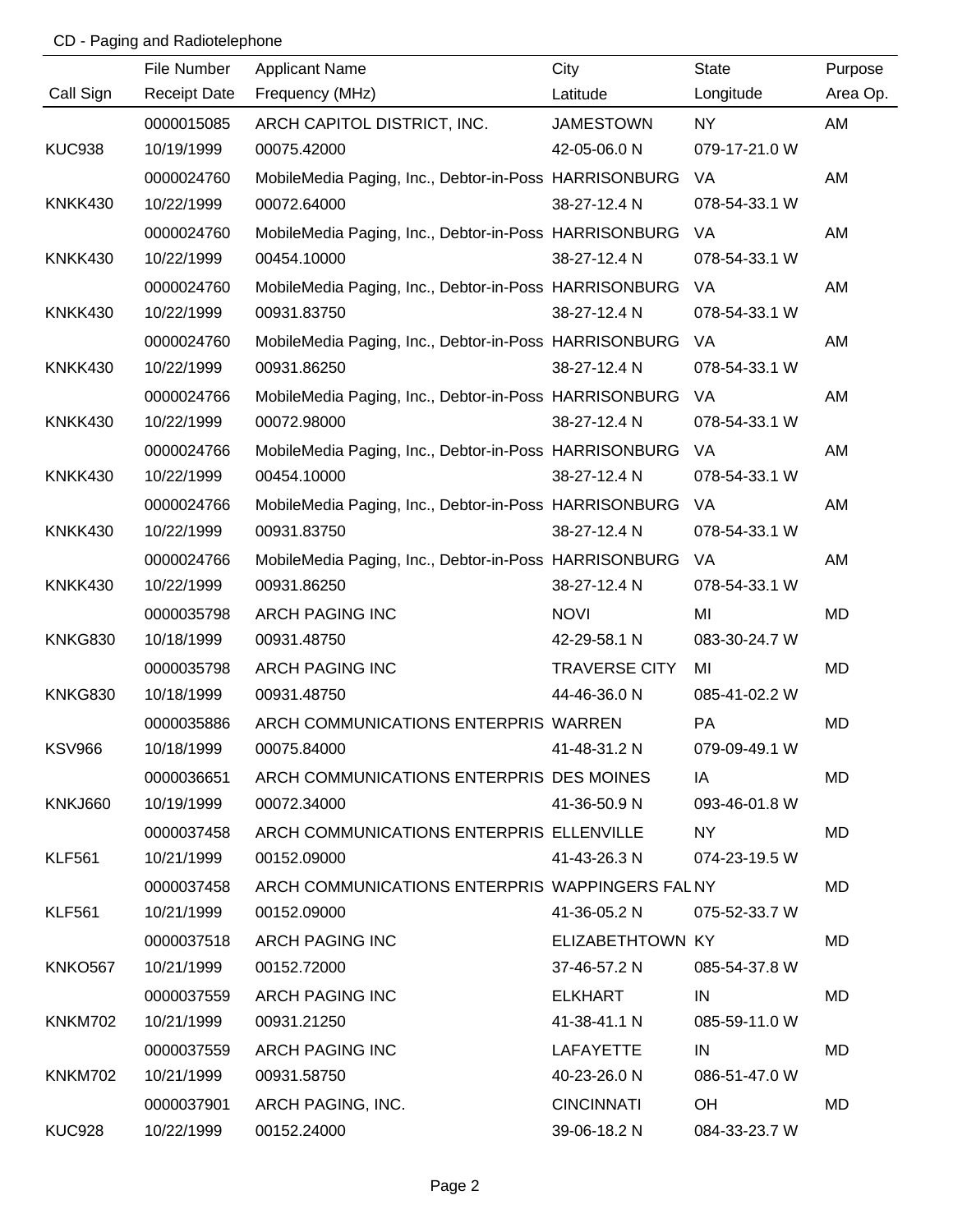# CD - Paging and Radiotelephone

|                | File Number         | <b>Applicant Name</b>                              | City                     | <b>State</b>  | Purpose   |
|----------------|---------------------|----------------------------------------------------|--------------------------|---------------|-----------|
| Call Sign      | <b>Receipt Date</b> | Frequency (MHz)                                    | Latitude                 | Longitude     | Area Op.  |
|                | 0000037975          | <b>ARCH PAGING INC</b>                             | <b>COLLINSVILLE</b>      | IL.           | <b>MD</b> |
| <b>KNKM785</b> | 10/22/1999          | 00931.08750                                        | 38-40-59.1 N             | 090-00-02.3 W |           |
|                | 0000037995          | <b>ARCH PAGING INC</b>                             | <b>JACKSON</b>           | <b>MS</b>     | MD        |
| <b>KNKS215</b> | 10/22/1999          | 00931.51250                                        | 32-16-25.5 N             | 090-11-53.3 W |           |
|                | 0000038035          | ARCH CAPITOL DISTRICT, INC.                        | LAKE GEORGE              | NY.           | MD        |
| <b>KED364</b>  | 10/22/1999          | 00158.10000                                        | 43-25-13.2 N             | 073-45-27.4 W |           |
|                | 0000038035          | ARCH CAPITOL DISTRICT, INC.                        | PATTERSONVILLE NY        |               | MD        |
| KED364         | 10/22/1999          | 00158.10000                                        | 42-50-57.2 N             | 074-03-43.4 W |           |
|                | 0000037021          | Lamar Communications Systems, Inc.                 | <b>TULSA</b>             | OK.           | <b>NE</b> |
|                | 10/20/1999          | 00454.32500                                        | 36-09-40.3 N             | 095-49-10.9 W |           |
|                | 0000010620          | Lafayette Radio Telephone Co.                      | <b>WEST LAFAYETTEIN</b>  |               | <b>RM</b> |
| <b>KKB365</b>  | 03/30/1999          | 00152.24000                                        | 40-27-35.1 N             | 086-53-54.0 W |           |
|                | 0000010620          | Lafayette Radio Telephone Co.                      | <b>WEST LAFAYETTE IN</b> |               | <b>RM</b> |
| <b>KKB365</b>  | 03/30/1999          | 00152.24000                                        | 40-27-35.1 N             | 086-53-54.0 W |           |
|                | 0000010621          | Ivan A. Wiley                                      | <b>WEST LAFAYETTE IN</b> |               | <b>RM</b> |
| <b>KSJ767</b>  | 03/30/1999          | 00152.15000                                        | 40-27-35.1 N             | 086-53-54.0 W |           |
|                | 0000035317          | FLEET CALL WEST, INC. DBA: NEXTEL BOULDER CITY     |                          | <b>NV</b>     | <b>RM</b> |
| <b>WQZ607</b>  | 06/21/1999          | 00454.07500                                        | 35-59-44.9 N             | 114-51-12.9 W |           |
|                | 0000035317          | FLEET CALL WEST, INC. DBA: NEXTEL LAS VEGAS        |                          | <b>NV</b>     | <b>RM</b> |
| <b>WQZ607</b>  | 06/21/1999          | 00454.07500                                        | 36-08-15.8 N             | 115-09-46.9 W |           |
|                | 0000035317          | FLEET CALL WEST, INC. DBA: NEXTEL LAUGHLIN         |                          | <b>NV</b>     | <b>RM</b> |
| WQZ607         | 06/21/1999          | 00454.07500                                        | 35-14-57.9 N             | 114-44-35.8 W |           |
|                | 0000035317          | FLEET CALL WEST, INC. DBA: NEXTEL NEAR HENDERSOINV |                          |               | <b>RM</b> |
| <b>WQZ607</b>  | 06/21/1999          | $36-00-29.9 N$<br>00454.07500                      |                          | 115-00-22.9 W |           |
|                | 0000035317          | FLEET CALL WEST, INC. DBA: NEXTEL NEAR HENDERSOINV |                          |               | <b>RM</b> |
| WQZ607         | 06/21/1999          | 00454.20000                                        | 36-00-29.9 N             | 115-00-22.9 W |           |
|                | 0000036815          | CARMELITA GOSSARD, dba AA BEEP CUDJOE KEY          |                          | FL.           | <b>RM</b> |
| KNKK662        | 10/08/1999          | 00152.75000                                        | 24-41-00.5 N             | 081-29-29.3 W |           |
|                | 0000036815          | CARMELITA GOSSARD, dba AA BEEP MARATHON            |                          | FL.           | <b>RM</b> |
| KNKK662        | 10/08/1999          | 00152.75000                                        | 24-43-48.5 N             | 081-02-03.2 W |           |
|                | 0000036815          | CARMELITA GOSSARD, dba AA BEEP STOCK ISLAND        |                          | FL.           | <b>RM</b> |
| KNKK662        | 10/08/1999          | 00152.75000                                        | 24-34-21.5 N             | 081-44-49.3 W |           |
|                | 0000036825          | CAR TEL COMMUNICATIONS, INC                        | <b>NEWMAN</b>            | GA            | <b>RM</b> |
| KUC960         | 10/08/1999          | 00454.07500                                        | 33-22-24.4 N             | 084-52-05.7 W |           |
|                | 0000036867          | AUDIOCOM ELECTRONICS INC                           | <b>MOSCOW</b>            | ID            | <b>RM</b> |
| <b>KNKJ579</b> | 10/01/1999          | 00075.74000                                        | 46-43-45.5 N             | 117-00-25.5 W |           |
|                | 0000036867          | AUDIOCOM ELECTRONICS INC                           | <b>MOSCOW</b>            | ID            | <b>RM</b> |
| KNKJ579        | 10/01/1999          | 00072.10000                                        | 46-48-39.6 N             | 116-54-56.5 W |           |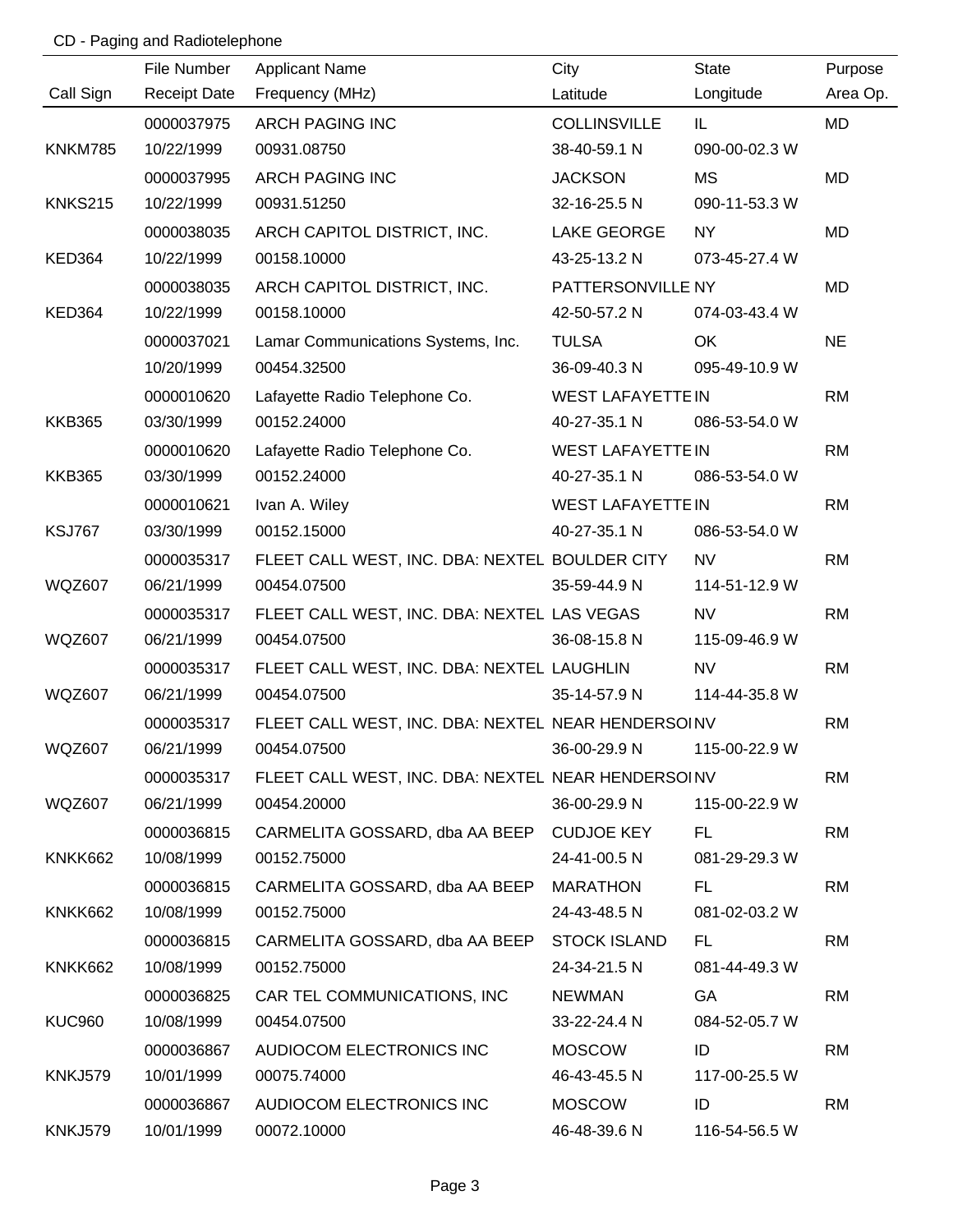# CD - Paging and Radiotelephone

|                | File Number         | <b>Applicant Name</b>    | City                | <b>State</b>  | Purpose   |
|----------------|---------------------|--------------------------|---------------------|---------------|-----------|
| Call Sign      | <b>Receipt Date</b> | Frequency (MHz)          | Latitude            | Longitude     | Area Op.  |
|                | 0000036867          | AUDIOCOM ELECTRONICS INC | <b>MOSCOW</b>       | ID            | <b>RM</b> |
| <b>KNKJ579</b> | 10/01/1999          | 00152.66000              | 46-48-39.6 N        | 116-54-56.5 W |           |
|                | 0000036869          | AUDIOCOM ELECTRONICS INC | <b>SPOKANE</b>      | <b>WA</b>     | <b>RM</b> |
| KNKM857        | 10/01/1999          | 00152.66000              | 47-34-43.6 N        | 117-17-49.7 W |           |
|                | 0000036884          | THE BEEPER COMPANY       | <b>BEDFORD</b>      | <b>VA</b>     | <b>RM</b> |
| <b>KDS709</b>  | 09/17/1999          | 00152.84000              | 37-18-54.5 N        | 079-38-05.1 W |           |
|                | 0000036884          | THE BEEPER COMPANY       | <b>BLACKSBURG</b>   | VA            | <b>RM</b> |
| <b>KDS709</b>  | 09/17/1999          | 00152.84000              | 37-11-13.4 N        | 080-27-26.1 W |           |
|                | 0000036884          | THE BEEPER COMPANY       | <b>BLACKSBURG</b>   | <b>VA</b>     | <b>RM</b> |
| <b>KDS709</b>  | 09/17/1999          | 00158.10000              | 37-11-13.4 N        | 080-27-26.1 W |           |
|                | 0000036884          | THE BEEPER COMPANY       | <b>DALEVILLE</b>    | <b>VA</b>     | <b>RM</b> |
| <b>KDS709</b>  | 09/17/1999          | 00152.84000              | 37-22-23.4 N        | 079-55-39.1 W |           |
|                | 0000036884          | THE BEEPER COMPANY       | <b>DALEVILLE</b>    | <b>VA</b>     | <b>RM</b> |
| <b>KDS709</b>  | 09/17/1999          | 00158.10000              | 37-22-23.4 N        | 079-55-39.1 W |           |
|                | 0000036884          | THE BEEPER COMPANY       | <b>PEDLAR MILES</b> | <b>VA</b>     | <b>RM</b> |
| <b>KDS709</b>  | 09/17/1999          | 00158.10000              | 37-33-46.5 N        | 079-11-38.1 W |           |
|                | 0000036884          | THE BEEPER COMPANY       | <b>ROANOKE</b>      | <b>VA</b>     | <b>RM</b> |
| <b>KDS709</b>  | 09/17/1999          | 00152.84000              | 37-22-26.4 N        | 079-55-34.1 W |           |
|                | 0000036884          | THE BEEPER COMPANY       | SMITH MOUNTAIN VA   |               | <b>RM</b> |
| <b>KDS709</b>  | 09/17/1999          | 00158.10000              | 37-03-00.5 N        | 079-31-33.1 W |           |

|           | File Number         | <b>Applicant Name</b>                  | City            | <b>State</b>  | Purpose  |
|-----------|---------------------|----------------------------------------|-----------------|---------------|----------|
| Call Sign | <b>Receipt Date</b> | Frequency (MHz)                        | Latitude        | Longitude     | Area Op. |
|           | 0000034176          | <b>BACKLINK LLC</b>                    | <b>SAN JOSE</b> | СA            | AM       |
| WPOU738   | 10/15/1999          | 21275.00000                            | 37-22-02.8 N    | 121-54-56.2 W |          |
|           | 0000034176          | <b>BACKLINK LLC</b>                    | <b>SAN JOSE</b> | CA            | AM       |
| WPOU738   | 10/15/1999          | 21625,00000                            | 37-22-02.8 N    | 121-54-56.2 W |          |
|           | 0000034176          | <b>BACKLINK LLC</b>                    | <b>SAN JOSE</b> | СA            | AM       |
| WPOU738   | 10/15/1999          | 21675,00000                            | 37-22-02.8 N    | 121-54-56.2 W |          |
|           | 9902300             | San Juan Cellular Telephone Company    | LAS PIEDRAS     | <b>PR</b>     | AM       |
|           | 10/15/1999          | 10643.12500                            | 18-11-28.0 N    | 065-50-17.6 W |          |
|           | 9902301             | SAN JUAN CELLULAR TELEPHONE CO HUMACAO |                 | <b>PR</b>     | AM       |
| WML384    | 10/15/1999          | 06004.50000                            | 18-07-26.9 N    | 065-50-19.6 W |          |
|           | 9902301             | SAN JUAN CELLULAR TELEPHONE CO HUMACAO |                 | <b>PR</b>     | AM       |
| WML384    | 10/15/1999          | 06063,80000                            | 18-07-26.9 N    | 065-50-19.6 W |          |
|           | 9902301             | SAN JUAN CELLULAR TELEPHONE CO HUMACAO |                 | PR.           | AM       |
| WML384    | 10/15/1999          | 06595.62500                            | 18-07-26.9 N    | 065-50-19.6 W |          |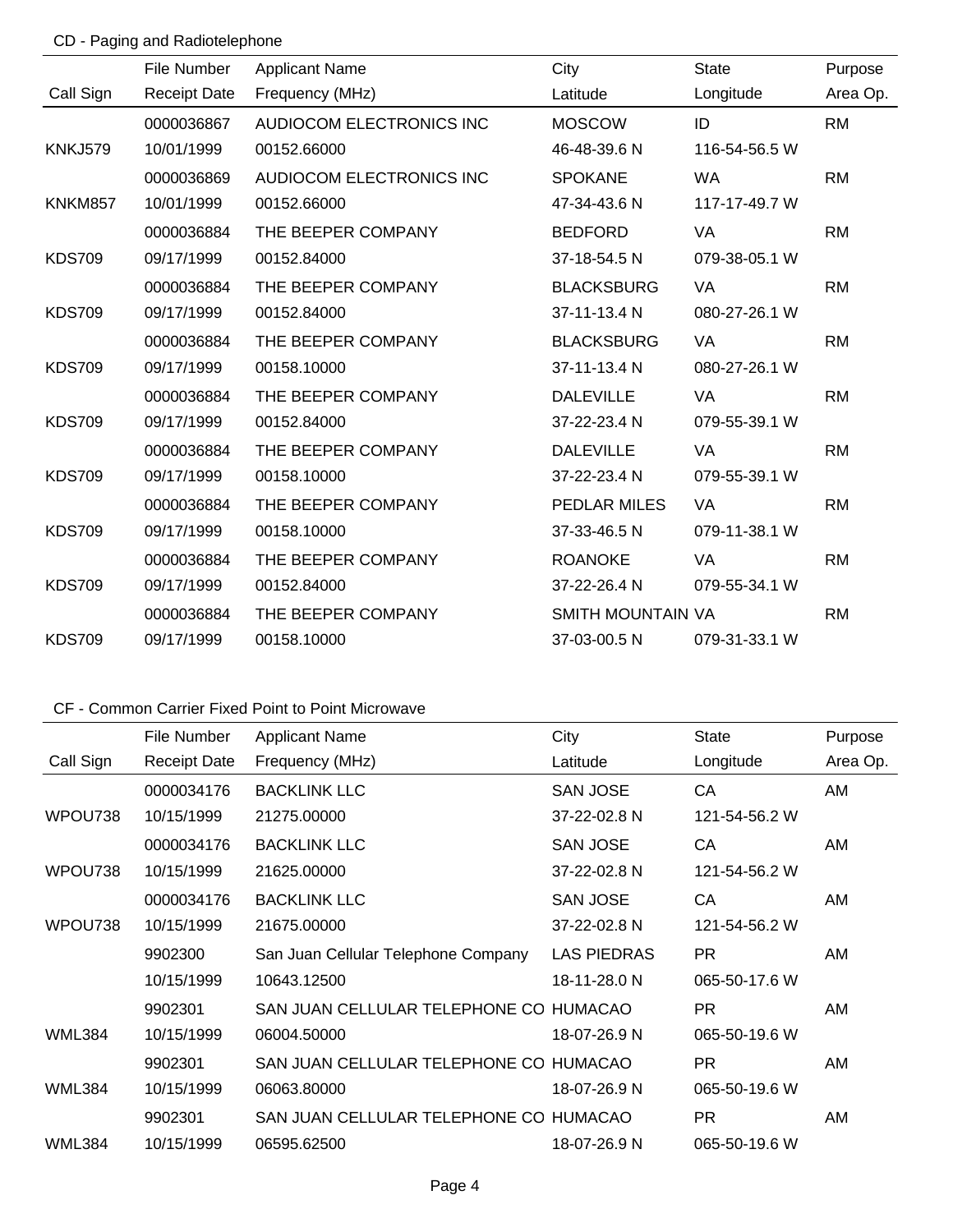|               | File Number         | <b>Applicant Name</b>                       | City         | <b>State</b>  | Purpose   |
|---------------|---------------------|---------------------------------------------|--------------|---------------|-----------|
| Call Sign     | <b>Receipt Date</b> | Frequency (MHz)                             | Latitude     | Longitude     | Area Op.  |
|               | 9902301             | SAN JUAN CELLULAR TELEPHONE CO HUMACAO      |              | <b>PR</b>     | AM        |
| <b>WML384</b> | 10/15/1999          | 10578.12500                                 | 18-07-26.9 N | 065-50-19.6 W |           |
|               | 9902301             | SAN JUAN CELLULAR TELEPHONE CO HUMACAO      |              | <b>PR</b>     | AM        |
| <b>WML384</b> | 10/15/1999          | 10995.00000                                 | 18-07-26.9 N | 065-50-19.6 W |           |
|               | 0000034907          | LOS ANGELES SMSA LIMITED PARTNE LOS ANGELES |              | CA            | <b>MD</b> |
| WPOS950       | 08/23/1999          | 18085.00000                                 | 34-03-16.0 N | 118-19-22.2 W |           |
|               | 0000034908          | LOS ANGELES SMSA LIMITED PARTNE LOS ANGELES |              | CA            | <b>MD</b> |
| <b>WMS320</b> | 08/23/1999          | 10616.25000                                 | 34-03-46.0 N | 118-20-51.2 W |           |
|               | 0000034908          | LOS ANGELES SMSA LIMITED PARTNE LOS ANGELES |              | CA            | <b>MD</b> |
| <b>WMS320</b> | 08/23/1999          | 10618.75000                                 | 34-03-46.0 N | 118-20-51.2 W |           |
|               | 0000034908          | LOS ANGELES SMSA LIMITED PARTNE LOS ANGELES |              | CA            | <b>MD</b> |
| <b>WMS320</b> | 08/23/1999          | 10621.25000                                 | 34-03-46.0 N | 118-20-51.2 W |           |
|               | 0000034908          | LOS ANGELES SMSA LIMITED PARTNE LOS ANGELES |              | CA            | <b>MD</b> |
| <b>WMS320</b> | 08/23/1999          | 10623.75000                                 | 34-03-46.0 N | 118-20-51.2 W |           |
|               | 0000034908          | LOS ANGELES SMSA LIMITED PARTNE LOS ANGELES |              | CA            | <b>MD</b> |
| <b>WMS320</b> | 08/23/1999          | 10626.25000                                 | 34-03-46.0 N | 118-20-51.2 W |           |
|               | 0000034908          | LOS ANGELES SMSA LIMITED PARTNE LOS ANGELES |              | CA            | <b>MD</b> |
| <b>WMS320</b> | 08/23/1999          | 10628.75000                                 | 34-03-46.0 N | 118-20-51.2 W |           |
|               | 0000034908          | LOS ANGELES SMSA LIMITED PARTNE LOS ANGELES |              | CA            | <b>MD</b> |
| <b>WMS320</b> | 08/23/1999          | 10633.75000                                 | 34-03-46.0 N | 118-20-51.2 W |           |
|               | 0000034908          | LOS ANGELES SMSA LIMITED PARTNE LOS ANGELES |              | CA            | <b>MD</b> |
| <b>WMS320</b> | 08/23/1999          | 10636.25000                                 | 34-03-46.0 N | 118-20-51.2 W |           |
|               | 0000034908          | LOS ANGELES SMSA LIMITED PARTNE LOS ANGELES |              | CA            | <b>MD</b> |
| <b>WMS320</b> | 08/23/1999          | 10638.75000                                 | 34-03-46.0 N | 118-20-51.2 W |           |
|               | 0000034908          | LOS ANGELES SMSA LIMITED PARTNE LOS ANGELES |              | CA            | MD        |
| <b>WMS320</b> | 08/23/1999          | 10646.87500                                 | 34-03-46.0 N | 118-20-51.2 W |           |
|               | 0000034908          | LOS ANGELES SMSA LIMITED PARTNE LOS ANGELES |              | CA            | MD        |
| <b>WMS320</b> | 08/23/1999          | 10895.00000                                 | 34-03-46.0 N | 118-20-51.2 W |           |
|               | 0000034908          | LOS ANGELES SMSA LIMITED PARTNE LOS ANGELES |              | CA            | <b>MD</b> |
| <b>WMS320</b> | 08/23/1999          | 10975.00000                                 | 34-03-46.0 N | 118-20-51.2 W |           |
|               | 0000034908          | LOS ANGELES SMSA LIMITED PARTNE LOS ANGELES |              | CA            | MD        |
| <b>WMS320</b> | 08/23/1999          | 18635.00000                                 | 34-03-46.0 N | 118-20-51.2 W |           |
|               | 0000034908          | LOS ANGELES SMSA LIMITED PARTNE LOS ANGELES |              | CA            | MD        |
| <b>WMS320</b> | 08/23/1999          | 18762.50000                                 | 34-03-46.0 N | 118-20-51.2 W |           |
|               | 0000034908          | LOS ANGELES SMSA LIMITED PARTNE LOS ANGELES |              | CA            | <b>MD</b> |
| <b>WMS320</b> | 08/23/1999          | 18772.50000                                 | 34-03-46.0 N | 118-20-51.2 W |           |
|               | 0000034908          | LOS ANGELES SMSA LIMITED PARTNE LOS ANGELES |              | CA            | <b>MD</b> |
| <b>WMS320</b> | 08/23/1999          | 18782.50000                                 | 34-03-46.0 N | 118-20-51.2 W |           |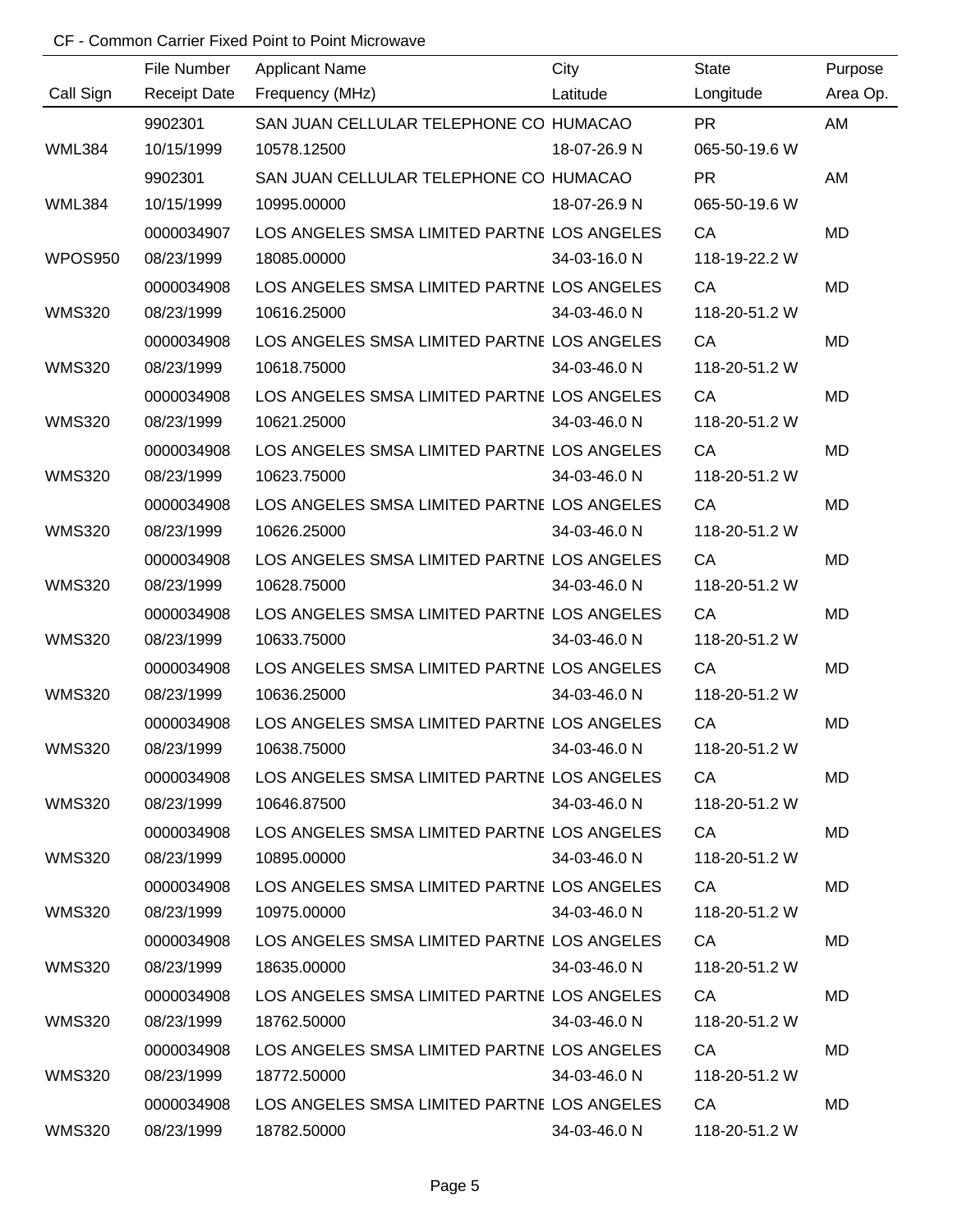|               | File Number         | <b>Applicant Name</b>                         | City              | <b>State</b>  | Purpose   |
|---------------|---------------------|-----------------------------------------------|-------------------|---------------|-----------|
| Call Sign     | <b>Receipt Date</b> | Frequency (MHz)<br><b>Example 12</b> Latitude |                   | Longitude     | Area Op.  |
|               | 0000034908          | LOS ANGELES SMSA LIMITED PARTNE LOS ANGELES   |                   | CA            | MD        |
| <b>WMS320</b> | 08/23/1999          | 18787.50000                                   | 34-03-46.0 N      | 118-20-51.2 W |           |
|               | 0000034908          | LOS ANGELES SMSA LIMITED PARTNE LOS ANGELES   |                   | CA            | <b>MD</b> |
| <b>WMS320</b> | 08/23/1999          | 18797.50000                                   | 34-03-46.0 N      | 118-20-51.2 W |           |
|               | 0000034908          | LOS ANGELES SMSA LIMITED PARTNE LOS ANGELES   |                   | CA            | MD        |
| <b>WMS320</b> | 08/23/1999          | 18817.50000                                   | 34-03-46.0 N      | 118-20-51.2 W |           |
|               | 0000034908          | LOS ANGELES SMSA LIMITED PARTNE LOS ANGELES   |                   | CA            | MD        |
| <b>WMS320</b> | 08/23/1999          | 19280.00000                                   | 34-03-46.0 N      | 118-20-51.2 W |           |
|               | 0000034908          | LOS ANGELES SMSA LIMITED PARTNE LOS ANGELES   |                   | CA            | MD        |
| <b>WMS320</b> | 08/23/1999          | 19645.00000                                   | 34-03-46.0 N      | 118-20-51.2 W |           |
|               | 0000034908          | LOS ANGELES SMSA LIMITED PARTNE LOS ANGELES   |                   | CA            | <b>MD</b> |
| <b>WMS320</b> | 08/23/1999          | 19680.00000                                   | 34-03-46.0 N      | 118-20-51.2 W |           |
|               | 0000034929          | PACIFIC BELL                                  | POINT ARENA       | CA            | <b>MD</b> |
| <b>WHE245</b> | 08/27/1999          | 05945.20000                                   | 38-54-36.6 N      | 123-41-33.0 W |           |
|               | 0000034929          | <b>PACIFIC BELL</b>                           | POINT ARENA       | CA            | MD        |
| <b>WHE245</b> | 08/27/1999          | 06004.50000                                   | 38-54-36.6 N      | 123-41-33.0 W |           |
|               | 0000034929          | PACIFIC BELL                                  | POINT ARENA       | CA            | <b>MD</b> |
| <b>WHE245</b> | 08/27/1999          | 06063.80000                                   | 38-54-36.6 N      | 123-41-33.0 W |           |
|               | 0000034934          | TEXAS RSA 10B3 LIMITED PARTNERSI Buffalo      |                   | <b>TX</b>     | <b>MD</b> |
| WPJF554       | 10/15/1999          | 06004.50000                                   | 31-13-24.6 N      | 095-59-13.9 W |           |
|               | 0000034934          | TEXAS RSA 10B3 LIMITED PARTNERSI Buffalo      |                   | <b>TX</b>     | <b>MD</b> |
| WPJF554       | 10/15/1999          | 06135.45000                                   | 31-13-24.6 N      | 095-59-13.9 W |           |
|               | 0000034949          | <b>PACIFIC BELL</b>                           | <b>MANCHESTER</b> | CA            | <b>MD</b> |
| KMQ38         | 08/27/1999          | 06197.24000                                   | 38-57-20.6 N      | 123-34-49.0 W |           |
|               | 0000034949          | <b>PACIFIC BELL</b>                           | <b>MANCHESTER</b> | CA            | MD        |
| KMQ38         | 08/27/1999          | 06256.54000                                   | 38-57-20.6 N      | 123-34-49.0 W |           |
|               | 0000034949          | PACIFIC BELL                                  | <b>MANCHESTER</b> | CA            | MD        |
| KMQ38         | 08/27/1999          | 06315.84000                                   | 38-57-20.6 N      | 123-34-49.0 W |           |
|               | 0000034949          | PACIFIC BELL                                  | <b>MANCHESTER</b> | CA            | MD        |
| KMQ38         | 08/27/1999          | 06315.84000                                   | 38-57-20.6 N      | 123-34-49.0 W |           |
|               | 0000034949          | <b>PACIFIC BELL</b>                           | <b>MANCHESTER</b> | CA            | MD        |
| KMQ38         | 08/27/1999          | 11325.00000                                   | 38-57-20.6 N      | 123-34-49.0 W |           |
|               | 0000034956          | <b>BACKLINK LLC</b>                           | PORTLAND          | <b>OR</b>     | MD        |
| WPOV292       | 10/15/1999          | 21475.00000                                   | 45-31-17.8 N      | 122-40-42.3 W |           |
|               | 0000034956          | <b>BACKLINK LLC</b>                           | PORTLAND          | <b>OR</b>     | MD        |
| WPOV292       | 10/15/1999          | 21525.00000                                   | 45-31-17.8 N      | 122-40-42.3 W |           |
|               | 0000034956          | <b>BACKLINK LLC</b>                           | <b>PORTLAND</b>   | OR.           | MD        |
| WPOV292       | 10/15/1999          | 21725.00000                                   | 45-31-17.8 N      | 122-40-42.3 W |           |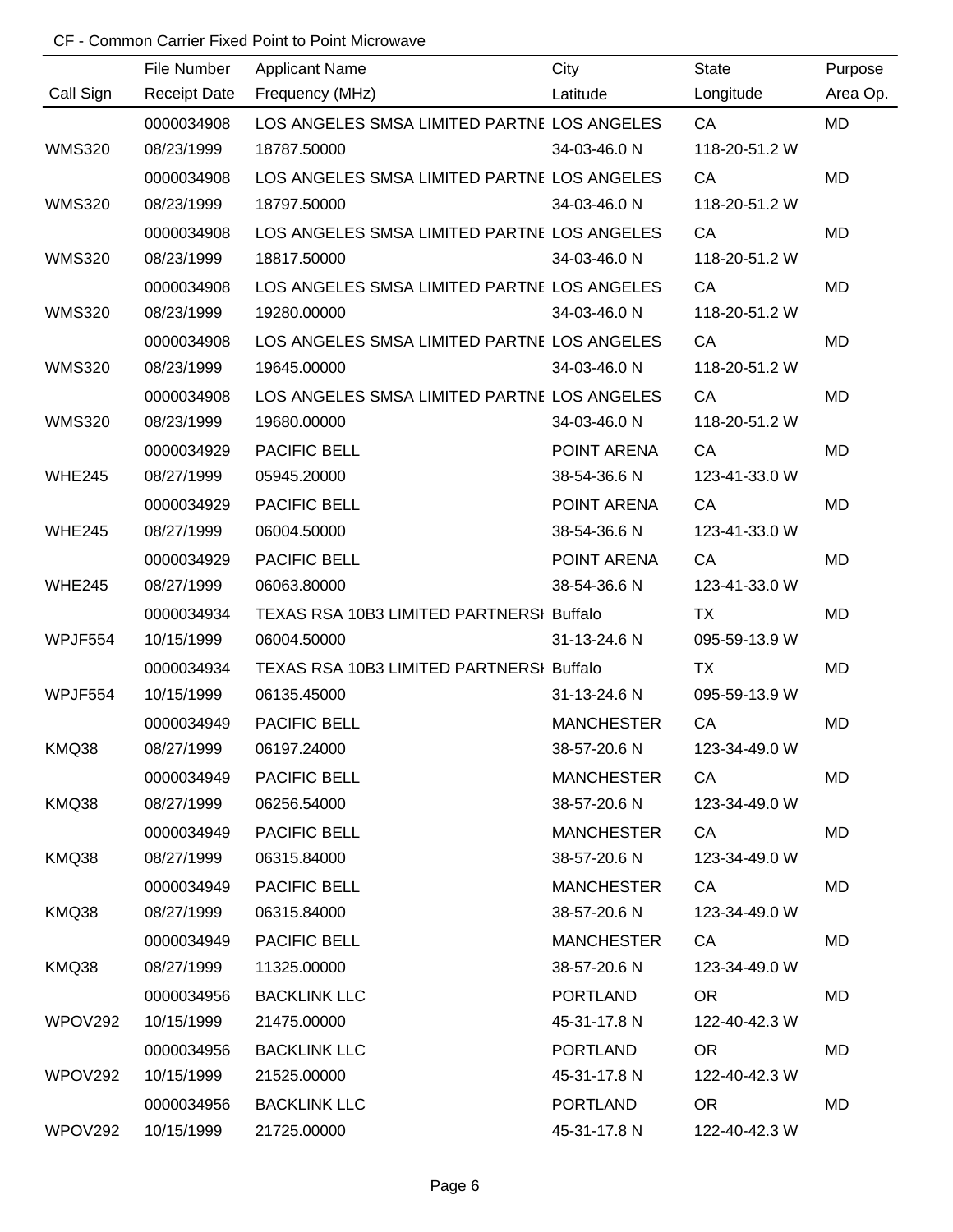|                   | File Number         | <b>Applicant Name</b> | City              | State         | Purpose   |
|-------------------|---------------------|-----------------------|-------------------|---------------|-----------|
| Call Sign         | <b>Receipt Date</b> | Frequency (MHz)       | Latitude          | Longitude     | Area Op.  |
|                   | 0000034965          | PACIFIC BELL          | <b>CLOVERDALE</b> | CA            | MD        |
| <b>KMO90</b>      | 08/27/1999          | 03730.00000           | 38-53-00.6 N      | 122-59-36.9 W |           |
|                   | 0000034965          | PACIFIC BELL          | <b>CLOVERDALE</b> | CA            | MD        |
| <b>KMO90</b>      | 08/27/1999          | 03810.00000           | 38-53-00.6 N      | 122-59-36.9 W |           |
|                   | 0000034965          | PACIFIC BELL          | <b>CLOVERDALE</b> | CA            | MD        |
| <b>KMO90</b>      | 08/27/1999          | 03890.00000           | 38-53-00.6 N      | 122-59-36.9 W |           |
|                   | 0000034965          | PACIFIC BELL          | <b>CLOVERDALE</b> | CA            | MD        |
| <b>KMO90</b>      | 08/27/1999          | 03970.00000           | 38-53-00.6 N      | 122-59-36.9 W |           |
|                   | 0000034965          | PACIFIC BELL          | <b>CLOVERDALE</b> | CA            | MD        |
| <b>KMO90</b>      | 08/27/1999          | 04050.00000           | 38-53-00.6 N      | 122-59-36.9 W |           |
|                   | 0000034965          | <b>PACIFIC BELL</b>   | <b>CLOVERDALE</b> | CA            | MD        |
| <b>KMO90</b>      | 08/27/1999          | 04130.00000           | 38-53-00.6 N      | 122-59-36.9 W |           |
|                   | 0000034965          | PACIFIC BELL          | <b>CLOVERDALE</b> | CA            | <b>MD</b> |
| <b>KMO90</b>      | 08/27/1999          | 05945.20000           | 38-53-00.6 N      | 122-59-36.9 W |           |
|                   | 0000034965          | PACIFIC BELL          | <b>CLOVERDALE</b> | CA            | <b>MD</b> |
| <b>KMO90</b>      | 08/27/1999          | 05974.85000           | 38-53-00.6 N      | 122-59-36.9 W |           |
|                   | 0000034965          | PACIFIC BELL          | <b>CLOVERDALE</b> | CA            | MD        |
| <b>KMO90</b>      | 08/27/1999          | 06004.50000           | 38-53-00.6 N      | 122-59-36.9 W |           |
|                   | 0000034965          | PACIFIC BELL          | <b>CLOVERDALE</b> | CA            | MD        |
| <b>KMO90</b>      | 08/27/1999          | 06034.15000           | 38-53-00.6 N      | 122-59-36.9 W |           |
|                   | 0000034965          | PACIFIC BELL          | <b>CLOVERDALE</b> | CA            | MD        |
| <b>KMO90</b>      | 08/27/1999          | 06063.80000           | 38-53-00.6 N      | 122-59-36.9 W |           |
|                   | 0000034965          | PACIFIC BELL          | <b>CLOVERDALE</b> | CA            | <b>MD</b> |
| <b>KMO90</b>      | 08/27/1999          | 06093.45000           | 38-53-00.6 N      | 122-59-36.9 W |           |
|                   | 0000034965          | <b>PACIFIC BELL</b>   | <b>CLOVERDALE</b> | CA            | MD        |
| <b>KMO90</b>      | 08/27/1999          | 06152.75000           | 38-53-00.6 N      | 122-59-36.9 W |           |
|                   | 0000034965          | <b>PACIFIC BELL</b>   | <b>CLOVERDALE</b> | CA            | MD        |
| KMO90             | 08/27/1999          | 10715.00000           | 38-53-00.6 N      | 122-59-36.9 W |           |
|                   | 0000034965          | <b>PACIFIC BELL</b>   | <b>CLOVERDALE</b> | CA            | MD        |
| KMO <sub>90</sub> | 08/27/1999          | 10755.00000           | 38-53-00.6 N      | 122-59-36.9 W |           |
|                   | 0000034965          | <b>PACIFIC BELL</b>   | <b>CLOVERDALE</b> | CA            | MD        |
| KMO <sub>90</sub> | 08/27/1999          | 10795.00000           | 38-53-00.6 N      | 122-59-36.9 W |           |
|                   | 0000034965          | <b>PACIFIC BELL</b>   | <b>CLOVERDALE</b> | CA            | MD        |
| KMO <sub>90</sub> | 08/27/1999          | 10835.00000           | 38-53-00.6 N      | 122-59-36.9 W |           |
|                   | 0000034965          | <b>PACIFIC BELL</b>   | <b>CLOVERDALE</b> | CA            | MD        |
| KMO <sub>90</sub> | 08/27/1999          | 10875.00000           | 38-53-00.6 N      | 122-59-36.9 W |           |
|                   | 0000034965          | <b>PACIFIC BELL</b>   | <b>CLOVERDALE</b> | CA D          | MD        |
| KMO90             | 08/27/1999          | 10915.00000           | 38-53-00.6 N      | 122-59-36.9 W |           |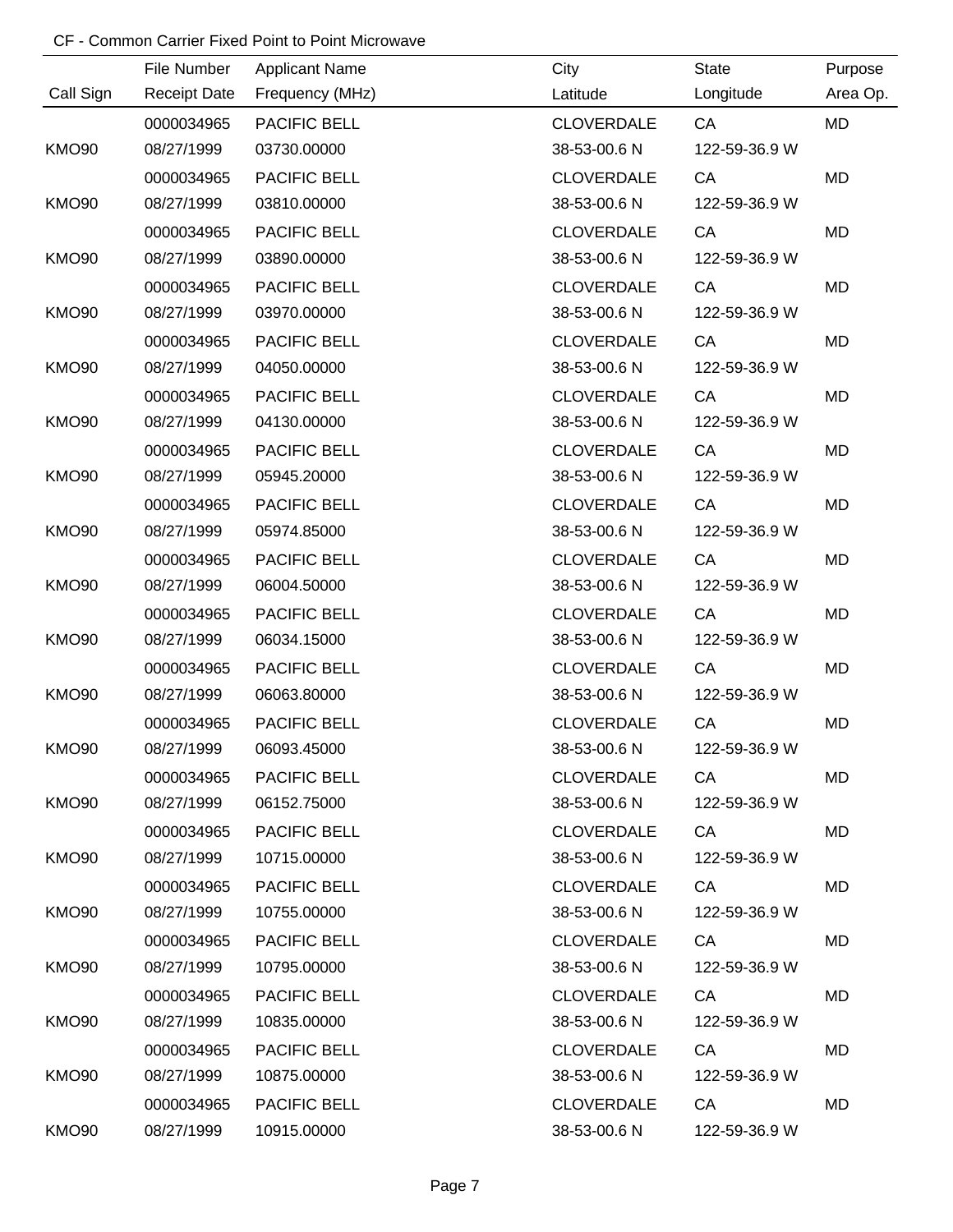|                   | File Number         | <b>Applicant Name</b>                      | City              | <b>State</b>  | Purpose   |
|-------------------|---------------------|--------------------------------------------|-------------------|---------------|-----------|
| Call Sign         | <b>Receipt Date</b> | Frequency (MHz)                            | Latitude          | Longitude     | Area Op.  |
|                   | 0000034965          | PACIFIC BELL                               | <b>CLOVERDALE</b> | CA            | MD        |
| KMO <sub>90</sub> | 08/27/1999          | 10955.00000                                | 38-53-00.6 N      | 122-59-36.9 W |           |
|                   | 0000034965          | PACIFIC BELL                               | <b>CLOVERDALE</b> | CA            | <b>MD</b> |
| <b>KMO90</b>      | 08/27/1999          | 10995.00000                                | 38-53-00.6 N      | 122-59-36.9 W |           |
|                   | 0000034965          | <b>PACIFIC BELL</b>                        | <b>CLOVERDALE</b> | CA            | <b>MD</b> |
| <b>KMO90</b>      | 08/27/1999          | 11035.00000                                | 38-53-00.6 N      | 122-59-36.9 W |           |
|                   | 0000034965          | PACIFIC BELL                               | <b>CLOVERDALE</b> | CA            | <b>MD</b> |
| <b>KMO90</b>      | 08/27/1999          | 11075.00000                                | 38-53-00.6 N      | 122-59-36.9 W |           |
|                   | 0000034965          | PACIFIC BELL                               | <b>CLOVERDALE</b> | CA            | <b>MD</b> |
| <b>KMO90</b>      | 08/27/1999          | 11115.00000                                | 38-53-00.6 N      | 122-59-36.9 W |           |
|                   | 0000034965          | PACIFIC BELL                               | <b>CLOVERDALE</b> | CA            | <b>MD</b> |
| <b>KMO90</b>      | 08/27/1999          | 11155.00000                                | 38-53-00.6 N      | 122-59-36.9 W |           |
|                   | 0000035142          | ILLINOIS VALLEY CELLULAR RSA 2 INC PONTIAC |                   | IL            | <b>MD</b> |
| <b>WMM680</b>     | 08/26/1999          | 02124.80000                                | 40-55-06.1 N      | 088-32-55.2 W |           |
|                   | 0000035142          | ILLINOIS VALLEY CELLULAR RSA 2 INC PONTIAC |                   | IL            | <b>MD</b> |
| <b>WMM680</b>     | 08/26/1999          | 06315.84000                                | 40-55-06.1 N      | 088-32-55.2 W |           |
|                   | 0000035147          | ILLINOIS VALLEY CELLULAR RSA 2 INC GILMAN  |                   | IL.           | <b>MD</b> |
| <b>WMS806</b>     | 08/26/1999          | 02165.20000                                | 40-49-05.1 N      | 088-06-34.1 W |           |
|                   | 0000035147          | ILLINOIS VALLEY CELLULAR RSA 2 INC GILMAN  |                   | IL            | <b>MD</b> |
| <b>WMS806</b>     | 08/26/1999          | 02171.60000                                | 40-49-05.1 N      | 088-06-34.1 W |           |
|                   | 0000035147          | ILLINOIS VALLEY CELLULAR RSA 2 INC GILMAN  |                   | IL            | <b>MD</b> |
| <b>WMS806</b>     | 08/26/1999          | 02174.80000                                | 40-49-05.1 N      | 088-06-34.1 W |           |
|                   | 0000035272          | AT&T WIRELESS SERVICES OF NEVAL HENDERSON  |                   | <b>NV</b>     | <b>MD</b> |
| <b>WLT555</b>     | 08/27/1999          | 17835.00000                                | 36-10-09.8 N      | 115-08-34.0 W |           |
|                   | 0000035272          | AT&T WIRELESS SERVICES OF NEVAL HENDERSON  |                   | <b>NV</b>     | MD        |
| <b>WLT555</b>     | 08/27/1999          | 18585.00000                                | 36-10-09.8 N      | 115-08-34.0 W |           |
|                   | 0000035272          | AT&T WIRELESS SERVICES OF NEVAL HENDERSON  |                   | NV.           | MD        |
| <b>WLT555</b>     | 08/27/1999          | 18645.00000                                | 36-10-09.8 N      | 115-08-34.0 W |           |
|                   | 0000035348          | ALL WEST COMMUNICATIONS INC RANDOLPH       |                   | UT            | MD.       |
| <b>WGW555</b>     | 10/15/1999          | 02168.40000                                | 41-37-30.8 N      | 111-07-25.7 W |           |
|                   | 0000035348          | ALL WEST COMMUNICATIONS INC                | RANDOLPH          | UT            | MD        |
| <b>WGW555</b>     | 10/15/1999          | 02171.60000                                | 41-37-30.8 N      | 111-07-25.7 W |           |
|                   | 0000035348          | ALL WEST COMMUNICATIONS INC                | RANDOLPH          | UT            | MD        |
| <b>WGW555</b>     | 10/15/1999          | 02178.20000                                | 41-37-30.8 N      | 111-07-25.7 W |           |
|                   | 0000035348          | ALL WEST COMMUNICATIONS INC                | RANDOLPH          | UT            | MD        |
| <b>WGW555</b>     | 10/15/1999          | 05945.20000                                | 41-37-30.8 N      | 111-07-25.7 W |           |
|                   | 0000035361          | AT&T WIRELESS SERVICES OF FLORII PORTLAND  |                   | OR.           | MD        |
| WPJA511           | 10/15/1999          | 19280.00000                                | 45-31-21.4 N      | 122-40-46.3 W |           |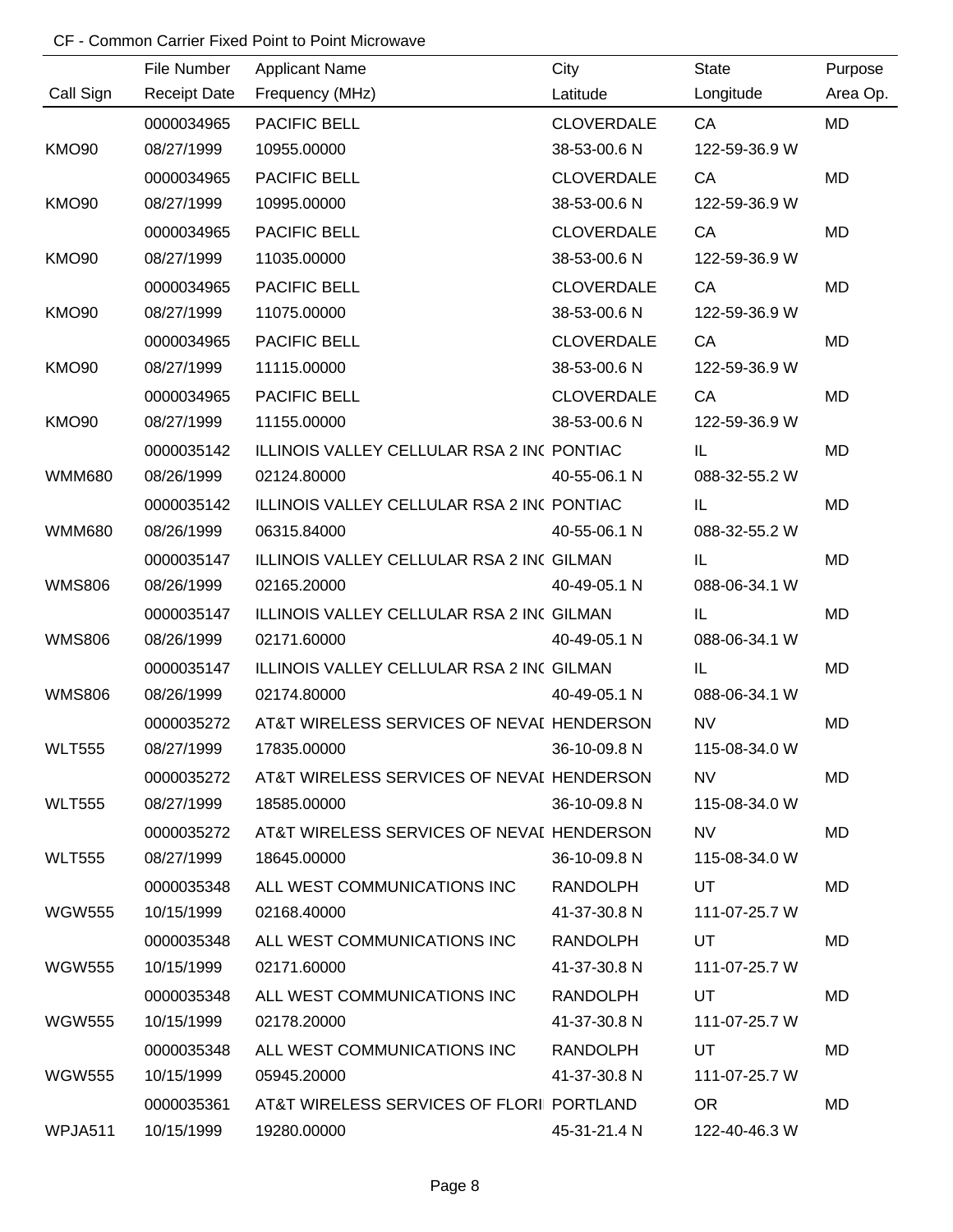|               | File Number         | <b>Applicant Name</b>                      | City            | <b>State</b>  | Purpose   |
|---------------|---------------------|--------------------------------------------|-----------------|---------------|-----------|
| Call Sign     | <b>Receipt Date</b> | Frequency (MHz)                            | Latitude        | Longitude     | Area Op.  |
|               | 0000035831          | AT&T Wireless Services of Florida, Inc.    | PORTLAND        | OR.           | <b>MD</b> |
| <b>WLV935</b> | 10/18/1999          | 17720.00000                                | 45-30-57.4 N    | 122-44-03.3 W |           |
|               | 0000035870          | PACIFIC BELL                               | <b>SHOSHONE</b> | CA            | <b>MD</b> |
| KNK44         | 10/18/1999          | 02171.60000                                | 35-53-57.8 N    | 116-16-31.0 W |           |
|               | 0000035871          | PACIFIC BELL                               | <b>BAKER</b>    | CA            | <b>MD</b> |
| <b>WLR539</b> | 10/18/1999          | 02121.60000                                | 35-26-09.9 N    | 115-55-26.0 W |           |
|               | 0000035871          | PACIFIC BELL                               | <b>BAKER</b>    | CA            | MD        |
| <b>WLR539</b> | 10/18/1999          | 06404.79000                                | 35-26-09.9 N    | 115-55-26.0 W |           |
|               | 0000035871          | PACIFIC BELL                               | <b>BAKER</b>    | CA            | MD        |
| <b>WLR539</b> | 10/18/1999          | 11155.00000                                | 35-26-09.9 N    | 115-55-26.0 W |           |
|               | 0000035948          | ALL WEST COMMUNICATIONS INC                | <b>RANDOLPH</b> | UT            | <b>MD</b> |
| <b>WBA722</b> | 10/18/1999          | 02112.00000                                | 41-40-00.8 N    | 111-11-07.7 W |           |
|               | 0000035948          | ALL WEST COMMUNICATIONS INC                | <b>RANDOLPH</b> | UT            | MD        |
| <b>WBA722</b> | 10/18/1999          | 02118.40000                                | 41-40-00.8 N    | 111-11-07.7 W |           |
|               | 0000035948          | ALL WEST COMMUNICATIONS INC                | <b>RANDOLPH</b> | UT            | MD        |
| <b>WBA722</b> | 10/18/1999          | 02124.80000                                | 41-40-00.8 N    | 111-11-07.7 W |           |
|               | 0000035948          | ALL WEST COMMUNICATIONS INC                | <b>RANDOLPH</b> | UT            | <b>MD</b> |
| <b>WBA722</b> | 10/18/1999          | 06197.24000                                | 41-40-00.8 N    | 111-11-07.7 W |           |
|               | 0000035948          | ALL WEST COMMUNICATIONS INC                | RANDOLPH        | UT            | MD        |
| <b>WBA722</b> | 10/18/1999          | 11245.00000                                | 41-40-00.8 N    | 111-11-07.7 W |           |
|               | 0000035948          | ALL WEST COMMUNICATIONS INC                | RANDOLPH        | UT            | MD        |
| <b>WBA722</b> | 10/18/1999          | 11365.00000                                | 41-40-00.8 N    | 111-11-07.7 W |           |
|               | 0000036372          | FLORIDA CELLULAR SERVICE INC dba MIAMI     |                 | FL.           | <b>MD</b> |
| <b>WMS707</b> | 09/16/1999          | 06600.00000                                | 25-33-14.2 N    | 080-28-37.2 W |           |
|               | 0000036372          | FLORIDA CELLULAR SERVICE INC dba MIAMI     |                 | FL.           | MD        |
| <b>WMS707</b> | 09/16/1999          | 06630.00000                                | 25-33-14.2 N    | 080-28-37.2 W |           |
|               | 0000036372          | FLORIDA CELLULAR SERVICE INC dba MIAMI     |                 | FL.           | MD        |
| <b>WMS707</b> | 09/16/1999          | 10559.37500                                | 25-33-14.2 N    | 080-28-37.2 W |           |
|               | 0000036373          | FLORIDA CELLULAR SERVICE INC dba HOMESTEAD |                 | FL.           | MD.       |
| <b>WMS706</b> | 09/16/1999          | 02165.20000                                | 25-24-10.7 N    | 080-32-28.8 W |           |
|               | 0000036373          | FLORIDA CELLULAR SERVICE INC dba HOMESTEAD |                 | FL.           | MD        |
| <b>WMS706</b> | 09/16/1999          | 06760.00000                                | 25-24-10.7 N    | 080-32-28.8 W |           |
|               | 0000036373          | FLORIDA CELLULAR SERVICE INC dba HOMESTEAD |                 | FL.           | MD        |
| <b>WMS706</b> | 09/16/1999          | 06820.00000                                | 25-24-10.7 N    | 080-32-28.8 W |           |
|               | 0000036374          | FLORIDA CELLULAR SERVICE INC dba MIAMI     |                 | FL.           | MD        |
| WLU204        | 09/16/1999          | 05927.50000                                | 25-39-16.0 N    | 080-22-58.1 W |           |
|               | 0000036374          | FLORIDA CELLULAR SERVICE INC dba MIAMI     |                 | FL.           | MD        |
| WLU204        | 09/16/1999          | 06152.75000                                | 25-39-16.0 N    | 080-22-58.1 W |           |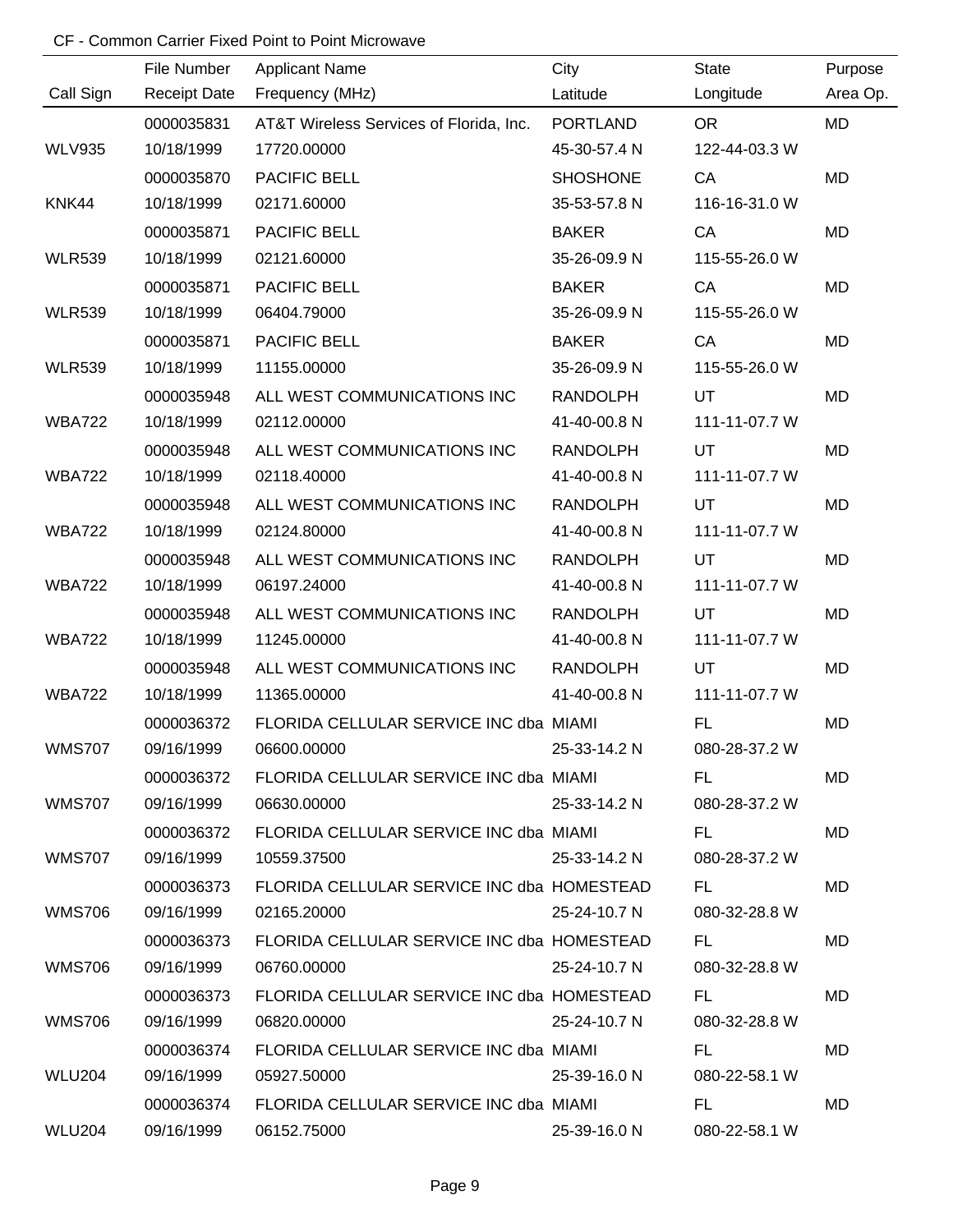|               | File Number         | <b>Applicant Name</b>                     | City               | <b>State</b>  | Purpose   |
|---------------|---------------------|-------------------------------------------|--------------------|---------------|-----------|
| Call Sign     | <b>Receipt Date</b> | Frequency (MHz)                           | Latitude           | Longitude     | Area Op.  |
|               | 0000036374          | FLORIDA CELLULAR SERVICE INC dba MIAMI    |                    | FL.           | MD        |
| <b>WLU204</b> | 09/16/1999          | 06790.00000                               | 25-39-16.0 N       | 080-22-58.1 W |           |
|               | 0000036374          | FLORIDA CELLULAR SERVICE INC dba MIAMI    |                    | FL.           | <b>MD</b> |
| <b>WLU204</b> | 09/16/1999          | 11265.00000                               | 25-39-16.0 N       | 080-22-58.1 W |           |
|               | 0000036374          | FLORIDA CELLULAR SERVICE INC dba MIAMI    |                    | FL.           | MD        |
| <b>WLU204</b> | 09/16/1999          | 11345.00000                               | 25-39-16.0 N       | 080-22-58.1 W |           |
|               | 0000036374          | FLORIDA CELLULAR SERVICE INC dba MIAMI    |                    | FL.           | <b>MD</b> |
| <b>WLU204</b> | 09/16/1999          | 11425.00000                               | 25-39-16.0 N       | 080-22-58.1 W |           |
|               | 0000036374          | FLORIDA CELLULAR SERVICE INC dba MIAMI    |                    | FL.           | MD        |
| <b>WLU204</b> | 09/16/1999          | 11525.00000                               | 25-39-16.0 N       | 080-22-58.1 W |           |
|               | 0000036375          | FLORIDA CELLULAR SERVICE INC dba MARATHON |                    | FL.           | <b>MD</b> |
| <b>WLU518</b> | 09/16/1999          | 06750.00000                               | 24-42-26.2 N       | 081-06-16.0 W |           |
|               | 0000036375          | FLORIDA CELLULAR SERVICE INC dba MARATHON |                    | FL.           | <b>MD</b> |
| <b>WLU518</b> | 09/16/1999          | 06780.00000                               | 24-42-26.2 N       | 081-06-16.0 W |           |
|               | 0000036375          | FLORIDA CELLULAR SERVICE INC dba MARATHON |                    | FL.           | <b>MD</b> |
| <b>WLU518</b> | 09/16/1999          | 06870.00000                               | 24-42-26.2 N       | 081-06-16.0 W |           |
|               | 0000036381          | GCC License L.L.C.                        | <b>DEXTER</b>      | <b>NM</b>     | <b>MD</b> |
| WPNL490       | 09/17/1999          | 06144.10200                               | 33-06-58.0 N       | 104-26-37.0 W |           |
|               | 0000036381          | GCC License L.L.C.                        | <b>DEXTER</b>      | <b>NM</b>     | <b>MD</b> |
| WPNL490       | 09/17/1999          | 06585.00000                               | 33-06-58.0 N       | 104-26-37.0 W |           |
|               | 0000036469          | GTE MOBILNET OF SOUTH TEXAS LIM HOUSTON   |                    | <b>TX</b>     | <b>MD</b> |
| <b>WLM323</b> | 10/19/1999          | 11265.00000                               | 29-40-34.8 N       | 095-21-31.7 W |           |
|               | 0000036469          | GTE MOBILNET OF SOUTH TEXAS LIM HOUSTON   |                    | <b>TX</b>     | <b>MD</b> |
| <b>WLM323</b> | 10/19/1999          | 11425.00000                               | 29-40-34.8 N       | 095-21-31.7 W |           |
|               | 0000036508          | RCC ATLANTIC, INC.                        | <b>BEEKMANTOWN</b> | NY.           | MD        |
| <b>WMQ394</b> | 10/19/1999          | 05945.20000                               | 44-44-46.1 N       | 073-26-19.4 W |           |
|               | 0000036509          | RCC ATLANTIC INC                          | PEASVILLE          | NY .          | MD        |
| WMS644        | 10/19/1999          | 06197.24000                               | 44-34-27.1 N       | 073-40-29.5 W |           |
|               | 0000036509          | <b>RCC ATLANTIC INC</b>                   | PEASVILLE          | <b>NY</b>     | MD        |
| <b>WMS644</b> | 10/19/1999          | 06345.49000                               | 44-34-27.1 N       | 073-40-29.5 W |           |
|               | 0000036544          | <b>RCC ATLANTIC INC</b>                   | WINOOSKI           | VT            | MD        |
| WPNB402       | 10/19/1999          | 06093.45000                               | 44-30-30.1 N       | 073-11-02.4 W |           |
|               | 0000036561          | GTE MOBILNET OF TEXAS RSA #17 LII BUNA    |                    | TX            | MD        |
| WPNE426       | 10/19/1999          | 06256.54000                               | 30-25-49.7 N       | 093-58-49.6 W |           |
|               | 0000036561          | GTE MOBILNET OF TEXAS RSA #17 LII BUNA    |                    | TX            | MD        |
| WPNE426       | 10/19/1999          | 06286.19000                               | 30-25-49.7 N       | 093-58-49.6 W |           |
|               | 0000036657          | GTE NORTHWEST INCORPORATED                | SANDPOINT          | ID            | MD        |
| WLB942        | 10/19/1999          | 11285.00000                               | 48-21-51.7 N       | 116-37-28.7 W |           |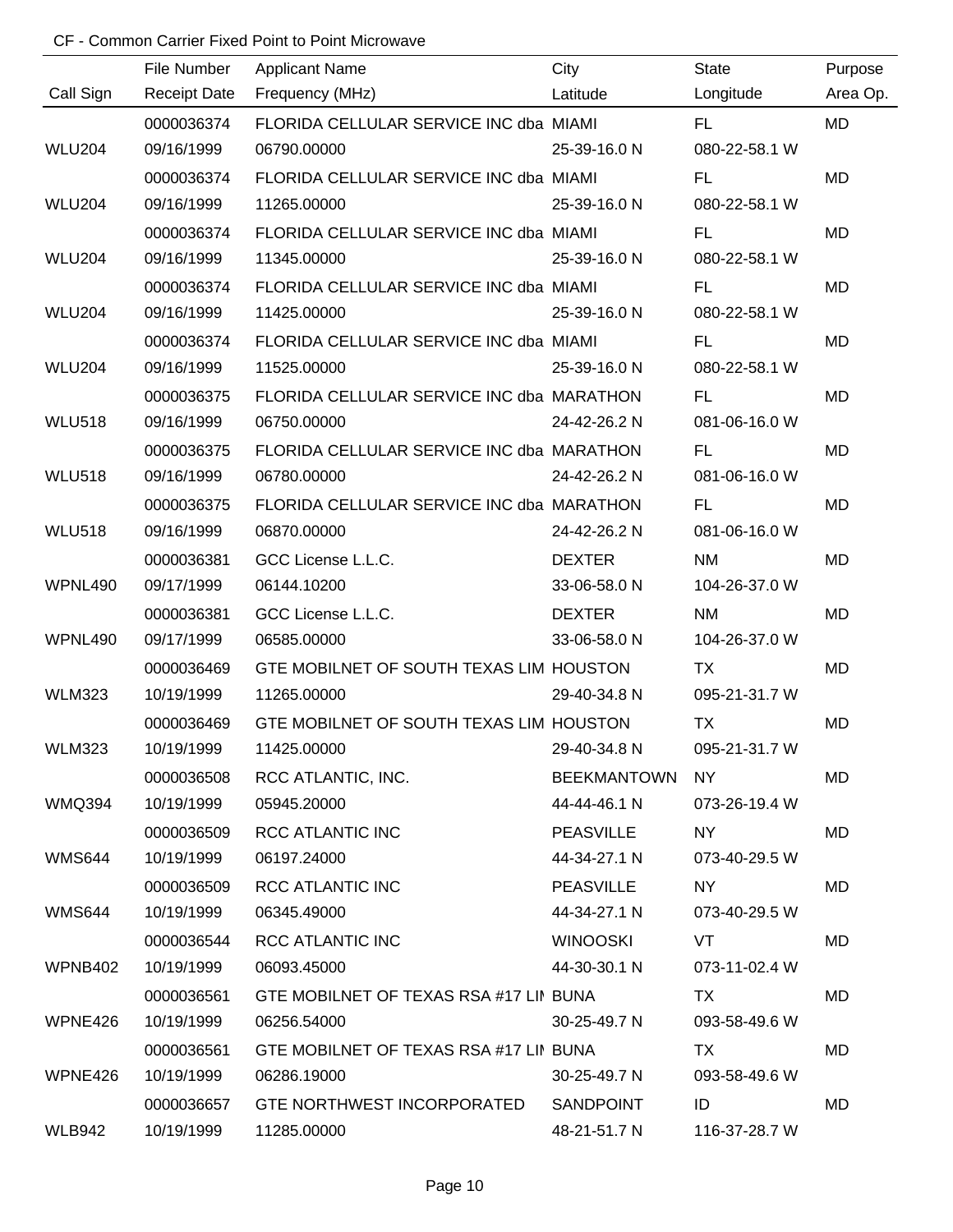|               | File Number         | <b>Applicant Name</b>                                | City              | <b>State</b>  | Purpose   |
|---------------|---------------------|------------------------------------------------------|-------------------|---------------|-----------|
| Call Sign     | <b>Receipt Date</b> | Frequency (MHz)                                      | Latitude          | Longitude     | Area Op.  |
|               | 0000036657          | <b>GTE NORTHWEST INCORPORATED</b>                    | <b>SANDPOINT</b>  | ID            | <b>MD</b> |
| <b>WLB942</b> | 10/19/1999          | 11285.00000 - 11685.00000                            | 48-21-51.7 N      | 116-37-28.7 W |           |
|               | 0000036657          | <b>GTE NORTHWEST INCORPORATED</b>                    | SANDPOINT         | ID            | <b>MD</b> |
| <b>WLB942</b> | 10/19/1999          | 11685.00000                                          | 48-21-51.7 N      | 116-37-28.7 W |           |
|               | 0000036666          | AT&T Wireless Services of Florida, Inc.              | <b>BORING</b>     | <b>OR</b>     | MD        |
| WPJA600       | 10/19/1999          | 06034.15000                                          | 45-27-00.4 N      | 122-23-43.3 W |           |
|               | 0000036806          | <b>BACKLINK LLC</b>                                  | <b>WILMINGTON</b> | DE            | MD        |
| WPOS908       | 10/20/1999          | 22425.00000                                          | 39-44-20.8 N      | 075-32-58.5 W |           |
|               | 0000036806          | <b>BACKLINK LLC</b>                                  | <b>WILMINGTON</b> | DE            | MD        |
| WPOS908       | 10/20/1999          | 22475.00000                                          | 39-44-20.8 N      | 075-32-58.5 W |           |
|               | 0000036806          | <b>BACKLINK LLC</b>                                  | <b>WILMINGTON</b> | DE            | MD        |
| WPOS908       | 10/20/1999          | 22575.00000                                          | 39-44-20.8 N      | 075-32-58.5 W |           |
|               | 0000036806          | <b>BACKLINK LLC</b>                                  | <b>WILMINGTON</b> | DE            | <b>MD</b> |
| WPOS908       | 10/20/1999          | 22925.00000                                          | 39-44-20.8 N      | 075-32-58.5 W |           |
|               | 0000036823          | GTE MOBILNET OF TEXAS RSA #17 LP BLEAKWOOD           |                   | <b>TX</b>     | <b>MD</b> |
| WPNH773       | 10/20/1999          | 06004.50000                                          | 30-41-00.7 N      | 093-50-34.6 W |           |
|               | 0000036858          | Westel-Indianapolis Company, Inc. dba C Indianapolis |                   | IN            | MD        |
| <b>WMW249</b> | 08/24/1999          | 18762.50000                                          | 39-45-37.1 N      | 086-11-30.9 W |           |
|               | 0000036881          | Westel-Indianapolis Company, Inc. dba C Indianapolis |                   | IN            | <b>MD</b> |
| <b>WHS941</b> | 08/24/1999          | 02124.80000                                          | 39-47-09.1 N      | 086-11-04.9 W |           |
|               | 0000036881          | Westel-Indianapolis Company, Inc. dba C Indianapolis |                   | IN            | <b>MD</b> |
| <b>WHS941</b> | 08/24/1999          | 02128.00000                                          | 39-47-09.1 N      | 086-11-04.9 W |           |
|               | 0000036881          | Westel-Indianapolis Company, Inc. dba C Indianapolis |                   | IN            | <b>MD</b> |
| <b>WHS941</b> | 08/24/1999          | 11215.00000                                          | 39-47-09.1 N      | 086-11-04.9 W |           |
|               | 0000036881          | Westel-Indianapolis Company, Inc. dba C Indianapolis |                   | IN            | MD        |
| <b>WHS941</b> | 08/24/1999          | 11525.00000                                          | 39-47-09.1 N      | 086-11-04.9 W |           |
|               | 0000036881          | Westel-Indianapolis Company, Inc. dba C Indianapolis |                   | IN            | MD        |
| <b>WHS941</b> | 08/24/1999          | 19102.50000                                          | 39-47-09.1 N      | 086-11-04.9 W |           |
|               | 0000036890          | TRANSMISSION HOLDINGS INC, DBA ( MESA                |                   | AZ            | MD        |
| WPNJ864       | 10/20/1999          | 18142.00000 - 18580.00000                            | 33-24-59.1 N      | 111-39-13.4 W |           |
|               | 0000036890          | TRANSMISSION HOLDINGS INC, DBA ( MESA                |                   | AZ            | MD        |
| WPNJ864       | 10/20/1999          | 18142.00000 - 18580.00000                            | 33-24-59.1 N      | 111-39-13.4 W |           |
|               | 0000036890          | TRANSMISSION HOLDINGS INC, DBA ( MESA                |                   | AZ            | MD        |
| WPNJ864       | 10/20/1999          | 22075.00000                                          | 33-24-59.1 N      | 111-39-13.4 W |           |
|               | 0000036890          | TRANSMISSION HOLDINGS INC, DBA ( MESA                |                   | AZ            | MD        |
| WPNJ864       | 10/20/1999          | 22275.00000                                          | 33-24-59.1 N      | 111-39-13.4 W |           |
|               | 0000036983          | AT&T WIRELESS SERVICES OF NEVAL LAS VEGAS            |                   | <b>NV</b>     | MD        |
| <b>WMQ402</b> | 08/05/1999          | 02121.60000                                          | 36-19-17.8 N      | 114-55-44.9 W |           |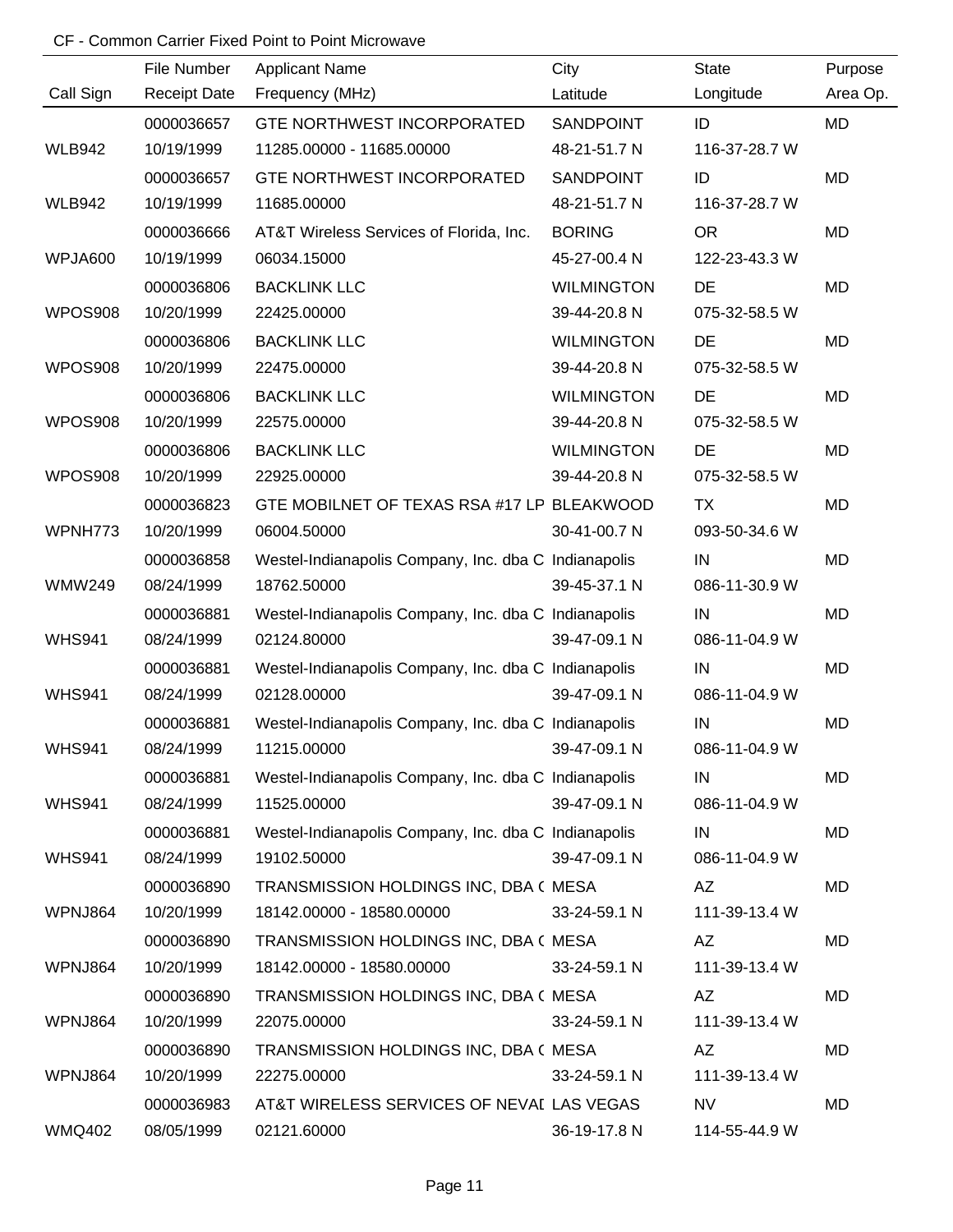|               | File Number | <b>Applicant Name</b>                                              | City         | State                                                                                                                                                                                                                          | Purpose   |
|---------------|-------------|--------------------------------------------------------------------|--------------|--------------------------------------------------------------------------------------------------------------------------------------------------------------------------------------------------------------------------------|-----------|
| Call Sign     |             | Receipt Date Frequency (MHz)<br><b>Example 12 Service Latitude</b> |              | Longitude                                                                                                                                                                                                                      | Area Op.  |
|               | 0000036983  | AT&T WIRELESS SERVICES OF NEVAL LAS VEGAS                          |              | NV and the state of the state of the state of the state of the state of the state of the state of the state of the state of the state of the state of the state of the state of the state of the state of the state of the sta | MD        |
| <b>WMQ402</b> | 08/05/1999  | 06735.62500                                                        | 36-19-17.8 N | 114-55-44.9 W                                                                                                                                                                                                                  |           |
|               | 0000036983  | AT&T WIRELESS SERVICES OF NEVAL LAS VEGAS                          |              | <b>NV</b>                                                                                                                                                                                                                      | MD        |
| <b>WMQ402</b> | 08/05/1999  | 06776.25000                                                        | 36-19-17.8 N | 114-55-44.9 W                                                                                                                                                                                                                  |           |
|               | 0000036983  | AT&T WIRELESS SERVICES OF NEVAL LAS VEGAS                          |              | <b>NV</b>                                                                                                                                                                                                                      | MD        |
| <b>WMQ402</b> | 08/05/1999  | 17705.00000                                                        | 36-19-17.8 N | 114-55-44.9 W                                                                                                                                                                                                                  |           |
|               | 0000037005  | AT&T WIRELESS SERVICES OF NEVAL BOULDER CITY                       |              | NV.                                                                                                                                                                                                                            | <b>MD</b> |
| <b>WMQ403</b> | 08/05/1999  | 02171.60000                                                        | 36-04-12.9 N | 114-50-39.9 W                                                                                                                                                                                                                  |           |
|               | 0000037005  | AT&T WIRELESS SERVICES OF NEVAL BOULDER CITY                       |              | NV.                                                                                                                                                                                                                            | MD        |
| <b>WMQ403</b> | 08/05/1999  | 06565.62500                                                        | 36-04-12.9 N | 114-50-39.9 W                                                                                                                                                                                                                  |           |
|               | 0000037018  | AT&T WIRELESS SERVICES OF NEVAL GLENDALE                           |              | <b>NV</b>                                                                                                                                                                                                                      | MD        |
| <b>WMQ256</b> | 08/05/1999  | 02128.00000                                                        | 36-41-06.9 N | 114-31-11.9 W                                                                                                                                                                                                                  |           |
|               | 0000037018  | AT&T WIRELESS SERVICES OF NEVAL GLENDALE                           |              | <b>NV</b>                                                                                                                                                                                                                      | <b>MD</b> |
| <b>WMQ256</b> | 08/05/1999  | 06815.62500                                                        | 36-41-06.9 N | 114-31-11.9 W                                                                                                                                                                                                                  |           |
|               | 0000037018  | AT&T WIRELESS SERVICES OF NEVAL GLENDALE                           |              | <b>NV</b>                                                                                                                                                                                                                      | <b>MD</b> |
| <b>WMQ256</b> | 08/05/1999  | 10616.25000                                                        | 36-41-06.9 N | 114-31-11.9 W                                                                                                                                                                                                                  |           |
|               | 0000037018  | AT&T WIRELESS SERVICES OF NEVAL GLENDALE                           |              | <b>NV</b>                                                                                                                                                                                                                      | MD        |
| <b>WMQ256</b> | 08/05/1999  | 19395.00000                                                        | 36-41-06.9 N | 114-31-11.9 W                                                                                                                                                                                                                  |           |
|               | 0000037088  | MCCAW COMMUNICATIONS OF NEVAL MESQUITE                             |              | <b>NV</b>                                                                                                                                                                                                                      | <b>MD</b> |
| <b>WMQ257</b> | 08/05/1999  | 02178.00000                                                        | 36-46-17.9 N | 114-06-05.8 W                                                                                                                                                                                                                  |           |
|               | 0000037088  | MCCAW COMMUNICATIONS OF NEVAI MESQUITE                             |              | <b>NV</b>                                                                                                                                                                                                                      | <b>MD</b> |
| <b>WMQ257</b> | 08/05/1999  | 06655.62500                                                        | 36-46-17.9 N | 114-06-05.8 W                                                                                                                                                                                                                  |           |
|               | 0000037581  | MUNCIE CELLULAR TELEPHONE COM YORKTOWN                             |              | IN                                                                                                                                                                                                                             | <b>MD</b> |
| <b>WMS664</b> | 08/23/1999  | 05928.75000                                                        | 40-09-16.1 N | 085-29-49.9 W                                                                                                                                                                                                                  |           |
|               | 0000037677  | TRANSMISSION HOLDINGS INC, DBA ( FORT WORTH                        |              | TX.                                                                                                                                                                                                                            | MD        |
| WPNJ713       | 10/21/1999  | 18142.00000 - 18580.00000                                          | 32-48-29.4 N | 097-07-53.0 W                                                                                                                                                                                                                  |           |
|               | 0000037679  | TRANSMISSION HOLDINGS INC, DBA ( DALLAS                            |              | TX F                                                                                                                                                                                                                           | MD        |
| WPNC331       | 10/21/1999  | 18142.00000 - 18580.00000                                          | 32-54-53.4 N | 096-44-04.9 W                                                                                                                                                                                                                  |           |
|               | 0000037679  | TRANSMISSION HOLDINGS INC, DBA ( DALLAS                            |              | TX.                                                                                                                                                                                                                            | MD        |
| WPNC331       | 10/21/1999  | 18142.00000 - 18580.00000                                          | 32-54-53.4 N | 096-44-04.9 W                                                                                                                                                                                                                  |           |
|               | 0000037691  | Centennial Wireless PCS License Corp. GUAYAMA                      |              | <b>PR</b>                                                                                                                                                                                                                      | MD        |
| WPOR523       | 10/21/1999  | 10557.50000                                                        | 17-59-09.8 N | 066-10-39.6 W                                                                                                                                                                                                                  |           |
|               | 0000037807  | GTE MOBILNET OF TEXAS RSA #17 LII ROANS PRAIRIE                    |              | TX.                                                                                                                                                                                                                            | MD        |
| WPJA812       | 10/22/1999  | 05945.20000                                                        | 30-36-14.7 N | 095-54-33.8 W                                                                                                                                                                                                                  |           |
|               | 0000037807  | GTE MOBILNET OF TEXAS RSA #17 LII ROANS PRAIRIE                    |              | TX.                                                                                                                                                                                                                            | MD        |
| WPJA812       | 10/22/1999  | 05974.85000                                                        | 30-36-14.7 N | 095-54-33.8 W                                                                                                                                                                                                                  |           |
|               | 0000037858  | TRANSMISSION HOLDINGS INC, DBA ( PLANO                             |              | TX TX                                                                                                                                                                                                                          | <b>MD</b> |
| WPNB643       | 10/22/1999  | 18142.00000 - 18580.00000                                          | 33-00-48.4 N | 096-46-52.0 W                                                                                                                                                                                                                  |           |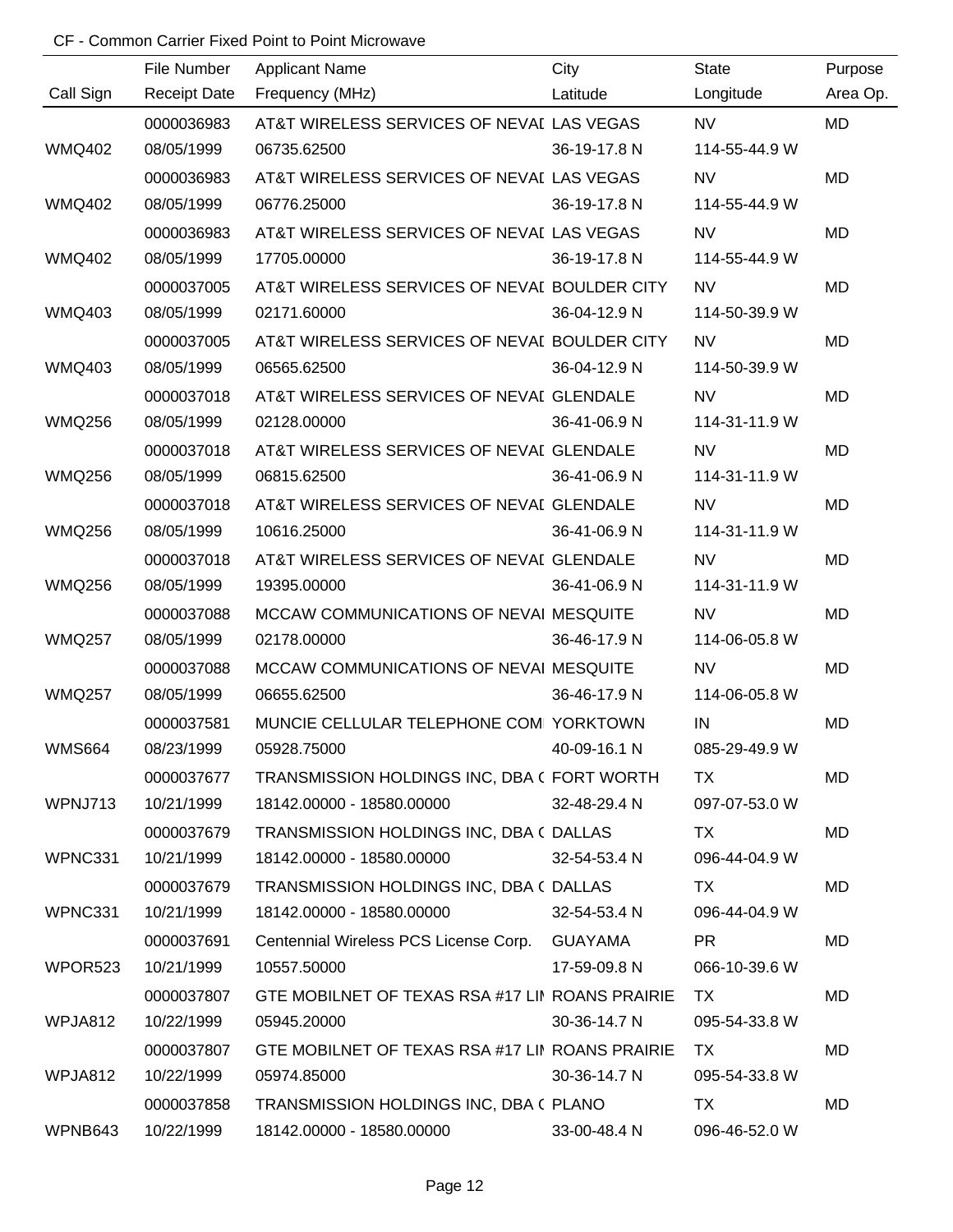|               | File Number         | <b>Applicant Name</b>                            | City                     | State         | Purpose   |
|---------------|---------------------|--------------------------------------------------|--------------------------|---------------|-----------|
| Call Sign     | <b>Receipt Date</b> | Frequency (MHz)                                  | Latitude                 | Longitude     | Area Op.  |
|               | 0000037858          | TRANSMISSION HOLDINGS INC, DBA ( PLANO           |                          | <b>TX</b>     | MD        |
| WPNB643       | 10/22/1999          | 18142.00000 - 18580.00000                        | 33-00-48.4 N             | 096-46-52.0 W |           |
|               | 0000037858          | TRANSMISSION HOLDINGS INC, DBA ( PLANO           |                          | <b>TX</b>     | MD        |
| WPNB643       | 10/22/1999          | 23325.00000                                      | 33-00-48.4 N             | 096-46-52.0 W |           |
|               | 0000037858          | TRANSMISSION HOLDINGS INC, DBA ( PLANO           |                          | TX            | MD        |
| WPNB643       | 10/22/1999          | 23375.00000                                      | 33-00-48.4 N             | 096-46-52.0 W |           |
|               | 0000037858          | TRANSMISSION HOLDINGS INC, DBA ( PLANO           |                          | TX            | MD        |
| WPNB643       | 10/22/1999          | 23425.00000                                      | 33-00-48.4 N             | 096-46-52.0 W |           |
|               | 0000037858          | TRANSMISSION HOLDINGS INC, DBA ( PLANO           |                          | TX            | MD        |
| WPNB643       | 10/22/1999          | 23525.00000                                      | 33-00-48.4 N             | 096-46-52.0 W |           |
|               | 0000037883          | Centennial Wireless PCS License Corpor: SALINAS  |                          | <b>PR</b>     | MD        |
| WPOR591       | 10/22/1999          | 10622.50000                                      | 17-59-12.8 N             | 066-19-18.6 W |           |
|               | 0000038014          | ILLINOIS VALLEY CELLULAR RSA 2 INC STREATOR      |                          | IL.           | MD        |
| <b>WMM679</b> | 08/26/1999          | 06063.80000                                      | 41-06-26.1 N             | 088-51-32.2 W |           |
|               | 0000035136          | <b>BACKLINK LLC</b>                              | <b>PORTLAND</b>          | <b>OR</b>     | <b>NE</b> |
|               | 10/15/1999          | 22725.00000                                      | 45-31-14.1 N             | 122-40-30.5 W |           |
|               | 0000035137          | <b>BACKLINK LLC</b>                              | <b>PORTLAND</b>          | <b>OR</b>     | <b>NE</b> |
|               | 10/15/1999          | 22925.00000                                      | 45-31-09.1 N             | 122-41-02.8 W |           |
|               | 0000035138          | <b>BACKLINK LLC</b>                              | <b>PORTLAND</b>          | <b>OR</b>     | <b>NE</b> |
|               | 10/15/1999          | 22675.00000                                      | 45-31-04.1 N             | 122-40-39.8 W |           |
|               | 0000035273          | AT&T Wireless Services of Nevada, Inc.           | <b>LAS VEGAS</b>         | <b>NV</b>     | <b>NE</b> |
|               | 08/27/1999          | 19395.00000                                      | 36-06-02.8 N             | 115-08-51.9 W |           |
|               | 0000035273          | AT&T Wireless Services of Nevada, Inc. LAS VEGAS |                          | <b>NV</b>     | <b>NE</b> |
|               | 08/27/1999          | 19600.00000                                      | 36-06-02.8 N             | 115-08-51.9 W |           |
|               | 0000035369          | APT Minneapolis, Inc.                            | NORTH LONG LAK MN        |               | <b>NE</b> |
|               | 10/21/1999          | 06120.63000                                      | 46-28-26.0 N             | 094-12-16.6 W |           |
|               | 0000035369          | APT Minneapolis, Inc.                            | NORTH LONG LAK MN        |               | <b>NE</b> |
|               | 10/21/1999          | 06130.51000                                      | 46-28-26.0 N             | 094-12-16.6 W |           |
|               | 0000035369          | APT Minneapolis, Inc.                            | <b>NORTH LONG LAK MN</b> |               | <b>NE</b> |
|               | 10/21/1999          | 06165.10000                                      | 46-28-26.0 N             | 094-12-16.6 W |           |
|               | 0000035535          | <b>BACKLINK LLC</b>                              | PHILADELPHIA             | PA            | <b>NE</b> |
|               | 10/17/1999          | 22725.00000                                      | 40-03-23.4 N             | 075-02-41.5 W |           |
|               | 0000035536          | <b>BACKLINK LLC</b>                              | <b>PHILADELPHIA</b>      | <b>PA</b>     | <b>NE</b> |
|               | 10/17/1999          | 21525.00000                                      | 40-04-21.0 N             | 075-02-19.0 W |           |
|               | 0000035547          | <b>BACKLINK LLC</b>                              | <b>NASHVILLE</b>         | <b>TN</b>     | <b>NE</b> |
|               | 10/17/1999          | 21275.00000                                      | 36-08-34.8 N             | 086-49-01.2 W |           |
|               | 0000035547          | <b>BACKLINK LLC</b>                              | <b>NASHVILLE</b>         | <b>TN</b>     | <b>NE</b> |
|               | 10/17/1999          | 21375.00000                                      | 36-08-34.8 N             | 086-49-01.2 W |           |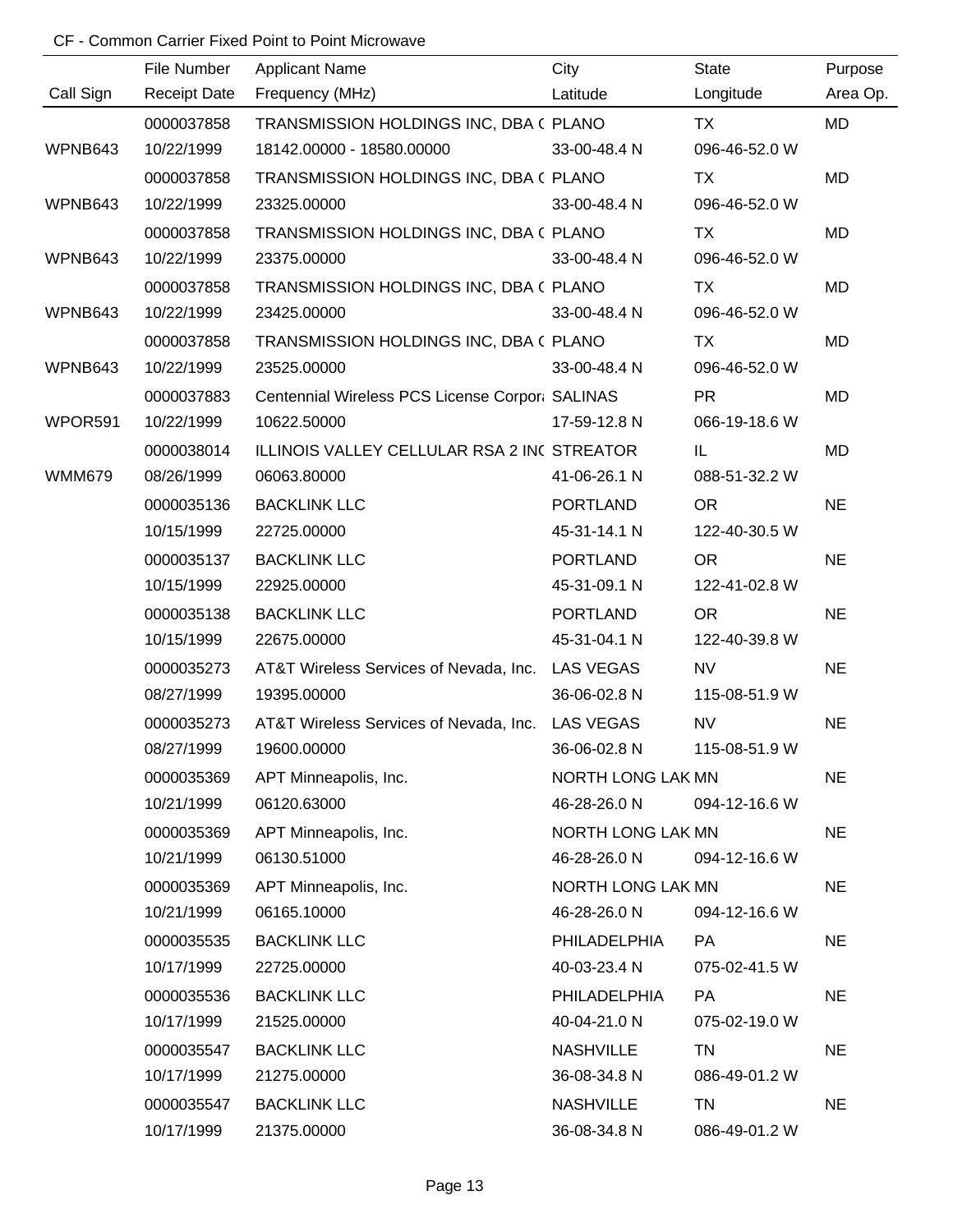|           | File Number         | <b>Applicant Name</b>                                | City             | <b>State</b>  | Purpose   |
|-----------|---------------------|------------------------------------------------------|------------------|---------------|-----------|
| Call Sign | <b>Receipt Date</b> | Frequency (MHz)                                      | Latitude         | Longitude     | Area Op.  |
|           | 0000035547          | <b>BACKLINK LLC</b>                                  | <b>NASHVILLE</b> | <b>TN</b>     | <b>NE</b> |
|           | 10/17/1999          | 21475.00000                                          | 36-08-34.8 N     | 086-49-01.2 W |           |
|           | 0000035547          | <b>BACKLINK LLC</b>                                  | <b>NASHVILLE</b> | <b>TN</b>     | <b>NE</b> |
|           | 10/17/1999          | 21625.00000                                          | 36-08-34.8 N     | 086-49-01.2 W |           |
|           | 0000035548          | <b>BACKLINK LLC</b>                                  | <b>NASHVILLE</b> | <b>TN</b>     | <b>NE</b> |
|           | 10/17/1999          | 22475.00000                                          | 36-09-01.0 N     | 086-48-10.2 W |           |
|           | 0000035549          | <b>BACKLINK LLC</b>                                  | <b>NASHVILLE</b> | <b>TN</b>     | <b>NE</b> |
|           | 10/17/1999          | 22675.00000                                          | 36-08-53.4 N     | 086-48-31.2 W |           |
|           | 0000035550          | <b>BACKLINK LLC</b>                                  | <b>NASHVILLE</b> | <b>TN</b>     | <b>NE</b> |
|           | 10/17/1999          | 22575.00000                                          | 36-08-27.0 N     | 086-49-07.8 W |           |
|           | 0000035551          | <b>BACKLINK LLC</b>                                  | <b>NASHVILLE</b> | <b>TN</b>     | <b>NE</b> |
|           | 10/17/1999          | 22825.00000                                          | 36-08-24.0 N     | 086-49-04.8 W |           |
|           | 0000036371          | Florida Cellular Service, Inc. dba Bellsout FLAMINGO |                  | <b>FL</b>     | <b>NE</b> |
|           | 09/16/1999          | 06620.00000                                          | 25-08-49.0 N     | 080-55-11.0 W |           |
|           | 0000036371          | Florida Cellular Service, Inc. dba Bellsout FLAMINGO |                  | FL.           | <b>NE</b> |
|           | 09/16/1999          | 06660.00000                                          | 25-08-49.0 N     | 080-55-11.0 W |           |
|           | 0000036382          | GCC License L.L.C.                                   | Elk              | <b>NM</b>     | <b>NE</b> |
|           | 09/17/1999          | 06745.00000                                          | 32-58-21.0 N     | 105-17-02.0 W |           |
|           | 0000036658          | <b>GTE Northwest Incorporated</b>                    | Sunnyside        | ID            | <b>NE</b> |
|           | 10/19/1999          | 11075.00000 - 11155.00000                            | 48-19-23.7 N     | 116-26-23.7 W |           |
|           | 0000036773          | <b>BACKLINK LLC</b>                                  | SAN DIEGO        | CA            | <b>NE</b> |
|           | 10/20/1999          | 22475.00000                                          | 32-43-26.6 N     | 117-09-48.3 W |           |
|           | 0000036773          | <b>BACKLINK LLC</b>                                  | <b>SAN DIEGO</b> | CA            | <b>NE</b> |
|           | 10/20/1999          | 22525.00000                                          | 32-43-26.6 N     | 117-09-48.3 W |           |
|           | 0000036773          | <b>BACKLINK LLC</b>                                  | SAN DIEGO        | <b>CA</b>     | <b>NE</b> |
|           | 10/20/1999          | 22675.00000                                          | 32-43-26.6 N     | 117-09-48.3 W |           |
|           | 0000036773          | <b>BACKLINK LLC</b>                                  | SAN DIEGO        | CA            | <b>NE</b> |
|           | 10/20/1999          | 22725.00000                                          | 32-43-26.6 N     | 117-09-48.3 W |           |
|           | 0000036773          | <b>BACKLINK LLC</b>                                  | SAN DIEGO        | <b>CA</b>     | <b>NE</b> |
|           | 10/20/1999          | 22825.00000                                          | 32-43-26.6 N     | 117-09-48.3 W |           |
|           | 0000036773          | <b>BACKLINK LLC</b>                                  | SAN DIEGO        | CA            | <b>NE</b> |
|           | 10/20/1999          | 22975.00000                                          | 32-43-26.6 N     | 117-09-48.3 W |           |
|           | 0000036774          | <b>BACKLINK LLC</b>                                  | SAN DIEGO        | CA            | <b>NE</b> |
|           | 10/20/1999          | 21775.00000                                          | 32-43-34.2 N     | 117-09-51.0 W |           |
|           | 0000036775          | <b>BACKLINK LLC</b>                                  | SAN DIEGO        | <b>CA</b>     | <b>NE</b> |
|           | 10/20/1999          | 21275.00000                                          | 32-42-54.0 N     | 117-10-03.0 W |           |
|           | 0000036776          | <b>BACKLINK LLC</b>                                  | SAN DIEGO        | CA .          | <b>NE</b> |
|           | 10/20/1999          | 21625.00000                                          | 32-42-57.0 N     | 117-10-08.0 W |           |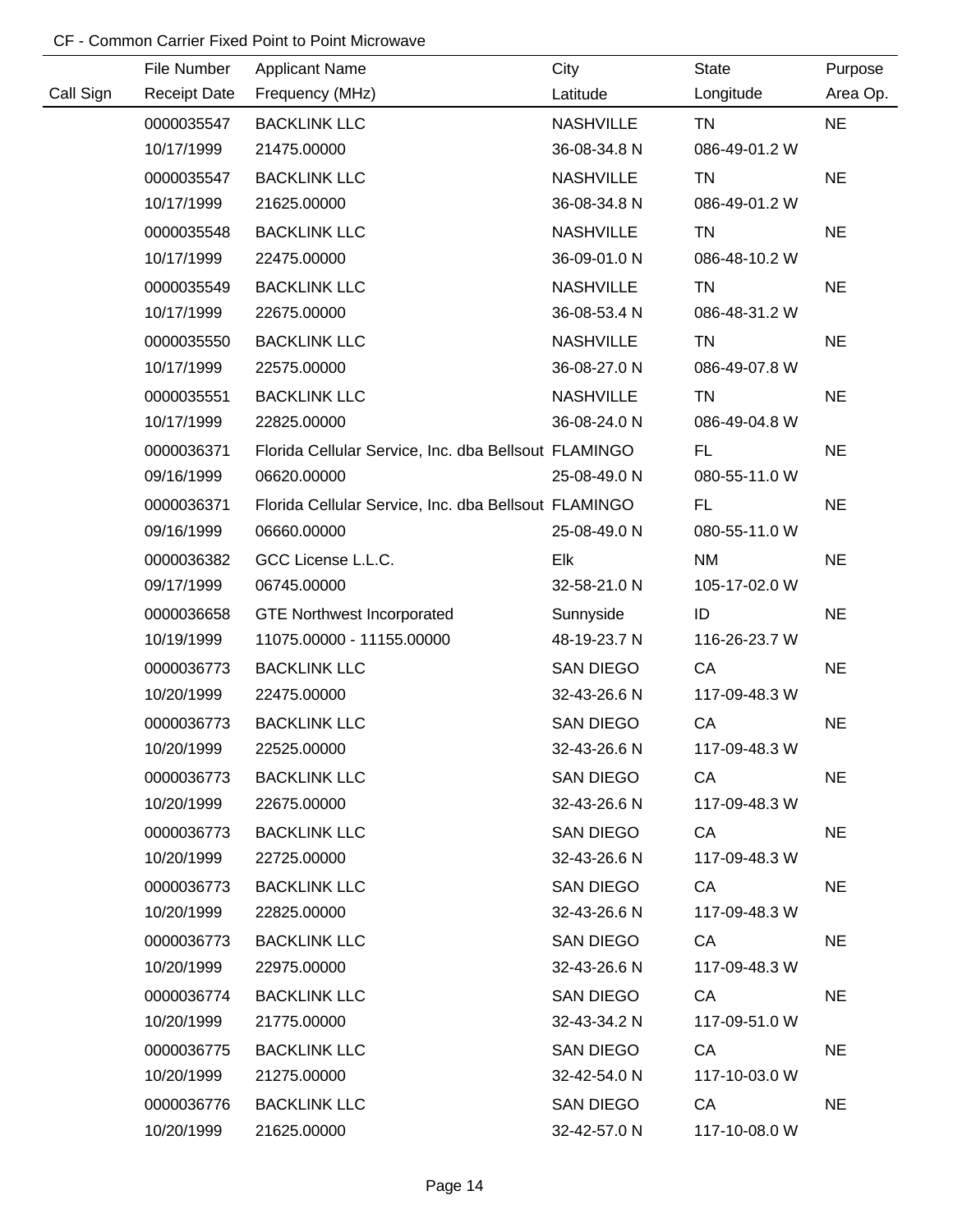|           | File Number         | <b>Applicant Name</b>                  | City                     | <b>State</b>  | Purpose   |
|-----------|---------------------|----------------------------------------|--------------------------|---------------|-----------|
| Call Sign | <b>Receipt Date</b> | Frequency (MHz)                        | Latitude                 | Longitude     | Area Op.  |
|           | 0000036777          | <b>BACKLINK LLC</b>                    | SAN DIEGO                | CA            | <b>NE</b> |
|           | 10/20/1999          | 21475.00000                            | 32-43-08.0 N             | 117-09-43.0 W |           |
|           | 0000036778          | <b>BACKLINK LLC</b>                    | <b>SAN DIEGO</b>         | CA            | <b>NE</b> |
|           | 10/20/1999          | 21325.00000                            | 32-44-05.4 N             | 117-09-36.4 W |           |
|           | 0000036779          | <b>BACKLINK LLC</b>                    | SAN DIEGO                | CA            | <b>NE</b> |
|           | 10/20/1999          | 21525.00000                            | 32-44-50.0 N             | 117-09-38.0 W |           |
|           | 0000036871          | <b>BACKLINK LLC</b>                    | <b>WILMINGTON</b>        | DE            | <b>NE</b> |
|           | 10/20/1999          | 21725.00000                            | 39-44-52.1 N             | 075-32-51.6 W |           |
|           | 0000036872          | <b>BACKLINK LLC</b>                    | <b>WILMINGTON</b>        | DE            | <b>NE</b> |
|           | 10/20/1999          | 21375.00000                            | 39-44-45.0 N             | 075-32-55.9 W |           |
|           | 0000036873          | <b>BACKLINK LLC</b>                    | <b>WILMINGTON</b>        | <b>DE</b>     | <b>NE</b> |
|           | 10/20/1999          | 21275.00000                            | 39-44-14.5 N             | 075-33-00.6 W |           |
|           | 0000036874          | <b>BACKLINK LLC</b>                    | <b>WILMINGTON</b>        | <b>DE</b>     | <b>NE</b> |
|           | 10/20/1999          | 21225.00000                            | 39-44-47.6 N             | 075-32-59.5 W |           |
|           | 0000036919          | AT&T Wireless Services of Nevada, Inc. | <b>MOUNTAIN SPRIN(NV</b> |               | <b>NE</b> |
|           | 08/05/1999          | 06793.75000                            | 36-07-18.8 N             | 115-49-35.0 W |           |
|           | 0000036934          | AT&T Wireless Services of Nevada, Inc. | <b>POTOSI</b>            | <b>NV</b>     | <b>NE</b> |
|           | 08/05/1999          | 06585.92500                            | 35-57-21.9 N             | 115-29-45.0 W |           |
|           | 0000036934          | AT&T Wireless Services of Nevada, Inc. | <b>POTOSI</b>            | <b>NV</b>     | <b>NE</b> |
|           | 08/05/1999          | 06633.75000                            | 35-57-21.9 N             | 115-29-45.0 W |           |
|           | 0000037462          | <b>BACKLINK LLC</b>                    | <b>BLUE BELL</b>         | PA            | <b>NE</b> |
|           | 10/21/1999          | 21275.00000                            | 40-07-59.8 N             | 075-16-11.3 W |           |
|           | 0000037463          | <b>BACKLINK LLC</b>                    | <b>BLUE BELL</b>         | PA            | <b>NE</b> |
|           | 10/21/1999          | 22475.00000                            | 40-07-48.3 N             | 075-16-09.5 W |           |
|           | 0000037466          | <b>BACKLINK LLC</b>                    | <b>BALTIMORE</b>         | <b>MD</b>     | <b>NE</b> |
|           | 08/19/1999          | 22625.00000                            | 39-17-10.6 N             | 076-36-46.6 W |           |
|           | 0000037485          | <b>BACKLINK LLC</b>                    | <b>SAINT PAUL</b>        | MN            | <b>NE</b> |
|           | 10/21/1999          | 22675.00000                            | 44-56-41.8 N             | 093-05-32.0 W |           |
|           | 0000037486          | <b>BACKLINK LLC</b>                    | <b>SAINT PAUL</b>        | <b>MN</b>     | <b>NE</b> |
|           | 10/21/1999          | 21475.00000                            | 44-56-55.5 N             | 093-05-20.3 W |           |
|           | 0000037533          | Sandwich Isles Communications, Inc.    | Ulupalakua               | HI            | <b>NE</b> |
|           | 10/21/1999          | 06630.00000 - 06635.00000              | 20-38-59.7 N             | 156-21-43.5 W |           |
|           | 0000037534          | Sandwich Isles Communications, Inc.    | Ulupalakua               | HI            | <b>NE</b> |
|           | 10/21/1999          | 06790.00000 - 06795.00000              | 20-38-20.8 N             | 156-17-33.9 W |           |
|           | 0000037542          | <b>BACKLINK LLC</b>                    | <b>NORRISTOWN</b>        | PA            | <b>NE</b> |
|           | 10/21/1999          | 21425.00000                            | 40-06-54.9 N             | 075-20-39.8 W |           |
|           | 0000037543          | <b>BACKLINK LLC</b>                    | <b>BRIDGEPORT</b>        | <b>PA</b>     | <b>NE</b> |
|           | 10/21/1999          | 22625.00000                            | 40-06-25.0 N             | 075-20-18.4 W |           |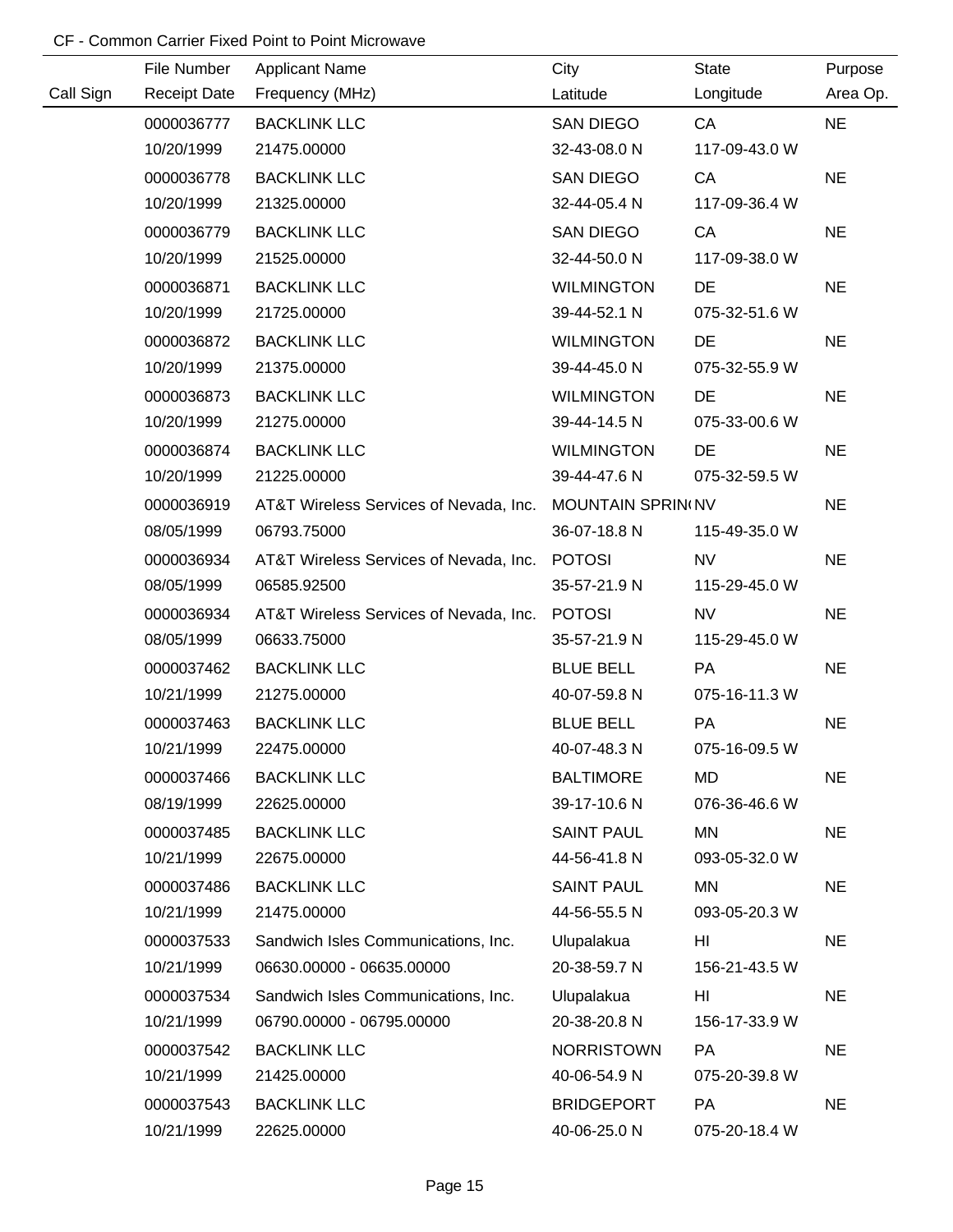|           | File Number         | <b>Applicant Name</b>                 | City                 | <b>State</b>  | Purpose   |
|-----------|---------------------|---------------------------------------|----------------------|---------------|-----------|
| Call Sign | <b>Receipt Date</b> | Frequency (MHz)                       | Latitude             | Longitude     | Area Op.  |
|           | 0000037557          | <b>BACKLINK LLC</b>                   | <b>BALTIMORE</b>     | MD            | <b>NE</b> |
|           | 08/19/1999          | 22525.00000                           | 39-17-19.0 N         | 076-36-41.7 W |           |
|           | 0000037580          | Centennial Wireless PCS License Corp. | <b>SAN SEBASTIAN</b> | <b>PR</b>     | <b>NE</b> |
|           | 10/21/1999          | 06830.00000                           | 18-20-46.0 N         | 066-58-53.0 W |           |
|           | 0000037592          | <b>BACKLINK LLC</b>                   | KING OF PRUSSIA PA   |               | <b>NE</b> |
|           | 10/21/1999          | 21275.00000                           | 40-06-20.0 N         | 075-24-48.2 W |           |
|           | 0000037592          | <b>BACKLINK LLC</b>                   | KING OF PRUSSIA PA   |               | <b>NE</b> |
|           | 10/21/1999          | 21375.00000                           | 40-06-20.0 N         | 075-24-48.2 W |           |
|           | 0000037592          | <b>BACKLINK LLC</b>                   | KING OF PRUSSIA PA   |               | <b>NE</b> |
|           | 10/21/1999          | 21475.00000                           | 40-06-20.0 N         | 075-24-48.2 W |           |
|           | 0000037593          | <b>BACKLINK LLC</b>                   | KING OF PRUSSIA PA   |               | <b>NE</b> |
|           | 10/21/1999          | 22575.00000                           | 40-06-13.9 N         | 075-24-24.0 W |           |
|           | 0000037594          | <b>BACKLINK LLC</b>                   | KING OF PRUSSIA PA   |               | <b>NE</b> |
|           | 10/21/1999          | 22475.00000                           | 40-05-29.7 N         | 075-24-52.5 W |           |
|           | 0000037595          | <b>BACKLINK LLC</b>                   | KING OF PRUSSIA PA   |               | <b>NE</b> |
|           | 10/21/1999          | 22675.00000                           | 40-05-33.3 N         | 075-25-40.2 W |           |
|           | 0000037674          | APT Minneapolis, Inc.                 | Merrifield           | <b>MN</b>     | <b>NE</b> |
|           | 10/21/1999          | 06377.61000                           | 46-31-35.7 N         | 094-07-17.4 W |           |
|           | 0000037674          | APT Minneapolis, Inc.                 | Merrifield           | <b>MN</b>     | <b>NE</b> |
|           | 10/21/1999          | 06417.14000                           | 46-31-35.7 N         | 094-07-17.4 W |           |
|           | 0000037680          | APT Minneapolis, Inc.                 | Pequot Lakes         | MN            | <b>NE</b> |
|           | 10/21/1999          | 06372.67000                           | 46-35-41.8 N         | 094-18-20.4 W |           |
|           | 0000037680          | APT Minneapolis, Inc.                 | Pequot Lakes         | <b>MN</b>     | <b>NE</b> |
|           | 10/21/1999          | 06412.20000                           | 46-35-41.8 N         | 094-18-20.4 W |           |
|           | 0000037688          | APT Minneapolis, Inc.                 | Crow Wing            | <b>MN</b>     | <b>NE</b> |
|           | 10/21/1999          | 06125.57000                           | 46-36-46.4 N         | 094-07-23.0 W |           |
|           | 0000037694          | APT Minneapolis, Inc.                 | <b>Brainerd</b>      | MN            | <b>NE</b> |
|           | 10/21/1999          | 06382.55000                           | 46-20-12.9 N         | 094-11-28.0 W |           |
|           | 0000037696          | APT Minneapolis, Inc.                 | Pequot Lakes         | MN            | <b>NE</b> |
|           | 10/21/1999          | 06160.16000                           | 46-39-19.0 N         | 094-18-34.0 W |           |
|           | 0000038093          | Sandwich Isles Communications, Inc.   | Waiakoa              | HI            | <b>NE</b> |
|           | 10/22/1999          | 06830.00000 - 06835.00000             | 20-43-30.9 N         | 156-20-29.9 W |           |
|           | 0000038137          | Sandwich Isles Communications, Inc.   | Puunene              | HI            | <b>NE</b> |
|           | 10/22/1999          | 06670.00000 - 06675.00000             | 20-49-52.5 N         | 156-28-03.0 W |           |
|           | 0000038137          | Sandwich Isles Communications, Inc.   | Puunene              | HI            | <b>NE</b> |
|           | 10/22/1999          | 06810.00000 - 06815.00000             | 20-49-52.5 N         | 156-28-03.0 W |           |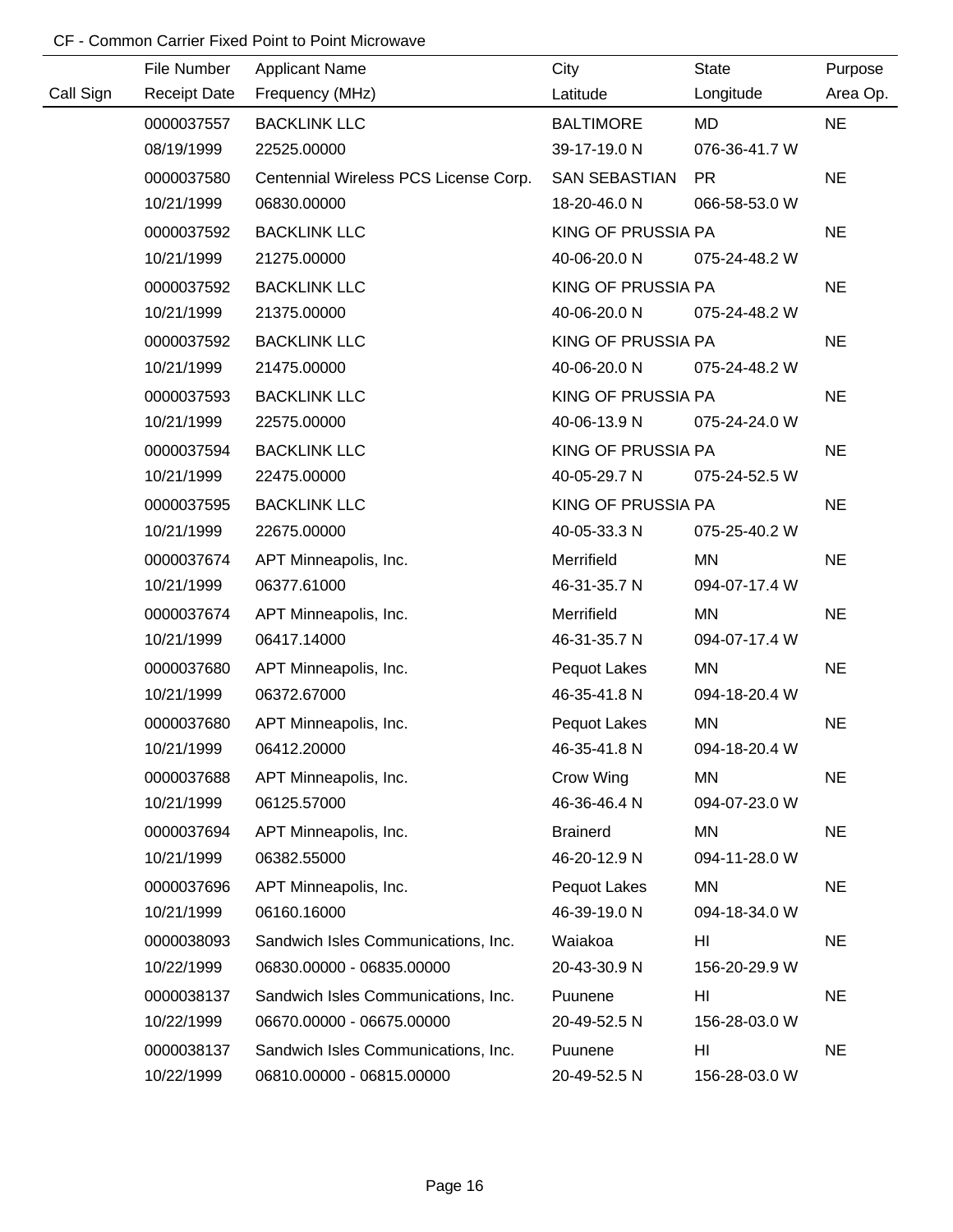| CL -<br>Cellular |
|------------------|
|------------------|

|                | File Number         | <b>Applicant Name</b>                          | City              | <b>State</b>  | Purpose   |
|----------------|---------------------|------------------------------------------------|-------------------|---------------|-----------|
| Call Sign      | <b>Receipt Date</b> | Frequency (MHz)                                | Latitude          | Longitude     | Area Op.  |
|                | 0000035959          | WWC HOLDING CO., INC.                          | <b>LIVINGSTON</b> | <b>MT</b>     | <b>MD</b> |
| <b>KNKN283</b> | 10/18/1999          |                                                | 45-45-56.8 N      | 110-20-45.7 W |           |
|                | 0000035959          | WWC HOLDING CO., INC.                          | Manhattan         | <b>MT</b>     | <b>MD</b> |
| KNKN283        | 10/18/1999          |                                                | 45-54-48.7 N      | 111-23-55.9 W |           |
|                | 0000035959          | WWC HOLDING CO., INC.                          | West Yellowstone  | MT            | <b>MD</b> |
| KNKN283        | 10/18/1999          |                                                | 44-45-04.7 N      | 111-11-47.8 W |           |
|                | 0000035976          | WWC HOLDING CO., INC.                          | Warren            | <b>MN</b>     | <b>MD</b> |
| <b>KNKN522</b> | 10/18/1999          |                                                | 48-12-38.9 N      | 096-48-20.7 W |           |
|                | 0000036013          | TRITON COMMUNICATIONS L.L.C.                   | WATERFORD         | <b>MS</b>     | <b>MD</b> |
| KNKQ341        | 10/18/1999          |                                                | 34-36-33.7 N      | 089-26-29.9 W |           |
|                | 0000036013          | TRITON COMMUNICATIONS L.L.C.                   | <b>WATERFORD</b>  | <b>MS</b>     | <b>MD</b> |
| KNKQ341        | 10/18/1999          |                                                | 34-36-33.7 N      | 089-26-29.9 W |           |
|                | 0000036622          | NH #1 RURAL CELLULAR, INC.                     | <b>NEWBURY</b>    | <b>VT</b>     | <b>MD</b> |
| KNKN700        | 10/19/1999          |                                                | 44-03-13.0 N      | 072-08-27.0 W |           |
|                | 0000036622          | NH #1 RURAL CELLULAR, INC.                     | Orford            | <b>NH</b>     | <b>MD</b> |
| KNKN700        | 10/19/1999          |                                                | 43-54-02.2 N      | 072-02-28.3 W |           |
|                | 0000036629          | GEORGIA RSA #11, INC.                          | <b>MANOR</b>      | GA            | <b>MD</b> |
| KNKN706        | 10/19/1999          |                                                | 31-06-03.0 N      | 082-34-52.5 W |           |
|                | 0000037546          | Centennial Southeast License Company L Negreet |                   | LA            | <b>MD</b> |
| KNKN478        | 10/21/1999          |                                                | 31-29-12.0 N      | 093-39-37.0 W |           |
|                | 0000037660          | GCC License L.L.C.                             | Littlefield       | AZ            | <b>MD</b> |
| KNKR314        | 10/21/1999          |                                                | 36-54-06.9 N      | 113-55-14.9 W |           |

|           | File Number         | <b>Applicant Name</b>                         | City              | State         | Purpose  |
|-----------|---------------------|-----------------------------------------------|-------------------|---------------|----------|
| Call Sign | <b>Receipt Date</b> | Frequency (MHz)                               | Latitude          | Longitude     | Area Op. |
|           | 749910              | CHEVRON U.S.A. Inc.                           | <b>McKittrick</b> | CA            | AM       |
|           | 09/03/1999          | 02184.00000                                   | 35-19-06.8 N      | 119-36-01.4 W |          |
|           | 749910              | CHEVRON U.S.A. Inc.                           | <b>McKittrick</b> | CA            | AM       |
|           | 09/03/1999          | 02188.80000                                   | 35-19-06.8 N      | 119-36-01.4 W |          |
|           | 749910              | CHEVRON U.S.A. Inc.                           | <b>McKittrick</b> | CA            | AM       |
|           | 09/03/1999          | 02192.00000                                   | 35-19-06.8 N      | 119-36-01.4 W |          |
|           | 749910              | CHEVRON U.S.A. Inc.                           | <b>McKittrick</b> | CA            | AM       |
|           | 09/03/1999          | 02199.20000                                   | 35-19-06.8 N      | 119-36-01.4 W |          |
|           | 0000034975          | The Burlington Northern and Santa Fe Ra Fargo |                   | ND.           | MD.      |
| KTT50     | 10/15/1999          | 06197.24000                                   | 46-52-28.8 N      | 096-47-31.2 W |          |
|           | 0000034975          | The Burlington Northern and Santa Fe Ra Fargo |                   | ND.           | MD.      |
| KTT50     | 10/15/1999          | 06625.00000                                   | 46-52-28.8 N      | 096-47-31.2 W |          |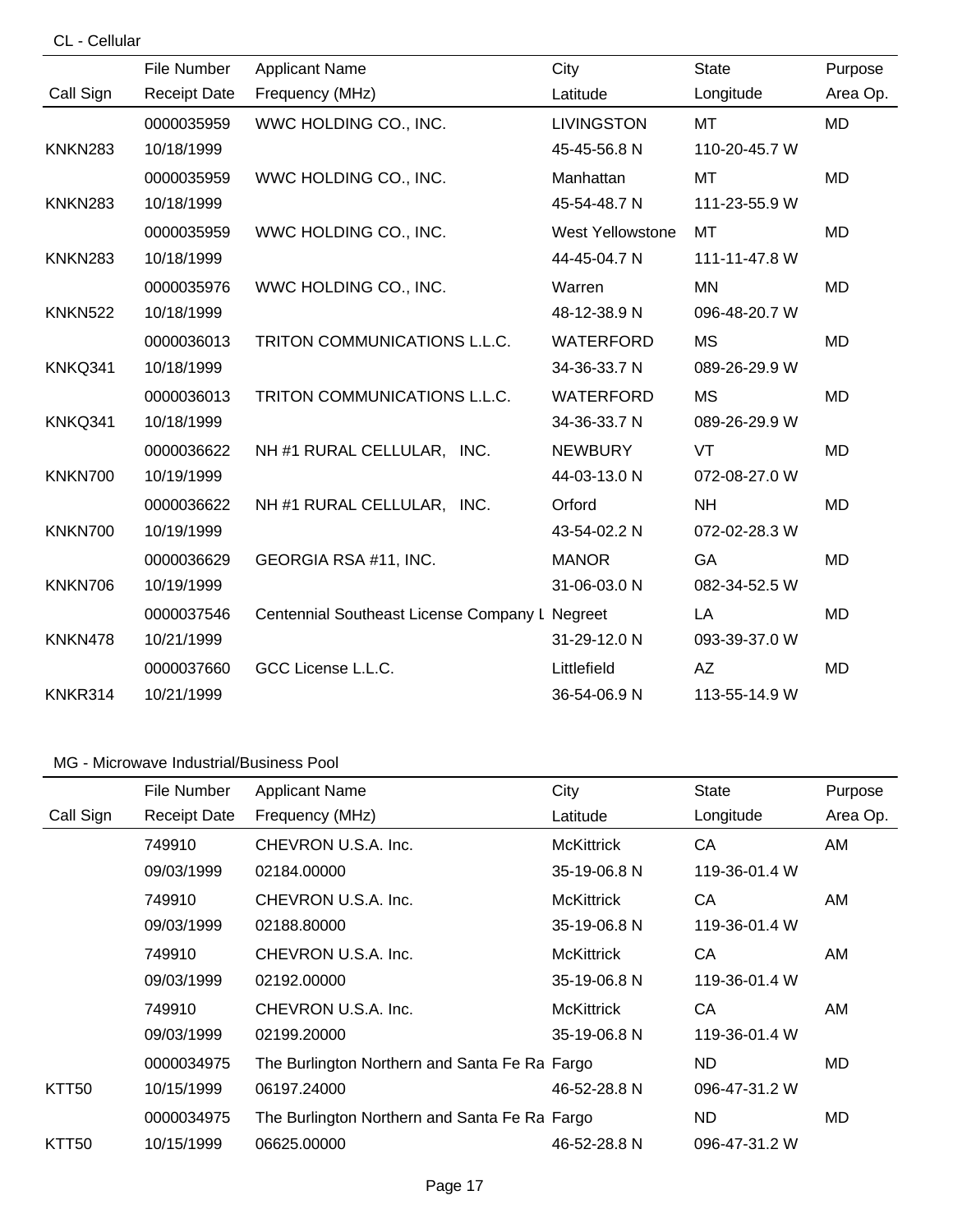|               | File Number         | <b>Applicant Name</b>                           | City         | <b>State</b>  | Purpose   |
|---------------|---------------------|-------------------------------------------------|--------------|---------------|-----------|
| Call Sign     | <b>Receipt Date</b> | Frequency (MHz)                                 | Latitude     | Longitude     | Area Op.  |
|               | 0000034975          | The Burlington Northern and Santa Fe Ra Fargo   |              | <b>ND</b>     | <b>MD</b> |
| KTT50         | 10/15/1999          | 06805.00000                                     | 46-52-28.8 N | 096-47-31.2 W |           |
|               | 0000034975          | The Burlington Northern and Santa Fe Ra Fargo   |              | <b>ND</b>     | <b>MD</b> |
| KTT50         | 10/15/1999          | 06825.00000                                     | 46-52-28.8 N | 096-47-31.2 W |           |
|               | 0000034975          | The Burlington Northern and Santa Fe Ra Fargo   |              | <b>ND</b>     | <b>MD</b> |
| KTT50         | 10/15/1999          | 06845.00000                                     | 46-52-28.8 N | 096-47-31.2 W |           |
|               | 0000035151          | The Burlington Northern and Santa Fe Ra Arthur  |              | ND.           | <b>MD</b> |
| WQH22         | 10/15/1999          | 05974.85000                                     | 47-05-40.0 N | 097-04-07.0 W |           |
|               | 0000035151          | The Burlington Northern and Santa Fe Ra Arthur  |              | ND.           | MD        |
| WQH22         | 10/15/1999          | 06004.50000                                     | 47-05-40.0 N | 097-04-07.0 W |           |
|               | 0000035151          | The Burlington Northern and Santa Fe Ra Arthur  |              | <b>ND</b>     | MD        |
| WQH22         | 10/15/1999          | 06665.00000                                     | 47-05-40.0 N | 097-04-07.0 W |           |
|               | 0000035151          | The Burlington Northern and Santa Fe Ra Arthur  |              | <b>ND</b>     | <b>MD</b> |
| WQH22         | 10/15/1999          | 06685.00000                                     | 47-05-40.0 N | 097-04-07.0 W |           |
|               | 0000035283          | The Burlington Northern and Santa Fe Ra McHenry |              | <b>ND</b>     | MD        |
| WQH27         | 10/15/1999          | 06226.89000                                     | 47-38-17.9 N | 098-35-04.3 W |           |
|               | 0000035283          | The Burlington Northern and Santa Fe Ra McHenry |              | <b>ND</b>     | <b>MD</b> |
| WQH27         | 10/15/1999          | 06286.19000                                     | 47-38-17.9 N | 098-35-04.3 W |           |
|               | 0000035283          | The Burlington Northern and Santa Fe Ra McHenry |              | <b>ND</b>     | <b>MD</b> |
| WQH27         | 10/15/1999          | 06745.00000                                     | 47-38-17.9 N | 098-35-04.3 W |           |
|               | 0000035283          | The Burlington Northern and Santa Fe Ra McHenry |              | <b>ND</b>     | MD        |
| WQH27         | 10/15/1999          | 06845.00000                                     | 47-38-17.9 N | 098-35-04.3 W |           |
|               | 0000035365          | LONG BEACH UNIFIED SCHOOL DISTF SIGNAL HILL     |              | CA            | MD        |
| WNTF444       | 10/15/1999          | 00928.45625                                     | 33-47-58.0 N | 118-09-47.0 W |           |
|               | 0000035365          | LONG BEACH UNIFIED SCHOOL DISTF SIGNAL HILL     |              | CA            | MD        |
| WNTF444       | 10/15/1999          | 00952.45625                                     | 33-47-58.0 N | 118-09-47.0 W |           |
|               | 0000035378          | TRI STATE GENERATION AND TRANSI ANGORA          |              | NE.           | <b>MD</b> |
| WEF412        | 10/15/1999          | 06745.00000                                     | 41-48-53.8 N | 103-03-47.7 W |           |
|               | 0000035378          | TRI STATE GENERATION AND TRANSI ANGORA          |              | <b>NE</b>     | <b>MD</b> |
| <b>WEF412</b> | 10/15/1999          | 06845.00000                                     | 41-48-53.8 N | 103-03-47.7 W |           |
|               | 0000035378          | TRI STATE GENERATION AND TRANSI ANGORA          |              | <b>NE</b>     | MD        |
| <b>WEF412</b> | 10/15/1999          | 06865.00000                                     | 41-48-53.8 N | 103-03-47.7 W |           |
|               | 0000035379          | TRI STATE GENERATION AND TRANSI ALLIANCE        |              | NE.           | MD        |
| WHC496        | 10/15/1999          | 06595.00000                                     | 42-02-45.8 N | 103-10-09.7 W |           |
|               | 0000035379          | TRI STATE GENERATION AND TRANSI ALLIANCE        |              | <b>NE</b>     | <b>MD</b> |
| WHC496        | 10/15/1999          | 06685.00000                                     | 42-02-45.8 N | 103-10-09.7 W |           |
|               | 0000035380          | TRI STATE GENERATION AND TRANSI HEMINGFORD      |              | NE.           | <b>MD</b> |
| <b>WHC497</b> | 10/15/1999          | 06755.00000                                     | 42-17-49.8 N | 102-53-20.7 W |           |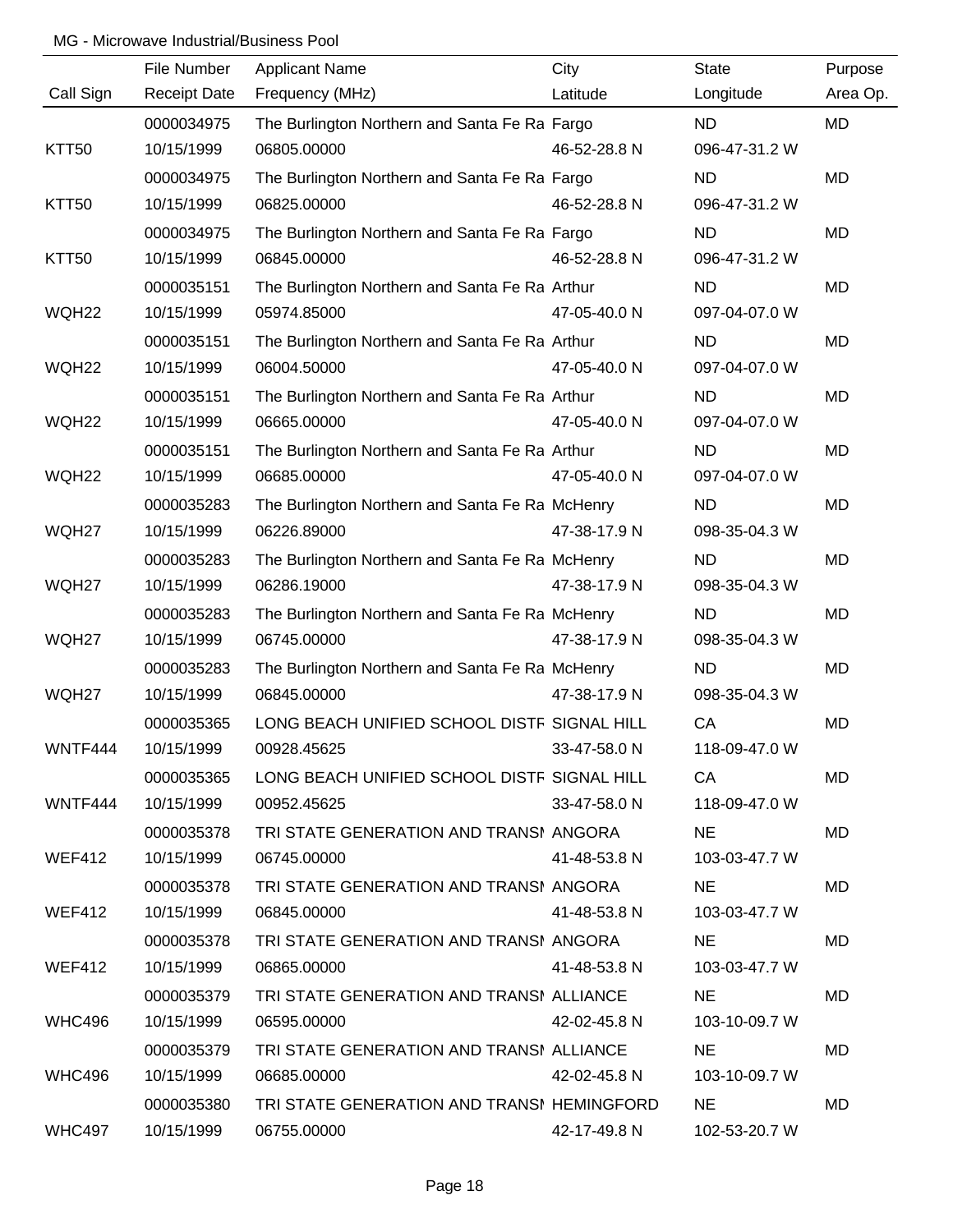|               | File Number         | <b>Applicant Name</b>                            | City         | <b>State</b>  | Purpose   |
|---------------|---------------------|--------------------------------------------------|--------------|---------------|-----------|
| Call Sign     | <b>Receipt Date</b> | Frequency (MHz)                                  | Latitude     | Longitude     | Area Op.  |
|               | 0000035380          | TRI STATE GENERATION AND TRANSI HEMINGFORD       |              | <b>NE</b>     | <b>MD</b> |
| <b>WHC497</b> | 10/15/1999          | 06795.00000                                      | 42-17-49.8 N | 102-53-20.7 W |           |
|               | 0000035381          | TRI STATE GENERATION AND TRANSI HAY SPRINGS      |              | <b>NE</b>     | <b>MD</b> |
| <b>WHC498</b> | 10/15/1999          | 06635.00000                                      | 42-39-09.8 N | 102-41-55.6 W |           |
|               | 0000036512          | The Burlington Northern and Santa Fe Ra Sheyenne |              | ND            | MD        |
| WQH28         | 10/19/1999          | 05974.85000                                      | 47-47-18.9 N | 099-04-56.4 W |           |
|               | 0000036512          | The Burlington Northern and Santa Fe Ra Sheyenne |              | <b>ND</b>     | <b>MD</b> |
| WQH28         | 10/19/1999          | 06093.45000                                      | 47-47-18.9 N | 099-04-56.4 W |           |
|               | 0000036512          | The Burlington Northern and Santa Fe Ra Sheyenne |              | <b>ND</b>     | <b>MD</b> |
| WQH28         | 10/19/1999          | 06585.00000                                      | 47-47-18.9 N | 099-04-56.4 W |           |
|               | 0000036512          | The Burlington Northern and Santa Fe Ra Sheyenne |              | <b>ND</b>     | MD        |
| WQH28         | 10/19/1999          | 06665.00000                                      | 47-47-18.9 N | 099-04-56.4 W |           |
|               | 0000036512          | The Burlington Northern and Santa Fe Ra Sheyenne |              | ND            | <b>MD</b> |
| WQH28         | 10/19/1999          | 06685.00000                                      | 47-47-18.9 N | 099-04-56.4 W |           |
|               | 0000036552          | The Burlington Northern and Santa Fe Ra Maddock  |              | <b>ND</b>     | <b>MD</b> |
| WQH30         | 10/19/1999          | 06256.54000                                      | 48-00-56.0 N | 099-28-06.4 W |           |
|               | 0000036552          | The Burlington Northern and Santa Fe Ra Maddock  |              | <b>ND</b>     | MD        |
| WQH30         | 10/19/1999          | 06345.49000                                      | 48-00-56.0 N | 099-28-06.4 W |           |
|               | 0000036552          | The Burlington Northern and Santa Fe Ra Maddock  |              | <b>ND</b>     | <b>MD</b> |
| WQH30         | 10/19/1999          | 06745.00000                                      | 48-00-56.0 N | 099-28-06.4 W |           |
|               | 0000036552          | The Burlington Northern and Santa Fe Ra Maddock  |              | <b>ND</b>     | <b>MD</b> |
| WQH30         | 10/19/1999          | 06825.00000                                      | 48-00-56.0 N | 099-28-06.4 W |           |
|               | 0000036552          | The Burlington Northern and Santa Fe Ra Maddock  |              | <b>ND</b>     | MD        |
| WQH30         | 10/19/1999          | 06845.00000                                      | 48-00-56.0 N | 099-28-06.4 W |           |
|               | 0000036633          | TUCSON ELECTRIC POWER COMPAN' GREATERVILLE       |              | AZ            | MD        |
| WNEX482       | 10/19/1999          | 02185.60000                                      | 31-45-32.3 N | 110-48-05.3 W |           |
|               | 0000036633          | TUCSON ELECTRIC POWER COMPAN' GREATERVILLE       |              | AZ            | <b>MD</b> |
| WNEX482       | 10/19/1999          | 02196.80000                                      | 31-45-32.3 N | 110-48-05.3 W |           |
|               | 0000037054          | CARITAS TELECOMMUNICATIONS COI Running Springs   |              | CA            | MD        |
| WPJC773       | 08/27/1999          | 11215.00000                                      | 34-14-03.0 N | 117-08-28.1 W |           |
|               | 0000037054          | CARITAS TELECOMMUNICATIONS COI Running Springs   |              | CA            | MD        |
| WPJC773       | 08/27/1999          | 11215.00000                                      | 34-14-03.0 N | 117-08-28.1 W |           |
|               | 0000037054          | CARITAS TELECOMMUNICATIONS COI Running Springs   |              | CA            | MD        |
| WPJC773       | 08/27/1999          | 11325.00000                                      | 34-14-03.0 N | 117-08-28.1 W |           |
|               | 0000037054          | CARITAS TELECOMMUNICATIONS COI Running Springs   |              | CA            | MD        |
| WPJC773       | 08/27/1999          | 11445.00000                                      | 34-14-03.0 N | 117-08-28.1 W |           |
|               | 0000037054          | CARITAS TELECOMMUNICATIONS COI Running Springs   |              | CA            | MD        |
| WPJC773       | 08/27/1999          | 11685.00000                                      | 34-14-03.0 N | 117-08-28.1 W |           |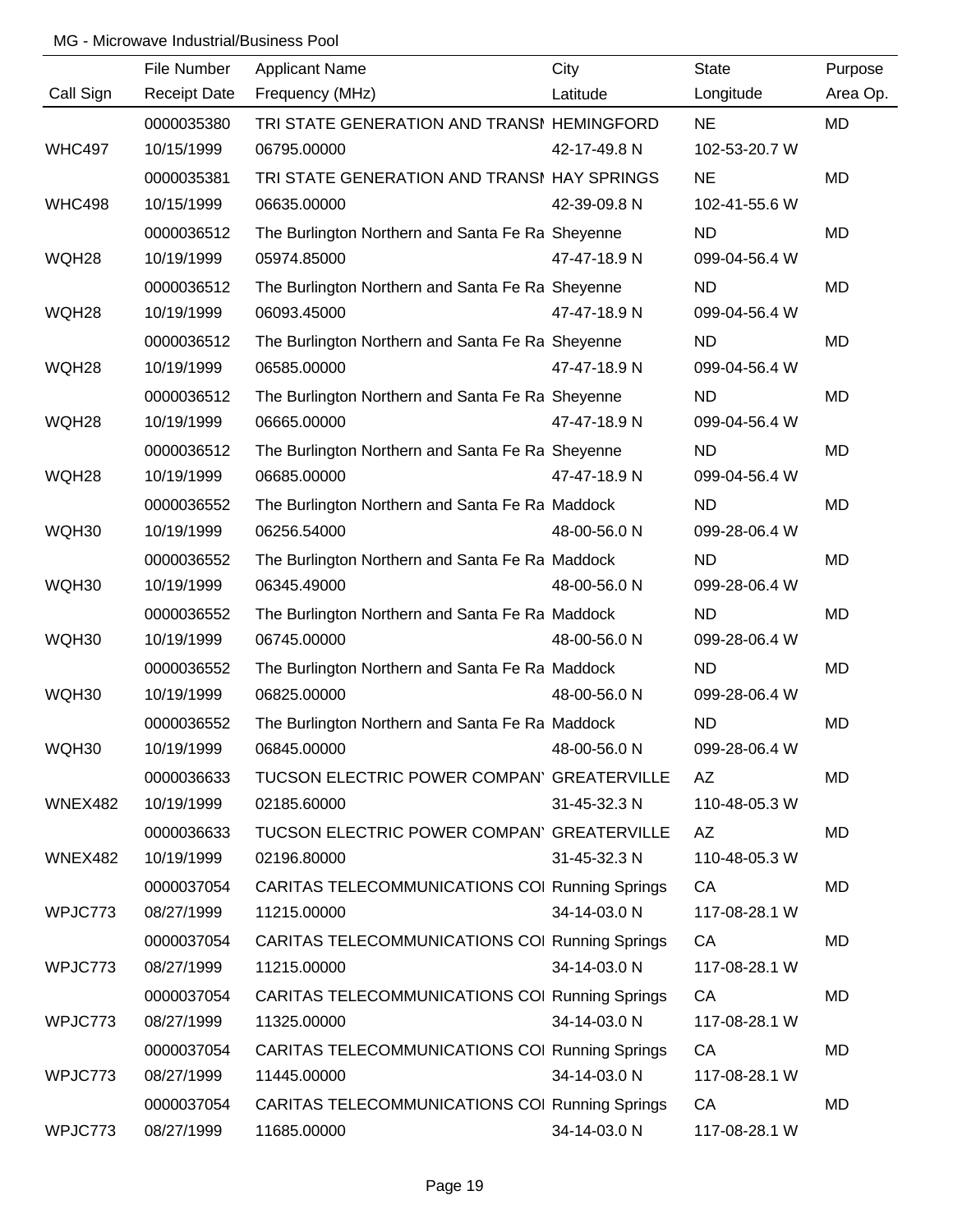|           | File Number         | <b>Applicant Name</b>                                 | City             | <b>State</b>  | Purpose   |
|-----------|---------------------|-------------------------------------------------------|------------------|---------------|-----------|
| Call Sign | <b>Receipt Date</b> | Frequency (MHz)                                       | Latitude         | Longitude     | Area Op.  |
|           | 0000037054          | <b>CARITAS TELECOMMUNICATIONS COI Running Springs</b> |                  | CA            | <b>MD</b> |
| WPJC773   | 08/27/1999          | 19390.00000                                           | 34-14-03.0 N     | 117-08-28.1 W |           |
|           | 0000037911          | The Burlington Northern and Santa Fe Ra Tioga         |                  | <b>ND</b>     | <b>MD</b> |
| WQH40     | 10/22/1999          | 05945.20000                                           | 48-18-27.0 N     | 102-53-29.6 W |           |
|           | 0000037911          | The Burlington Northern and Santa Fe Ra Tioga         |                  | <b>ND</b>     | <b>MD</b> |
| WQH40     | 10/22/1999          | 05974.85000                                           | 48-18-27.0 N     | 102-53-29.6 W |           |
|           | 0000037911          | The Burlington Northern and Santa Fe Ra Tioga         |                  | <b>ND</b>     | <b>MD</b> |
| WQH40     | 10/22/1999          | 06745.00000                                           | 48-18-27.0 N     | 102-53-29.6 W |           |
|           | 0000037911          | The Burlington Northern and Santa Fe Ra Tioga         |                  | <b>ND</b>     | MD        |
| WQH40     | 10/22/1999          | 06845.00000                                           | 48-18-27.0 N     | 102-53-29.6 W |           |
|           | 0000037957          | The Burlington Northern and Santa Fe Ra Epping        |                  | <b>ND</b>     | <b>MD</b> |
| WQH41     | 10/22/1999          | 06226.89000                                           | 48-20-42.0 N     | 103-25-52.6 W |           |
|           | 0000037957          | The Burlington Northern and Santa Fe Ra Epping        |                  | <b>ND</b>     | <b>MD</b> |
| WQH41     | 10/22/1999          | 06315.84000                                           | 48-20-42.0 N     | 103-25-52.6 W |           |
|           | 0000037957          | The Burlington Northern and Santa Fe Ra Epping        |                  | ND            | <b>MD</b> |
| WQH41     | 10/22/1999          | 06585.00000                                           | 48-20-42.0 N     | 103-25-52.6 W |           |
|           | 0000037957          | The Burlington Northern and Santa Fe Ra Epping        |                  | <b>ND</b>     | <b>MD</b> |
| WQH41     | 10/22/1999          | 06665.00000                                           | 48-20-42.0 N     | 103-25-52.6 W |           |
|           | 0000037957          | The Burlington Northern and Santa Fe Ra Epping        |                  | <b>ND</b>     | <b>MD</b> |
| WQH41     | 10/22/1999          | 06685.00000                                           | 48-20-42.0 N     | 103-25-52.6 W |           |
|           | 0000038245          | ARIZONA PUBLIC SERVICE COMPANY Coolidge               |                  | AZ            | <b>MD</b> |
| KOQ32     | 10/22/1999          | 02130.80000                                           | 33-00-09.2 N     | 111-40-26.5 W |           |
|           | 0000038245          | ARIZONA PUBLIC SERVICE COMPANY Coolidge               |                  | AZ            | MD        |
| KOQ32     | 10/22/1999          | 02137.20000                                           | 33-00-09.2 N     | 111-40-26.5 W |           |
|           | 0000038245          | ARIZONA PUBLIC SERVICE COMPANY Coolidge               |                  | AZ            | MD        |
| KOQ32     | 10/22/1999          | 02140.40000                                           | 33-00-09.2 N     | 111-40-26.5 W |           |
|           | 0000038245          | ARIZONA PUBLIC SERVICE COMPANY Coolidge               |                  | AZ            | MD        |
| KOQ32     | 10/22/1999          | 02149.50000                                           | 33-00-09.2 N     | 111-40-26.5 W |           |
|           | 0000038245          | ARIZONA PUBLIC SERVICE COMPANY Coolidge               |                  | AZ            | MD        |
| KOQ32     | 10/22/1999          | 05945.20000                                           | 33-00-09.2 N     | 111-40-26.5 W |           |
|           | 0000038245          | ARIZONA PUBLIC SERVICE COMPANY Coolidge               |                  | AZ            | MD        |
| KOQ32     | 10/22/1999          | 06063.80000                                           | 33-00-09.2 N     | 111-40-26.5 W |           |
|           | 0000038245          | ARIZONA PUBLIC SERVICE COMPANY Coolidge               |                  | AZ            | MD        |
| KOQ32     | 10/22/1999          | 06715.00000                                           | 33-00-09.2 N     | 111-40-26.5 W |           |
|           | 0000038245          | ARIZONA PUBLIC SERVICE COMPANY Coolidge               |                  | AZ.           | <b>MD</b> |
| KOQ32     | 10/22/1999          | 06800.00000                                           | 33-00-09.2 N     | 111-40-26.5 W |           |
|           | 0000036419          | <b>Caritas Telecommunications</b>                     | SAN BERNARDINOCA |               | <b>NE</b> |
|           | 08/27/1999          | 11035.00000                                           | 34-08-08.0 N     | 117-15-46.1 W |           |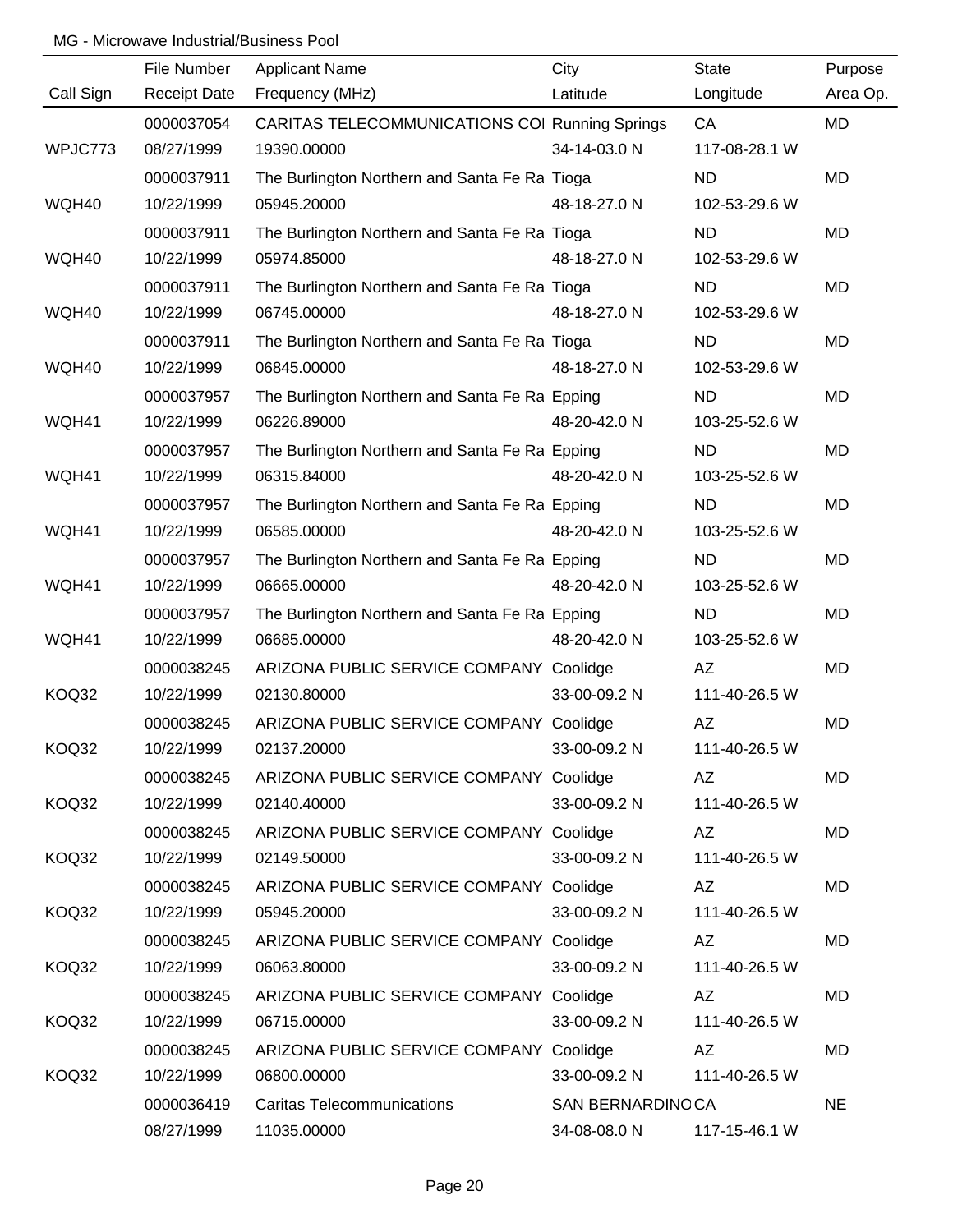|                | File Number         | <b>Applicant Name</b>                  | City                  | <b>State</b>  | Purpose   |
|----------------|---------------------|----------------------------------------|-----------------------|---------------|-----------|
| Call Sign      | <b>Receipt Date</b> | Frequency (MHz)                        | Latitude              | Longitude     | Area Op.  |
|                | 0000036419          | <b>Caritas Telecommunications</b>      | SAN BERNARDINOCA      |               | <b>NE</b> |
|                | 08/27/1999          | 17830.00000                            | 34-08-08.0 N          | 117-15-46.1 W |           |
|                | 0000036422          | <b>Caritas Telecommunications</b>      | South Palm Springs CA |               | <b>NE</b> |
|                | 08/27/1999          | 10915.00000                            | 33-52-03.0 N          | 116-26-01.0 W |           |
|                | 0000036623          | <b>Caritas Telecommunications</b>      | North Palm Springs CA |               | <b>NE</b> |
|                | 08/27/1999          | 06226.89000                            | 33-55-20.0 N          | 116-37-03.0 W |           |
|                | 0000036623          | <b>Caritas Telecommunications</b>      | North Palm Springs CA |               | <b>NE</b> |
|                | 08/27/1999          | 11215.00000                            | 33-55-20.0 N          | 116-37-03.0 W |           |
|                | 0000036623          | <b>Caritas Telecommunications</b>      | North Palm Springs CA |               | <b>NE</b> |
|                | 08/27/1999          | 11325.00000                            | 33-55-20.0 N          | 116-37-03.0 W |           |
|                | 0000036623          | <b>Caritas Telecommunications</b>      | North Palm Springs CA |               | <b>NE</b> |
|                | 08/27/1999          | 11405.00000                            | 33-55-20.0 N          | 116-37-03.0 W |           |
|                | 0000036901          | TRANSMISSION HOLDINGS, INC. DBA   MESA |                       | AZ            | <b>NE</b> |
|                | 10/20/1999          | 23275.00000                            | 33-27-09.2 N          | 111-42-51.5 W |           |
|                | 0000037952          | Flagstaff Television, LLC.             | Flagstaff             | AZ            | <b>NE</b> |
|                | 10/22/1999          | 23075.00000                            | 35-13-49.0 N          | 111-33-58.6 W |           |
|                | 0000038246          | Arizona Public Service Company         | Coolidge              | AZ            | <b>NE</b> |
|                | 10/22/1999          | 06640.00000                            | 33-00-27.2 N          | 111-31-29.8 W |           |
|                | 0000034888          | DAVIESS-MARTIN COUNTY R E M C          | <b>SHOALS</b>         | IN            | <b>RO</b> |
| <b>WIA575</b>  | 09/02/1999          | 00959.35000                            | 38-40-55.1 N          | 086-48-41.9 W |           |
|                | 0000034889          | <b>RADSCAN INC</b>                     | <b>TAMPA</b>          | <b>FL</b>     | <b>RO</b> |
| WNTU669        | 09/02/1999          | 00928.03750                            | 27-56-49.0 N          | 082-27-33.3 W |           |
|                | 0000034889          | <b>RADSCAN INC</b>                     | <b>TAMPA</b>          | <b>FL</b>     | <b>RO</b> |
| WNTU669        | 09/02/1999          | 00928.23750                            | 27-56-49.0 N          | 082-27-33.3 W |           |
|                | 0000034889          | <b>RADSCAN INC</b>                     | <b>TAMPA</b>          | FL.           | <b>RO</b> |
| WNTU669        | 09/02/1999          | 00952.03750                            | 27-56-49.0 N          | 082-27-33.3 W |           |
|                | 0000034889          | <b>RADSCAN INC</b>                     | TAMPA                 | FL.           | RO.       |
| WNTU669        | 09/02/1999          | 00952.23750                            | 27-56-49.0 N          | 082-27-33.3 W |           |
|                | 0000034890          | RADSCAN OF LAS VEGAS INC               | <b>LAS VEGAS</b>      | <b>NV</b>     | <b>RO</b> |
| <b>WNTW780</b> | 09/02/1999          | 00928.06250                            | 36-08-01.8 N          | 115-09-55.9 W |           |
|                | 0000034890          | RADSCAN OF LAS VEGAS INC               | <b>LAS VEGAS</b>      | <b>NV</b>     | <b>RO</b> |
| WNTW780        | 09/02/1999          | 00928.23750                            | 36-08-01.8 N          | 115-09-55.9 W |           |
|                | 0000034890          | RADSCAN OF LAS VEGAS INC               | LAS VEGAS             | NV.           | RO        |
| WNTW780        | 09/02/1999          | 00952.06250                            | 36-08-01.8 N          | 115-09-55.9 W |           |
|                | 0000034890          | RADSCAN OF LAS VEGAS INC               | LAS VEGAS             | <b>NV</b>     | <b>RO</b> |
| WNTW780        | 09/02/1999          | 00952.23750                            | 36-08-01.8 N          | 115-09-55.9 W |           |
|                | 0000034892          | RADSCAN OF MINNEAPOLIS INC             | <b>SAINT PAUL</b>     | MN            | <b>RO</b> |
| WNTW430        | 09/02/1999          | 00928.03750                            | 44-56-58.8 N          | 093-05-25.7 W |           |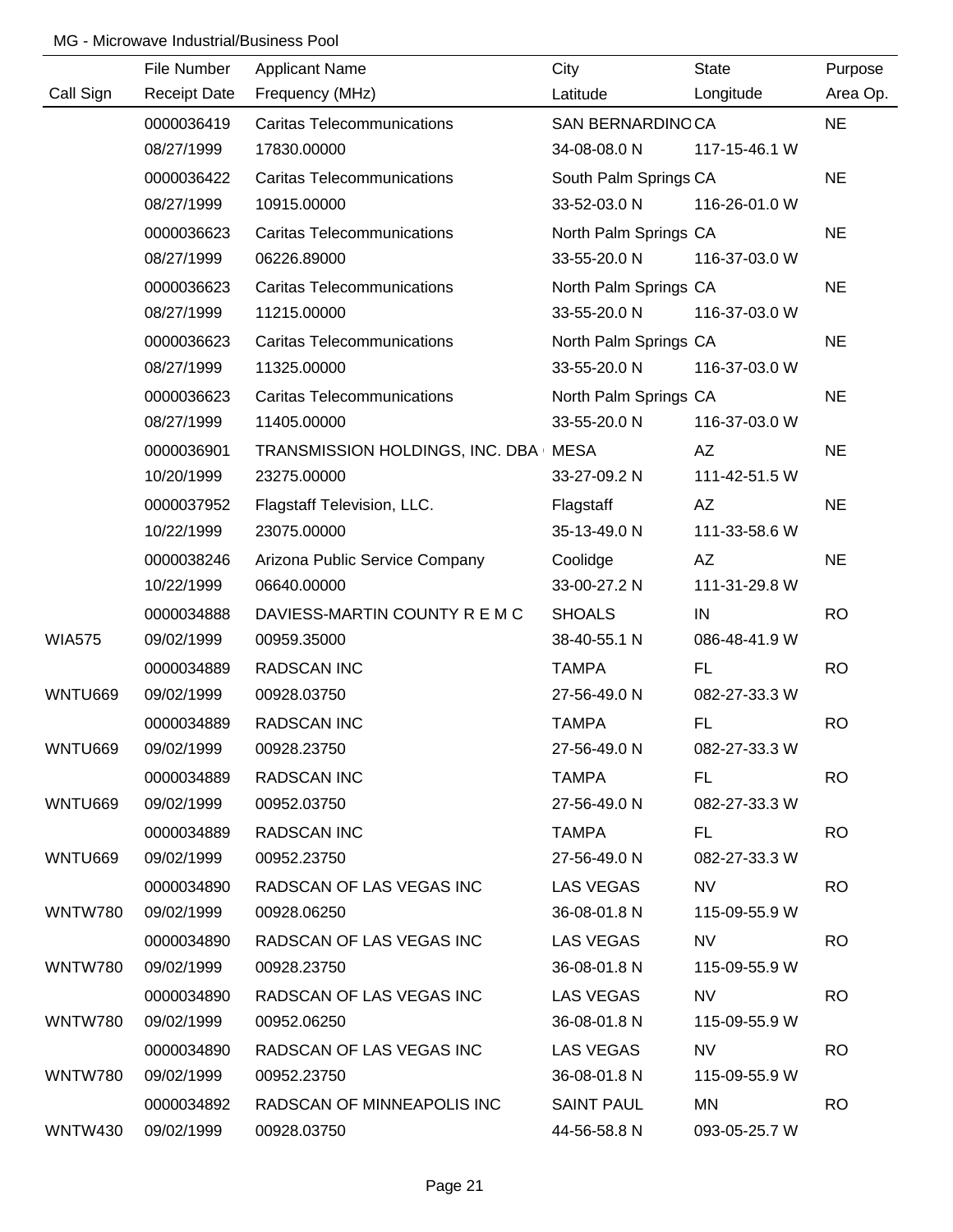|                | File Number         | <b>Applicant Name</b>                   | City              | <b>State</b>  | Purpose   |
|----------------|---------------------|-----------------------------------------|-------------------|---------------|-----------|
| Call Sign      | <b>Receipt Date</b> | Frequency (MHz)                         | Latitude          | Longitude     | Area Op.  |
|                | 0000034892          | RADSCAN OF MINNEAPOLIS INC              | <b>SAINT PAUL</b> | <b>MN</b>     | <b>RO</b> |
| <b>WNTW430</b> | 09/02/1999          | 00928.23750                             | 44-56-58.8 N      | 093-05-25.7 W |           |
|                | 0000034892          | RADSCAN OF MINNEAPOLIS INC              | <b>SAINT PAUL</b> | <b>MN</b>     | <b>RO</b> |
| <b>WNTW430</b> | 09/02/1999          | 00952.03750                             | 44-56-58.8 N      | 093-05-25.7 W |           |
|                | 0000034892          | RADSCAN OF MINNEAPOLIS INC              | <b>SAINT PAUL</b> | <b>MN</b>     | <b>RO</b> |
| <b>WNTW430</b> | 09/02/1999          | 00952.23750                             | 44-56-58.8 N      | 093-05-25.7 W |           |
|                | 0000034893          | RADSCAN OF CHICAGO INC                  | <b>HIGHWOOD</b>   | IL            | <b>RO</b> |
| <b>WNTW808</b> | 09/02/1999          | 00928.03750                             | 42-12-37.7 N      | 087-48-55.9 W |           |
|                | 0000034893          | RADSCAN OF CHICAGO INC                  | <b>HIGHWOOD</b>   | IL            | <b>RO</b> |
| <b>WNTW808</b> | 09/02/1999          | 00928.23750                             | 42-12-37.7 N      | 087-48-55.9 W |           |
|                | 0000034893          | RADSCAN OF CHICAGO INC                  | <b>HIGHWOOD</b>   | IL            | <b>RO</b> |
| <b>WNTW808</b> | 09/02/1999          | 00952.03750                             | 42-12-37.7 N      | 087-48-55.9 W |           |
|                | 0000034893          | RADSCAN OF CHICAGO INC                  | <b>HIGHWOOD</b>   | IL            | <b>RO</b> |
| <b>WNTW808</b> | 09/02/1999          | 00952.23750                             | 42-12-37.7 N      | 087-48-55.9 W |           |
|                | 0000034916          | <b>GRAYSON COUNTY COLLEGE</b>           | <b>DENISON</b>    | <b>TX</b>     | <b>RO</b> |
| <b>WNTW811</b> | 09/07/1999          | 23075.00000                             | 33-42-18.3 N      | 096-37-48.9 W |           |
|                | 0000034918          | NORTH CENTRAL AREA INTERCONNE HECLA     |                   | <b>SD</b>     | <b>RO</b> |
| <b>WNTW526</b> | 09/07/1999          | 06545.00000                             | 45-52-58.8 N      | 098-09-00.3 W |           |
|                | 0000034919          | NORTH CENTRAL AREA INTERCONNE FREDERICK |                   | <b>SD</b>     | <b>RO</b> |
| <b>WNTW527</b> | 09/07/1999          | 06715.00000                             | 45-49-17.9 N      | 098-30-18.3 W |           |
|                | 0000034920          | NORTH CENTRAL AREA INTERCONNE LEOLA     |                   | <b>SD</b>     | <b>RO</b> |
| <b>WNTW528</b> | 09/07/1999          | 06555.00000                             | 45-43-11.9 N      | 098-56-12.3 W |           |
|                | 0000034950          | SPARTAN BROADCASTING COMPANY WICHITA    |                   | KS            | <b>RO</b> |
| WNEW750        | 09/10/1999          | 23025.00000                             | 37-45-01.0 N      | 097-18-13.1 W | P.        |
|                | 0000034953          | GEORGIA ALABAMA BROADCASTING, LA GRANGE |                   | GA            | <b>RO</b> |
| <b>WNEY935</b> | 09/13/1999          | 21825.00000                             | 33-02-21.4 N      | 085-01-53.7 W |           |
|                | 0000034957          | OWENSBORO MUNICIPAL UTILITIES           | OWENSBORO         | KY            | <b>RO</b> |
| WNTF466        | 09/13/1999          | 17710.00000                             | 37-43-52.1 N      | 087-08-10.9 W |           |
|                | 0000034957          | OWENSBORO MUNICIPAL UTILITIES           | <b>OWENSBORO</b>  | KY            | <b>RO</b> |
| WNTF466        | 09/13/1999          | 21925.00000                             | 37-43-52.1 N      | 087-08-10.9 W |           |
|                | 0000034959          | OWENSBORO MUNICIPAL UTILITIES           | <b>OWENSBORO</b>  | KY            | <b>RO</b> |
| WNTW521        | 09/13/1999          | 19270.00000                             | 37-44-32.1 N      | 087-07-27.9 W |           |
|                | 0000034960          | ALTURA ENERGY LTD                       | DENVER CITY       | TX.           | <b>RO</b> |
| WNEF581        | 09/13/1999          | 00956.36250                             | 33-02-15.3 N      | 102-53-38.7 W |           |
|                | 0000034961          | WEST VIRGINIA, STATE OF                 | <b>CHARLESTON</b> | <b>WV</b>     | <b>RO</b> |
| WNEO542        | 09/13/1999          | 01935.00000                             | 38-20-52.3 N      | 081-37-39.4 W |           |
|                | 0000034962          | WEST VIRGINIA, STATE OF                 | <b>CHARLESTON</b> | <b>WV</b>     | <b>RO</b> |
| WNEO541        | 09/13/1999          | 01855.00000                             | 38-22-32.3 N      | 081-39-24.4 W |           |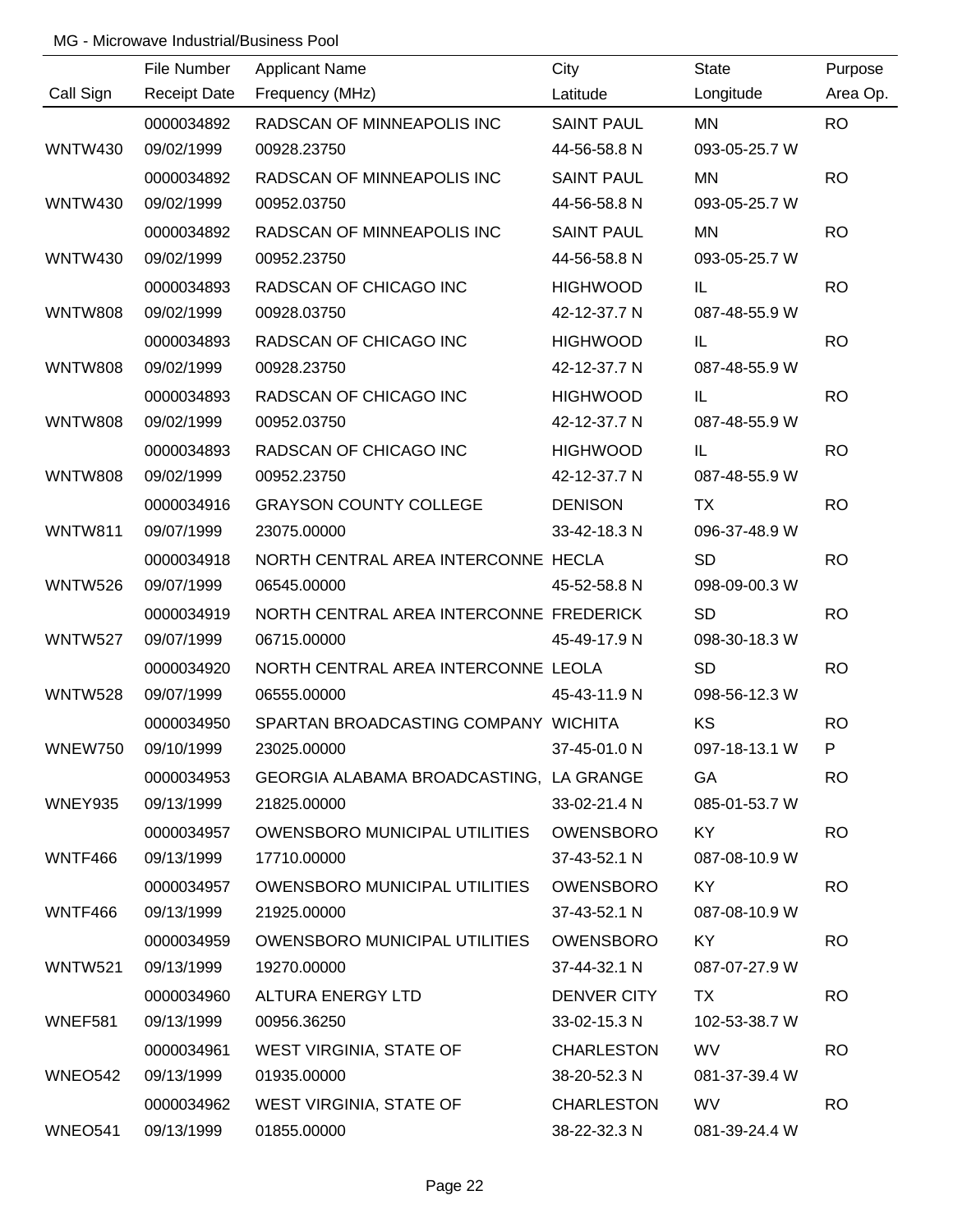|                | File Number         | <b>Applicant Name</b>                       | City                       | <b>State</b>  | Purpose   |
|----------------|---------------------|---------------------------------------------|----------------------------|---------------|-----------|
| Call Sign      | <b>Receipt Date</b> | Frequency (MHz)                             | Latitude                   | Longitude     | Area Op.  |
|                | 0000034966          | COASTAL PRODUCT SERVICE INC                 | <b>NEW ORLEANS</b>         | LA            | <b>RO</b> |
| <b>WNTW855</b> | 09/16/1999          | 00928.14375                                 | 29-56-02.7 N               | 090-02-40.2 W |           |
|                | 0000034966          | COASTAL PRODUCT SERVICE INC                 | <b>NEW ORLEANS</b>         | LA            | <b>RO</b> |
| <b>WNTW855</b> | 09/16/1999          | 00952.14375                                 | 29-56-02.7 N               | 090-02-40.2 W |           |
|                | 0000034967          | COASTAL PRODUCT SERVICE INC                 | <b>BATON ROUGE</b>         | LA            | <b>RO</b> |
| <b>WNTW905</b> | 09/16/1999          | 00928.28750                                 | 30-25-56.6 N               | 091-11-06.3 W |           |
|                | 0000034967          | COASTAL PRODUCT SERVICE INC                 | <b>BATON ROUGE</b>         | LA            | <b>RO</b> |
| <b>WNTW905</b> | 09/16/1999          | 00952.28750                                 | 30-25-56.6 N               | 091-11-06.3 W |           |
|                | 0000034999          | CENTEX TELEVISION LTD PARTNERSI MOODY       |                            | TX            | <b>RO</b> |
| <b>WNTT629</b> | 09/20/1999          | 23175.00000                                 | 31-20-15.6 N               | 097-18-38.0 W |           |
|                | 0000035007          | <b>WESTERN COMMUNICATIONS</b>               | <b>BATTLE MOUNTAII NV</b>  |               | <b>RO</b> |
| <b>WNTA506</b> | 09/20/1999          | 02191.20000                                 | 40-38-29.6 N               | 116-56-06.3 W |           |
|                | 0000035117          | TRI STATE GENERATION AND TRANSI CEDAR COVE  |                            | CO            | <b>RO</b> |
| <b>WNTW596</b> | 09/20/1999          | 00928.51875                                 | 40-21-08.9 N               | 105-15-57.9 W |           |
|                | 0000035117          | TRI STATE GENERATION AND TRANSI CEDAR COVE  |                            | CO            | <b>RO</b> |
| <b>WNTW596</b> | 09/20/1999          | 00952.51875                                 | 40-21-08.9 N               | 105-15-57.9 W |           |
|                | 0000035118          | TRI STATE GENERATION AND TRANSI CORTEZ      |                            | CO            | <b>RO</b> |
| <b>WNTW820</b> | 09/20/1999          | 00957.55000                                 | 37-29-10.9 N               | 108-36-37.3 W |           |
|                | 0000035132          | <b>WESTERN COMMUNICATIONS</b>               | <b>ELKO</b>                | <b>NV</b>     | <b>RO</b> |
| WNEP986        | 09/20/1999          | 02189.60000                                 | 40-53-39.7 N               | 115-37-48.2 W |           |
|                | 0000035132          | <b>WESTERN COMMUNICATIONS</b>               | <b>ELKO</b>                | <b>NV</b>     | <b>RO</b> |
| WNEP986        | 09/20/1999          | 02194.40000                                 | 40-53-39.7 N               | 115-37-48.2 W |           |
|                | 0000035132          | <b>WESTERN COMMUNICATIONS</b>               | <b>ELKO</b>                | <b>NV</b>     | <b>RO</b> |
| WNEP986        | 09/20/1999          | 06645.00000                                 | 40-53-39.7 N               | 115-37-48.2 W |           |
|                | 0000035134          | TRI STATE GENERATION AND TRANSI FORT MORGAN |                            | CO.           | <b>RO</b> |
| <b>WAY560</b>  | 09/20/1999          | 05945.20000                                 | 39-53-03.9 N               | 103-53-58.8 W |           |
|                | 0000035134          | TRI STATE GENERATION AND TRANSI FORT MORGAN |                            | CO.           | <b>RO</b> |
| <b>WAY560</b>  | 09/20/1999          | 06004.50000                                 | 39-53-03.9 N               | 103-53-58.8 W |           |
|                | 0000035134          | TRI STATE GENERATION AND TRANSI FORT MORGAN |                            | CO.           | <b>RO</b> |
| <b>WAY560</b>  | 09/20/1999          | 06585.00000                                 | 39-53-03.9 N               | 103-53-58.8 W |           |
|                | 0000035134          | TRI STATE GENERATION AND TRANSI FORT MORGAN |                            | CO.           | <b>RO</b> |
| WAY560         | 09/20/1999          | 06625.00000                                 | 39-53-03.9 N               | 103-53-58.8 W |           |
|                | 0000035139          | WESTERN COMMUNICATIONS                      | <b>ELKO</b>                | NV.           | <b>RO</b> |
| WNEP987        | 09/20/1999          | 02139.60000                                 | 40-50-01.7 N               | 115-45-39.2 W |           |
|                | 0000035141          | WESTERN COMMUNICATIONS                      | <b>BATTLE MOUNTAIINV</b>   |               | <b>RO</b> |
| WNER782        | 09/20/1999          | 02141.20000                                 | 40-24-12.6 N               | 116-52-05.3 W |           |
|                | 0000035141          | WESTERN COMMUNICATIONS                      | BATTLE MOUNTAII NV         |               | <b>RO</b> |
| WNER782        | 09/20/1999          | 06805.00000                                 | 40-24-12.6 N 116-52-05.3 W |               |           |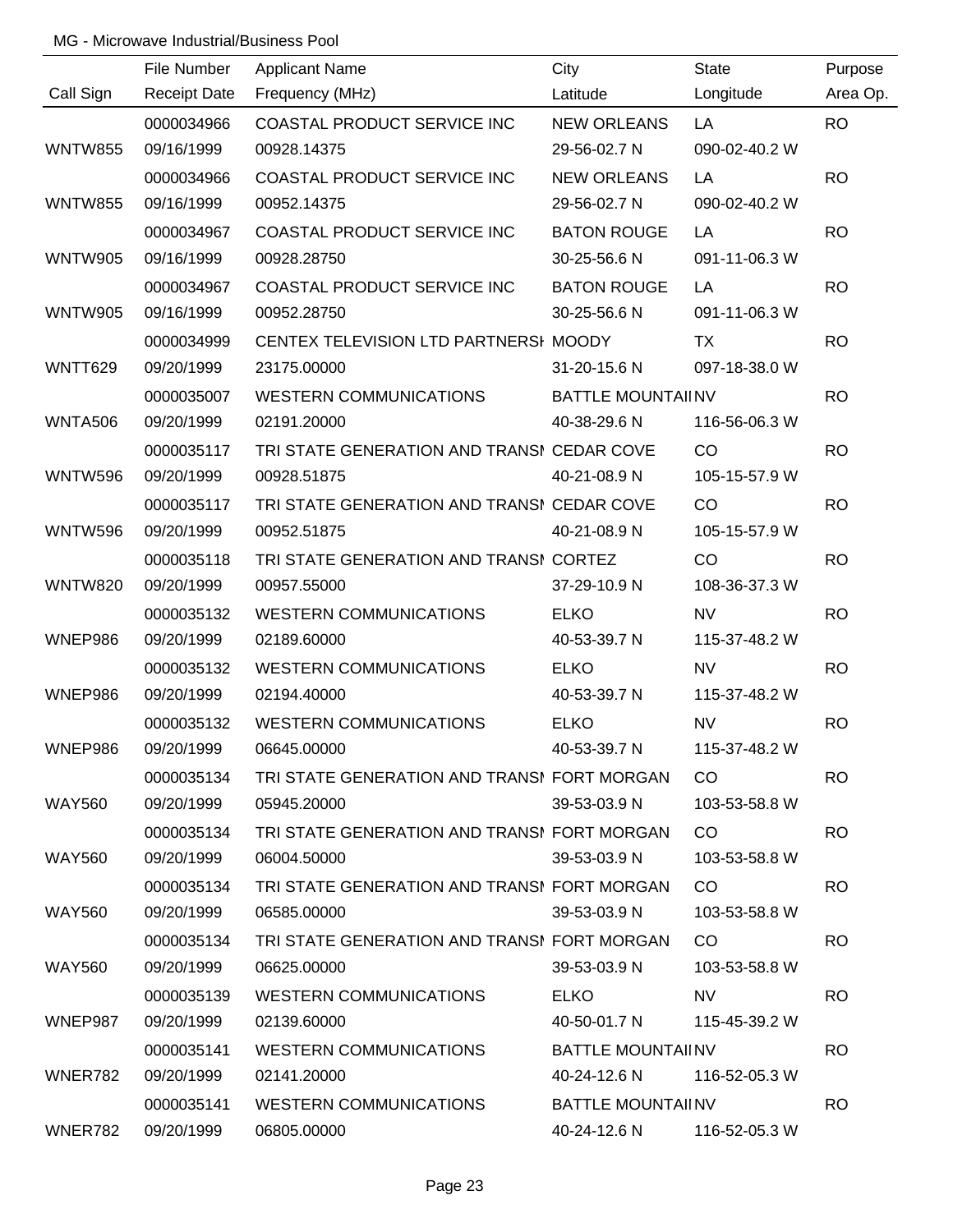|                | File Number         | <b>Applicant Name</b>             | City               | <b>State</b>  | Purpose   |
|----------------|---------------------|-----------------------------------|--------------------|---------------|-----------|
| Call Sign      | <b>Receipt Date</b> | Frequency (MHz)                   | Latitude           | Longitude     | Area Op.  |
|                | 0000035144          | <b>WESTERN COMMUNICATIONS</b>     | <b>CARLIN</b>      | <b>NV</b>     | <b>RO</b> |
| <b>WNTA507</b> | 09/20/1999          | 02144.40000                       | 40-43-06.6 N       | 116-16-14.2 W |           |
|                | 0000035252          | <b>WILLIAMS FIELD SERVICES CO</b> | <b>GUYMON</b>      | OK            | <b>RO</b> |
| WNTW718        | 09/23/1999          | 00928.73125                       | 36-52-28.0 N       | 101-26-53.5 W |           |
|                | 0000035252          | <b>WILLIAMS FIELD SERVICES CO</b> | <b>GUYMON</b>      | <b>OK</b>     | <b>RO</b> |
| WNTW718        | 09/23/1999          | 00952.73125                       | 36-52-28.0 N       | 101-26-53.5 W |           |
|                | 0000035363          | <b>GEORGIA POWER COMPANY</b>      | <b>UNION CITY</b>  | GA            | <b>RO</b> |
| <b>WNTV702</b> | 10/15/1999          | 00959.93125                       | 33-36-10.3 N       | 084-32-16.7 W | P         |
|                | 0000035555          | <b>ENTERGY SERVICES INC</b>       | <b>LOCKHART</b>    | LA            | <b>RO</b> |
| <b>WAN238</b>  | 08/11/1999          | 06600.00000                       | 30-29-14.6 N       | 090-53-46.3 W |           |
|                | 0000035555          | <b>ENTERGY SERVICES INC</b>       | <b>LOCKHART</b>    | LA            | <b>RO</b> |
| <b>WAN238</b>  | 08/11/1999          | 06645.00000                       | 30-29-14.6 N       | 090-53-46.3 W |           |
|                | 0000035556          | <b>ENTERGY SERVICES INC</b>       | <b>BEAUMONT</b>    | <b>TX</b>     | <b>RO</b> |
| <b>WAT684</b>  | 08/11/1999          | 06635.00000                       | 30-04-53.7 N       | 094-07-40.6 W |           |
|                | 0000035556          | <b>ENTERGY SERVICES INC</b>       | <b>BEAUMONT</b>    | <b>TX</b>     | <b>RO</b> |
| <b>WAT684</b>  | 08/11/1999          | 06685.00000                       | 30-04-53.7 N       | 094-07-40.6 W |           |
|                | 0000035557          | MID AMERICAN ENERGY CO            | <b>WALCOTT</b>     | IA            | <b>RO</b> |
| KGT94          | 08/16/1999          | 06585.00000                       | 41-34-30.1 N       | 090-41-17.5 W |           |
|                | 0000035557          | MID AMERICAN ENERGY CO            | <b>WALCOTT</b>     | IA            | <b>RO</b> |
| KGT94          | 08/16/1999          | 06645.00000                       | 41-34-30.1 N       | 090-41-17.5 W |           |
|                | 0000035558          | MID AMERICAN ENERGY CO            | <b>ROCK ISLAND</b> | IL            | <b>RO</b> |
| <b>WNEZ205</b> | 08/16/1999          | 00928.38125                       | 41-26-33.1 N       | 090-36-40.4 W |           |
|                | 0000035558          | MID AMERICAN ENERGY CO            | <b>ROCK ISLAND</b> | IL            | <b>RO</b> |
| WNEZ205        | 08/16/1999          | 00952.38125                       | 41-26-33.1 N       | 090-36-40.4 W |           |
|                | 0000035560          | PECO ENERGY COMPANY               | <b>EAGLEVILLE</b>  | <b>PA</b>     | <b>RO</b> |
| WNEZ829        | 08/11/1999          | 00928.53125                       | 40-09-41.3 N       | 075-23-25.6 W |           |
|                | 0000035560          | PECO ENERGY COMPANY               | <b>EAGLEVILLE</b>  | PA            | <b>RO</b> |
| WNEZ829        | 08/11/1999          | 00952.53125                       | 40-09-41.3 N       | 075-23-25.6 W |           |
|                | 0000035561          | PECO ENERGY COMPANY               | <b>GRADYVILLE</b>  | PA            | <b>RO</b> |
| WNEZ830        | 08/11/1999          | 00928.73125                       | 39-56-15.3 N       | 075-28-11.7 W |           |
|                | 0000035561          | PECO ENERGY COMPANY               | <b>GRADYVILLE</b>  | PA            | <b>RO</b> |
| WNEZ830        | 08/11/1999          | 00952.73125                       | 39-56-15.3 N       | 075-28-11.7 W |           |
|                | 0000035568          | <b>ENTERGY SERVICES INC</b>       | <b>JASPER</b>      | TX            | <b>RO</b> |
| KQU95          | 08/16/1999          | 06585.00000                       | 31-03-35.7 N       | 094-06-12.6 W |           |
|                | 0000035568          | <b>ENTERGY SERVICES INC</b>       | <b>JASPER</b>      | TX            | <b>RO</b> |
| KQU95          | 08/16/1999          | 06685.00000                       | 31-03-35.7 N       | 094-06-12.6 W |           |
|                | 0000035569          | <b>ENTERGY SERVICES INC</b>       | <b>BATON ROUGE</b> | LA 1          | <b>RO</b> |
| KST90          | 08/16/1999          | 06565.00000                       | 30-23-05.6 N       | 091-10-32.3 W |           |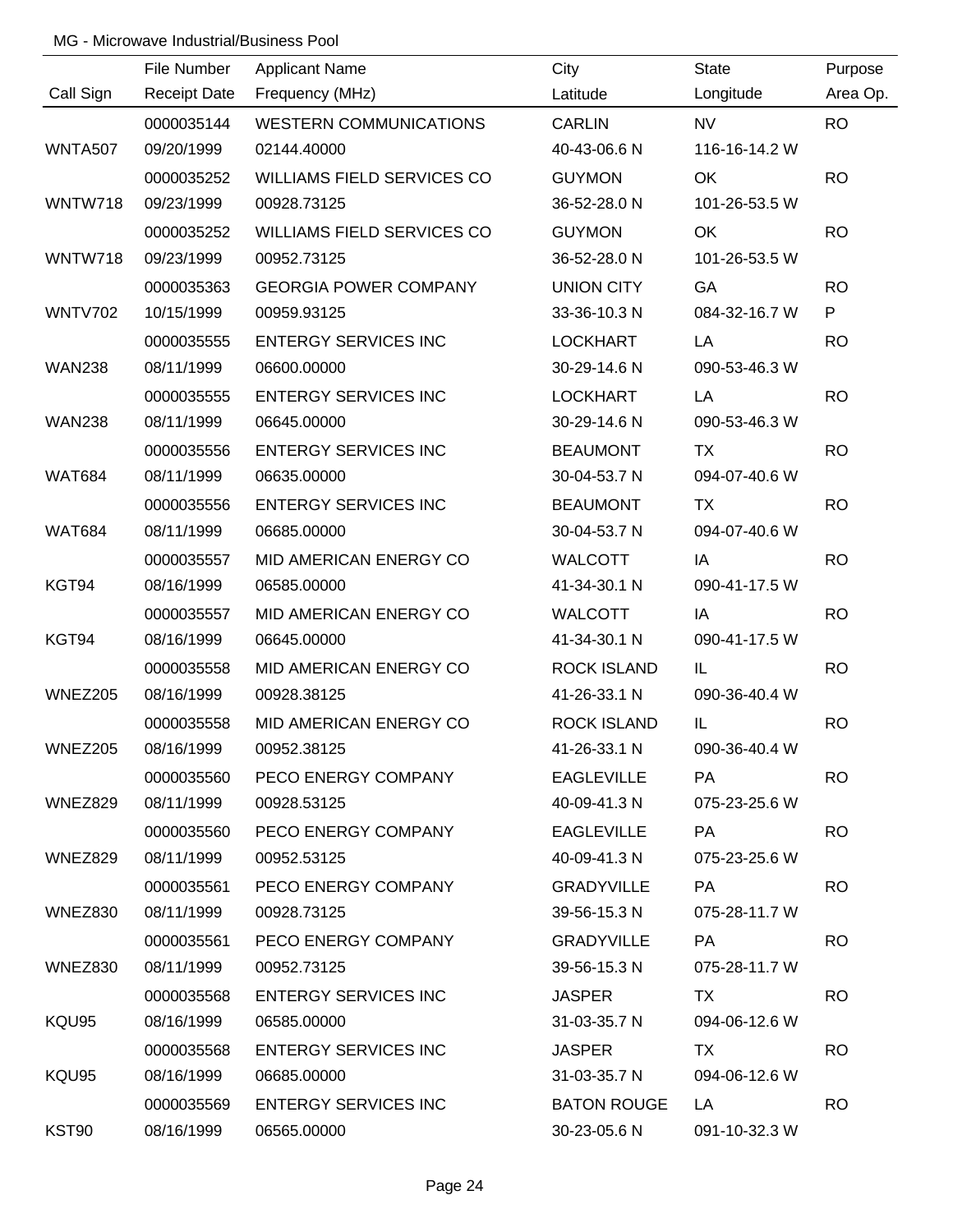|                   | File Number         | <b>Applicant Name</b>       | City               | <b>State</b>  | Purpose   |
|-------------------|---------------------|-----------------------------|--------------------|---------------|-----------|
| Call Sign         | <b>Receipt Date</b> | Frequency (MHz)             | Latitude           | Longitude     | Area Op.  |
|                   | 0000035569          | <b>ENTERGY SERVICES INC</b> | <b>BATON ROUGE</b> | LA            | <b>RO</b> |
| KST90             | 08/16/1999          | 06625.00000                 | 30-23-05.6 N       | 091-10-32.3 W |           |
|                   | 0000035570          | <b>ENTERGY SERVICES INC</b> | <b>SCOTT</b>       | LA            | <b>RO</b> |
| KTK58             | 08/16/1999          | 06735.00000                 | 30-15-16.7 N       | 092-06-45.4 W |           |
|                   | 0000035570          | <b>ENTERGY SERVICES INC</b> | <b>SCOTT</b>       | LA            | <b>RO</b> |
| KTK58             | 08/16/1999          | 06805.00000                 | 30-15-16.7 N       | 092-06-45.4 W |           |
|                   | 0000035571          | <b>ENTERGY SERVICES INC</b> | <b>RAYWOOD</b>     | <b>TX</b>     | <b>RO</b> |
| KTZ83             | 08/16/1999          | 00955.30000                 | 30-01-40.7 N       | 094-40-23.7 W |           |
|                   | 0000035571          | <b>ENTERGY SERVICES INC</b> | <b>RAYWOOD</b>     | TX            | <b>RO</b> |
| KTZ83             | 08/16/1999          | 06765.00000                 | 30-01-40.7 N       | 094-40-23.7 W |           |
|                   | 0000035571          | <b>ENTERGY SERVICES INC</b> | <b>RAYWOOD</b>     | <b>TX</b>     | <b>RO</b> |
| KTZ83             | 08/16/1999          | 06775.00000                 | 30-01-40.7 N       | 094-40-23.7 W |           |
|                   | 0000035572          | <b>ENTERGY SERVICES INC</b> | <b>DAYTON</b>      | TX            | <b>RO</b> |
| KTZ84             | 08/16/1999          | 06605.00000                 | 30-02-11.7 N       | 094-53-30.7 W |           |
|                   | 0000035572          | <b>ENTERGY SERVICES INC</b> | <b>DAYTON</b>      | TX            | <b>RO</b> |
| KTZ84             | 08/16/1999          | 06665.00000                 | 30-02-11.7 N       | 094-53-30.7 W |           |
|                   | 0000035573          | <b>ENTERGY SERVICES INC</b> | <b>HUNTSVILLE</b>  | <b>TX</b>     | <b>RO</b> |
| KWV42             | 08/16/1999          | 02138.00000                 | 30-43-06.6 N       | 095-32-50.7 W |           |
|                   | 0000035573          | <b>ENTERGY SERVICES INC</b> | <b>HUNTSVILLE</b>  | <b>TX</b>     | <b>RO</b> |
| KWV42             | 08/16/1999          | 06635.00000                 | 30-43-06.6 N       | 095-32-50.7 W |           |
|                   | 0000035573          | <b>ENTERGY SERVICES INC</b> | <b>HUNTSVILLE</b>  | <b>TX</b>     | <b>RO</b> |
| KWV42             | 08/16/1999          | 06675.00000                 | 30-43-06.6 N       | 095-32-50.7 W |           |
|                   | 0000035574          | <b>ENTERGY SERVICES INC</b> | <b>WILLIS</b>      | <b>TX</b>     | <b>RO</b> |
| KXN99             | 08/16/1999          | 06615.00000                 | 30-26-11.7 N       | 095-31-25.7 W |           |
|                   | 0000035574          | <b>ENTERGY SERVICES INC</b> | <b>WILLIS</b>      | <b>TX</b>     | <b>RO</b> |
| KXN99             | 08/16/1999          | 06835.00000                 | 30-26-11.7 N       | 095-31-25.7 W |           |
|                   | 0000035575          | <b>ENTERGY SERVICES INC</b> | <b>CONROE</b>      | TX.           | <b>RO</b> |
| <b>KXO20</b>      | 08/16/1999          | 02134.80000                 | 30-17-15.7 N       | 095-27-18.7 W |           |
|                   | 0000035575          | <b>ENTERGY SERVICES INC</b> | <b>CONROE</b>      | TX            | <b>RO</b> |
| <b>KXO20</b>      | 08/16/1999          | 06585.00000                 | 30-17-15.7 N       | 095-27-18.7 W |           |
|                   | 0000035575          | <b>ENTERGY SERVICES INC</b> | <b>CONROE</b>      | TX            | <b>RO</b> |
| KXO20             | 08/16/1999          | 06615.00000                 | 30-17-15.7 N       | 095-27-18.7 W |           |
|                   | 0000035576          | <b>ENTERGY SERVICES INC</b> | <b>CLEVELAND</b>   | TX            | <b>RO</b> |
| KXO24             | 08/16/1999          | 06775.00000                 | 30-19-43.7 N       | 095-05-10.7 W |           |
|                   | 0000035576          | <b>ENTERGY SERVICES INC</b> | <b>CLEVELAND</b>   | <b>TX</b>     | <b>RO</b> |
| KXO <sub>24</sub> | 08/16/1999          | 06825.00000                 | 30-19-43.7 N       | 095-05-10.7 W |           |
|                   | 0000035576          | <b>ENTERGY SERVICES INC</b> | <b>CLEVELAND</b>   | TX            | <b>RO</b> |
| <b>KXO24</b>      | 08/16/1999          | 06835.00000                 | 30-19-43.7 N       | 095-05-10.7 W |           |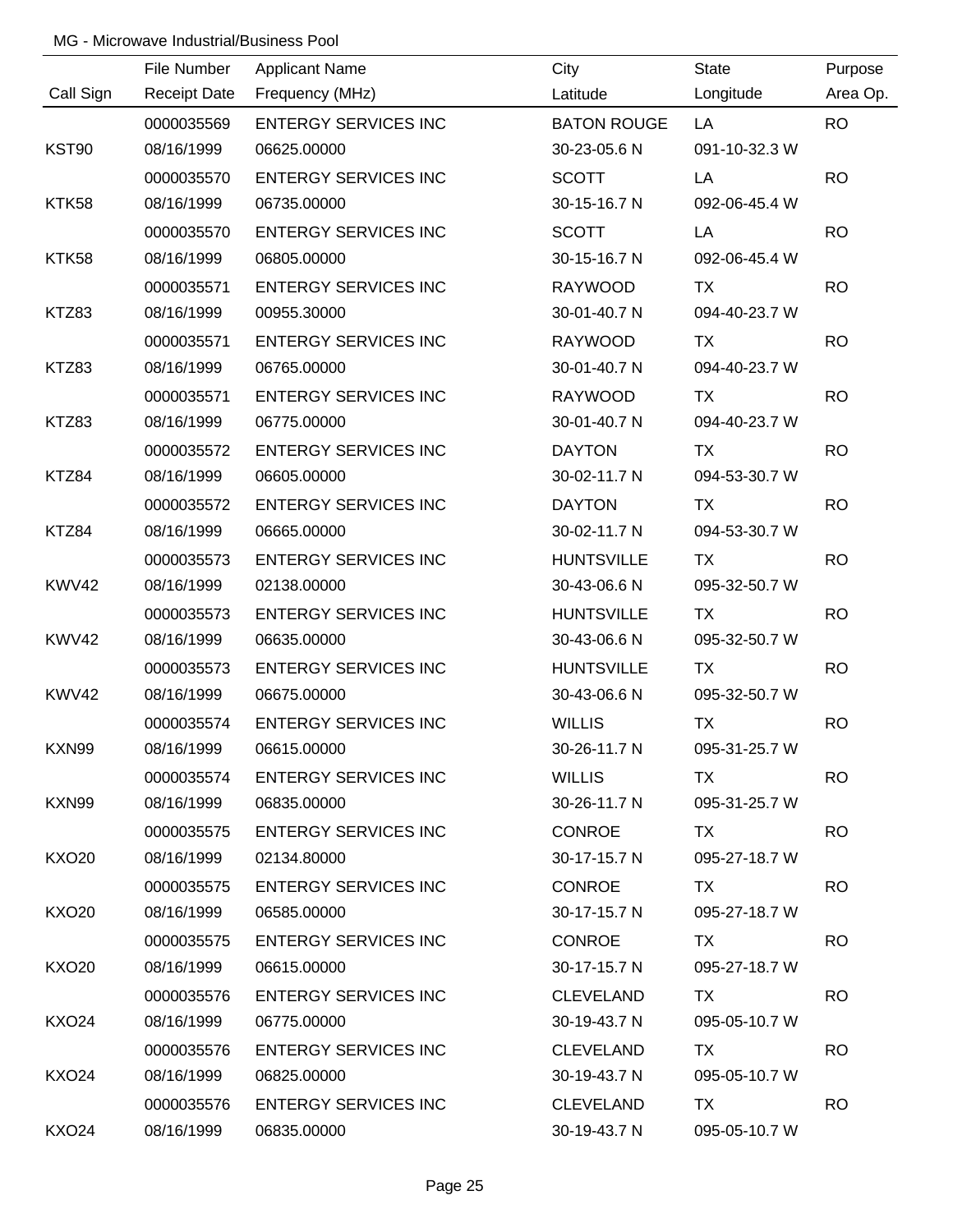|           | File Number         | <b>Applicant Name</b>                            | City               | <b>State</b>  | Purpose   |
|-----------|---------------------|--------------------------------------------------|--------------------|---------------|-----------|
| Call Sign | <b>Receipt Date</b> | Frequency (MHz)                                  | Latitude           | Longitude     | Area Op.  |
|           | 0000035577          | <b>ENTERGY SERVICES INC</b>                      | <b>NEWTON</b>      | <b>TX</b>     | <b>RO</b> |
| KYB87     | 08/16/1999          | 06745.00000                                      | 31-05-00.6 N       | 093-50-20.6 W |           |
|           | 0000035577          | <b>ENTERGY SERVICES INC</b>                      | <b>NEWTON</b>      | <b>TX</b>     | <b>RO</b> |
| KYB87     | 08/16/1999          | 06785.00000                                      | 31-05-00.6 N       | 093-50-20.6 W |           |
|           | 0000035578          | <b>ENTERGY SERVICES INC</b>                      |                    | <b>TX</b>     | <b>RO</b> |
| KYB88     | 08/16/1999          | 06625.00000                                      | 31-10-32.6 N       | 093-33-53.6 W |           |
|           | 0000035579          | <b>ENTERGY SERVICES INC</b>                      | PORT ALLEN         | LA            | <b>RO</b> |
| KYV72     | 08/16/1999          | 06785.00000                                      | 30-27-16.6 N       | 091-18-46.3 W |           |
|           | 0000035579          | <b>ENTERGY SERVICES INC</b>                      | PORT ALLEN         | LA            | <b>RO</b> |
| KYV72     | 08/16/1999          | 06845.00000                                      | 30-27-16.6 N       | 091-18-46.3 W |           |
|           | 0000035580          | <b>ENTERGY SERVICES INC</b>                      | <b>BATON ROUGE</b> | LA            | <b>RO</b> |
| KYV73     | 08/16/1999          | 06715.00000                                      | 30-38-21.6 N       | 091-14-42.3 W |           |
|           | 0000035580          | <b>ENTERGY SERVICES INC</b>                      | <b>BATON ROUGE</b> | LA            | <b>RO</b> |
| KYV73     | 08/16/1999          | 06725.00000                                      | 30-38-21.6 N       | 091-14-42.3 W |           |
|           | 0000035580          | <b>ENTERGY SERVICES INC</b>                      | <b>BATON ROUGE</b> | LA            | <b>RO</b> |
| KYV73     | 08/16/1999          | 06785.00000                                      | 30-38-21.6 N       | 091-14-42.3 W |           |
|           | 0000035581          | <b>ENTERGY SERVICES INC</b>                      | <b>RIVERSIDE</b>   | <b>TX</b>     | <b>RO</b> |
| KYY66     | 08/16/1999          | 06795.00000                                      | 30-50-21.6 N       | 095-24-29.7 W |           |
|           | 0000035581          | <b>ENTERGY SERVICES INC</b>                      | <b>RIVERSIDE</b>   | <b>TX</b>     | <b>RO</b> |
| KYY66     | 08/16/1999          | 06845.00000                                      | 30-50-21.6 N       | 095-24-29.7 W |           |
|           | 0000035582          | <b>ENTERGY SERVICES INC</b>                      | <b>EVADALE</b>     | <b>TX</b>     | <b>RO</b> |
| KYY67     | 08/16/1999          | 06715.00000                                      | 30-20-28.7 N       | 094-04-05.6 W |           |
|           | 0000035583          | <b>ENTERGY SERVICES INC</b>                      | <b>LIVINGSTON</b>  | <b>TX</b>     | <b>RO</b> |
| KYY68     | 08/16/1999          | 06665.00000                                      | 30-43-46.7 N       | 094-54-31.7 W |           |
|           | 0000035583          | <b>ENTERGY SERVICES INC</b>                      | <b>LIVINGSTON</b>  | <b>TX</b>     | <b>RO</b> |
| KYY68     | 08/16/1999          | 06685.00000                                      | 30-43-46.7 N       | 094-54-31.7 W |           |
|           | 0000035595          | PUBLIC SERVICE ELECTRIC AND GAS LOWER ALLOWAY NJ |                    |               | <b>RO</b> |
| WIA370    | 10/18/1999          | 06785.00000                                      | 39-27-52.4 N       | 075-32-02.7 W |           |
|           | 0000035680          | RAY AUBREY                                       | <b>MAKAKILO</b>    | HI            | <b>RO</b> |
| WNTW640   | 09/30/1999          | 00956.31250                                      | 21-24-12.6 N       | 158-05-52.1 W |           |
|           | 0000035680          | RAY AUBREY                                       | MAKAKILO           | HI            | <b>RO</b> |
| WNTW640   | 09/30/1999          | 00956.33750                                      | 21-24-12.6 N       | 158-05-52.1 W |           |
|           | 0000035684          | ELECTRONIC RESOURCES INC                         | MAKAKILO           | HI            | <b>RO</b> |
| WNTW553   | 09/30/1999          | 00956.26250                                      | 21-24-12.6 N       | 158-05-52.1 W |           |
|           | 0000035684          | ELECTRONIC RESOURCES INC                         | MAKAKILO           | HI            | <b>RO</b> |
| WNTW553   | 09/30/1999          | 00956.28750                                      | 21-24-12.6 N       | 158-05-52.1 W |           |
|           | 0000035688          | <b>BAY ALARM COMPANY</b>                         | <b>WESTLEY</b>     | <b>CA</b>     | <b>RO</b> |
| WNTB438   | 09/30/1999          | 00928.33750                                      | 37-30-30.7 N       | 121-22-29.7 W |           |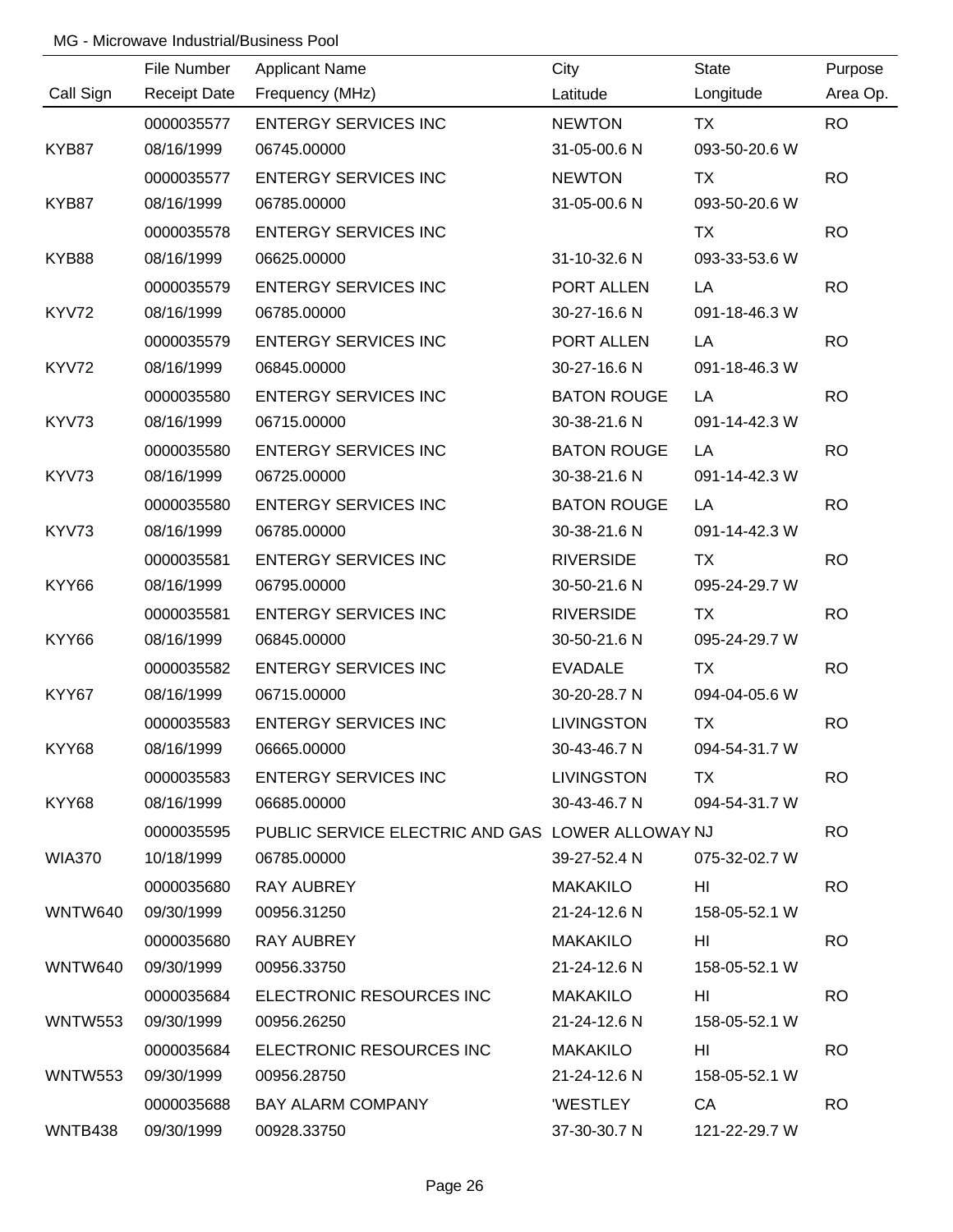|               | File Number         | <b>Applicant Name</b>                      | City                | <b>State</b>  | Purpose   |
|---------------|---------------------|--------------------------------------------|---------------------|---------------|-----------|
| Call Sign     | <b>Receipt Date</b> | Frequency (MHz)                            | Latitude            | Longitude     | Area Op.  |
|               | 0000035688          | <b>BAY ALARM COMPANY</b>                   | <b>WESTLEY</b>      | CA            | <b>RO</b> |
| WNTB438       | 09/30/1999          | 00952.33750                                | 37-30-30.7 N        | 121-22-29.7 W |           |
|               | 0000035693          | <b>BAY ALARM COMPANY</b>                   | <b>FREMONT</b>      | CA            | <b>RO</b> |
| WNTB442       | 09/30/1999          | 00928.33750                                | 37-29-55.7 N        | 121-52-19.8 W |           |
|               | 0000035693          | <b>BAY ALARM COMPANY</b>                   | <b>FREMONT</b>      | CA            | <b>RO</b> |
| WNTB442       | 09/30/1999          | 00952.33750                                | 37-29-55.7 N        | 121-52-19.8 W |           |
|               | 0000035697          | <b>BAY ALARM COMPANY</b>                   | <b>WESTLEY</b>      | CA            | <b>RO</b> |
| WNTA732       | 09/30/1999          | 00928.11250                                | 37-30-30.7 N        | 121-22-29.7 W |           |
|               | 0000035697          | <b>BAY ALARM COMPANY</b>                   | <b>WESTLEY</b>      | CA            | <b>RO</b> |
| WNTA732       | 09/30/1999          | 00952.11250                                | 37-30-30.7 N        | 121-22-29.7 W |           |
|               | 0000035701          | <b>BAY ALARM COMPANY</b>                   | <b>WALNUT CREEK</b> | CA            | <b>RO</b> |
| WNTB437       | 09/30/1999          | 00928.33750                                | 37-52-53.7 N        | 121-55-08.8 W |           |
|               | 0000035701          | <b>BAY ALARM COMPANY</b>                   | <b>WALNUT CREEK</b> | CA            | <b>RO</b> |
| WNTB437       | 09/30/1999          | 00952.33750                                | 37-52-53.7 N        | 121-55-08.8 W |           |
|               | 0000035704          | <b>BAY ALARM COMPANY</b>                   | <b>MARINWOOD</b>    | CA            | <b>RO</b> |
| WNTB441       | 09/30/1999          | 00928.33750                                | 37-55-43.7 N        | 122-35-14.9 W |           |
|               | 0000035704          | <b>BAY ALARM COMPANY</b>                   | <b>MARINWOOD</b>    | CA            | <b>RO</b> |
| WNTB441       | 09/30/1999          | 00952.33750                                | 37-55-43.7 N        | 122-35-14.9 W |           |
|               | 0000035709          | LITTLE OCMULGEE ELECTRIC MEMBE ALAMO       |                     | GA            | <b>RO</b> |
| WNEZ487       | 09/30/1999          | 00953.75000                                | 32-08-47.6 N        | 082-46-48.5 W |           |
|               | 0000035741          | NORTHERN INDIANA PUBLIC SERVICE DEEDSVILLE |                     | IN            | <b>RO</b> |
| WNEH511       | 09/29/1999          | 02133.20000                                | 40-55-32.1 N        | 086-05-57.9 W |           |
|               | 0000035746          | CONOCO COMMUNICATIONS INC                  | <b>BIG LAKE</b>     | <b>TX</b>     | <b>RO</b> |
| WNTA984       | 09/29/1999          | 00928.09375                                | 31-11-45.5 N        | 101-25-41.4 W |           |
|               | 0000035746          | CONOCO COMMUNICATIONS INC                  | <b>BIG LAKE</b>     | <b>TX</b>     | <b>RO</b> |
| WNTA984       | 09/29/1999          | 00952.09375                                | 31-11-45.5 N        | 101-25-41.4 W |           |
|               | 0000035749          | JOHN MITCHELL CO.                          | <b>CHATSWORTH</b>   | CA            | <b>RO</b> |
| <b>WCE260</b> | 09/28/1999          | 00928.11250                                | 34-19-32.0 N        | 118-35-04.3 W |           |
|               | 0000035749          | JOHN MITCHELL CO.                          | <b>CHATSWORTH</b>   | CA            | <b>RO</b> |
| <b>WCE260</b> | 09/28/1999          | 00952.11250                                | 34-19-32.0 N        | 118-35-04.3 W |           |
|               | 0000035752          | GENERAL ELECTRIC RADIO SERVICES EL PASO    |                     | <b>TX</b>     | <b>RO</b> |
| WEE627        | 09/27/1999          | 23025.00000                                | 31-46-20.3 N        | 106-23-17.9 W |           |
|               | 0000035752          | GENERAL ELECTRIC RADIO SERVICES EL PASO    |                     | TX.           | <b>RO</b> |
| WEE627        | 09/27/1999          | 23075.00000                                | 31-46-20.3 N        | 106-23-17.9 W |           |
|               | 0000035752          | GENERAL ELECTRIC RADIO SERVICES EL PASO    |                     | <b>TX</b>     | <b>RO</b> |
| WEE627        | 09/27/1999          | 23275.00000                                | 31-46-20.3 N        | 106-23-17.9 W |           |
|               | 0000035752          | GENERAL ELECTRIC RADIO SERVICES EL PASO    |                     | TX TX         | <b>RO</b> |
| WEE627        | 09/27/1999          | 23525.00000                                | 31-46-20.3 N        | 106-23-17.9 W |           |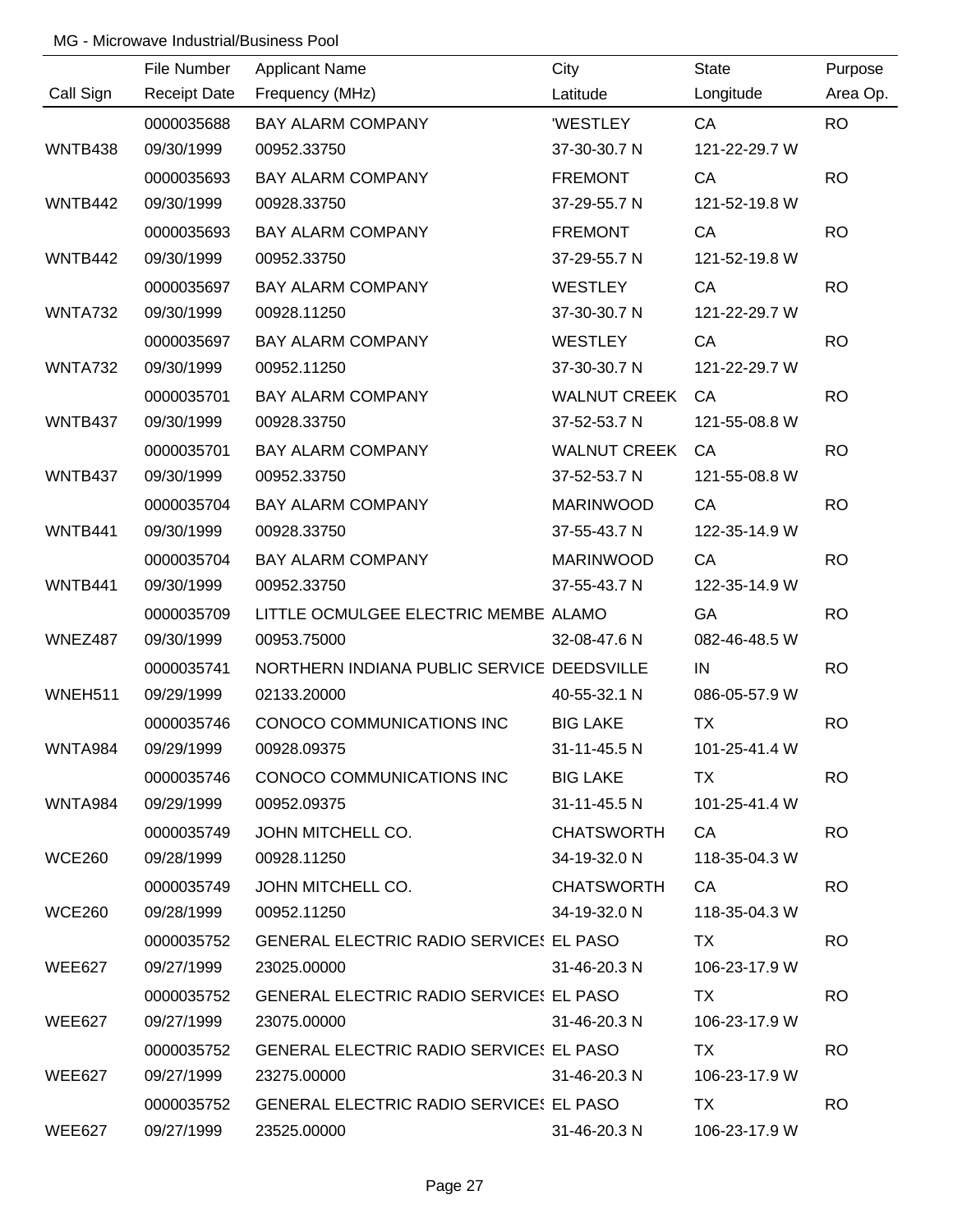|                | File Number         | <b>Applicant Name</b>                        | City               | <b>State</b>  | Purpose   |
|----------------|---------------------|----------------------------------------------|--------------------|---------------|-----------|
| Call Sign      | <b>Receipt Date</b> | Frequency (MHz)                              | Latitude           | Longitude     | Area Op.  |
|                | 0000035773          | <b>GARY L PEDERSEN</b>                       | <b>HUMBOLDT</b>    | IA            | <b>RO</b> |
| WNTW423        | 09/27/1999          | 00959.55000                                  | 42-43-41.8 N       | 094-13-35.8 W |           |
|                | 0000035782          | <b>GARY L PEDERSEN</b>                       | <b>ROLFE</b>       | IA            | <b>RO</b> |
| <b>WNTW425</b> | 09/27/1999          | 00954.85000                                  | 42-31-41.9 N       | 094-31-38.9 W |           |
|                | 0000035782          | <b>GARY L PEDERSEN</b>                       | <b>ROLFE</b>       | IA            | <b>RO</b> |
| <b>WNTW425</b> | 09/27/1999          | 00955.95000                                  | 42-31-41.9 N       | 094-31-38.9 W |           |
|                | 0000035785          | <b>GARY L PEDERSEN</b>                       | <b>POCAHONTAS</b>  | IA            | <b>RO</b> |
| WNTW424        | 09/27/1999          | 00958.45000                                  | 42-43-56.9 N       | 094-40-00.0 W |           |
|                | 0000035800          | UNION COOPERATIVE ASSOCIATION MONROE         |                    | WI            | <b>RO</b> |
| <b>WNTW854</b> | 09/27/1999          | 00928.66250                                  | 42-37-05.0 N       | 089-37-55.4 W |           |
|                | 0000035800          | UNION COOPERATIVE ASSOCIATION MONROE         |                    | WI            | <b>RO</b> |
| <b>WNTW854</b> | 09/27/1999          | 00952.66250                                  | 42-37-05.0 N       | 089-37-55.4 W |           |
|                | 0000035835          | COMMUNICATIONS SPECIALISTS INC. GRAND RAPIDS |                    | MI            | <b>RO</b> |
| <b>WNTA260</b> | 09/22/1999          | 01900.00000                                  | 42-53-18.1 N       | 085-39-16.1 W |           |
|                | 0000035836          | COMMUNICATIONS SPECIALISTS INC. BYRON CENTER |                    | MI            | <b>RO</b> |
| WNTA261        | 09/22/1999          | 01940.00000                                  | 42-47-46.1 N       | 085-38-58.0 W |           |
|                | 0000035836          | COMMUNICATIONS SPECIALISTS INC. BYRON CENTER |                    | MI            | <b>RO</b> |
| <b>WNTA261</b> | 09/22/1999          | 01980.00000                                  | 42-47-46.1 N       | 085-38-58.0 W |           |
|                | 0000035837          | COMMUNICATIONS SPECIALISTS INC. BELDING      |                    | MI            | <b>RO</b> |
| WNTA262        | 09/22/1999          | 01860.00000                                  | 43-05-17.1 N       | 085-13-26.0 W |           |
|                | 0000035837          | COMMUNICATIONS SPECIALISTS INC. BELDING      |                    | MI            | <b>RO</b> |
| WNTA262        | 09/22/1999          | 01880.00000                                  | 43-05-17.1 N       | 085-13-26.0 W |           |
|                | 0000035838          | COMMUNICATIONS SPECIALISTS INC. PERRINGTON   |                    | MI            | <b>RO</b> |
| WNTA263        | 09/22/1999          | 01960.00000                                  | 43-09-36.1 N       | 084-39-19.9 W |           |
|                | 0000035838          | COMMUNICATIONS SPECIALISTS INC. PERRINGTON   |                    | MI            | <b>RO</b> |
| WNTA263        | 09/22/1999          | 01980.00000                                  | 43-09-36.1 N       | 084-39-19.9 W |           |
|                | 0000035839          | COMMUNICATIONS SPECIALISTS INC. LANSING      |                    | MI            | <b>RO</b> |
| WNTA264        | 09/22/1999          | 01900.00000                                  | 42-39-54.1 N       | 084-36-39.9 W |           |
|                | 0000035847          | OCMULGEE ELECTRIC MEMBERSHIP ( EASTMAN       |                    | <b>GA</b>     | <b>RO</b> |
| WNTW577        | 09/23/1999          | 00956.43125                                  | 32-13-01.6 N       | 083-13-31.5 W | P         |
|                | 0000035893          | SONITROL OF NEW ORLEANS INC                  | <b>METAIRIE</b>    | LA            | <b>RO</b> |
| WNEY693        | 10/01/1999          | 02138.80000                                  | 29-59-40.7 N       | 090-08-20.2 W |           |
|                | 0000035894          | SONITROL OF NEW ORLEANS INC                  | METAIRIE           | LA            | <b>RO</b> |
| WNEY694        | 10/01/1999          | 02188.80000                                  | 29-58-28.7 N       | 090-08-52.2 W |           |
|                | 0000035896          | GAINESVILLE REGIONAL UTILITIES               | <b>GAINESVILLE</b> | FL.           | <b>RO</b> |
| WNTA576        | 10/01/1999          | 02131.60000                                  | 29-39-30.8 N       | 082-19-48.3 W |           |
|                | 0000035899          | KERR-MCGEE CORPORATION                       | OFFSHORE LA        | <b>GM</b>     | <b>RO</b> |
| WSP83          | 10/01/1999          | 01915.00000                                  | 27-58-21.9 N       | 093-12-13.4 W |           |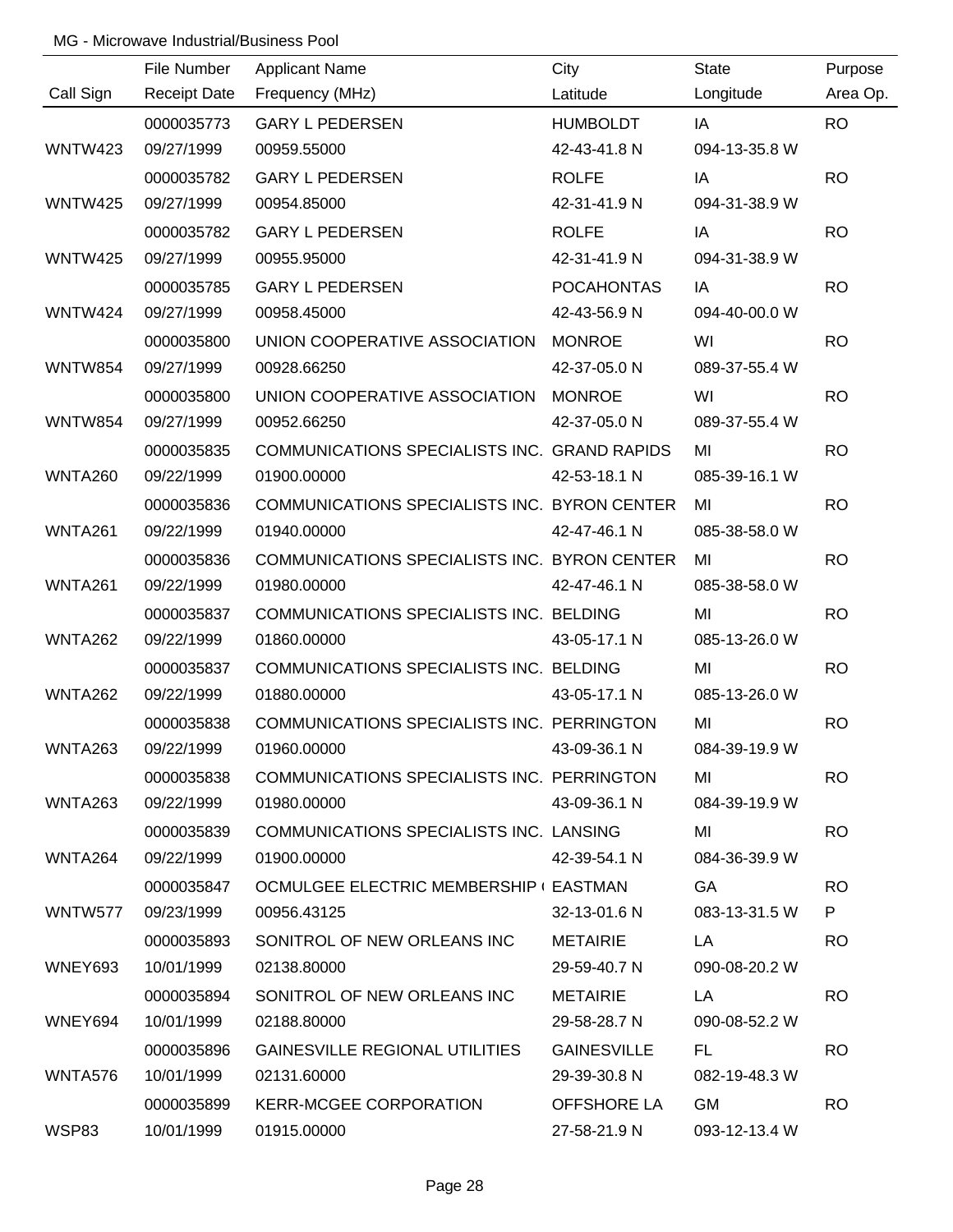|                | File Number         | <b>Applicant Name</b>                              | City                       | <b>State</b>  | Purpose   |
|----------------|---------------------|----------------------------------------------------|----------------------------|---------------|-----------|
| Call Sign      | <b>Receipt Date</b> | Frequency (MHz)                                    | Latitude                   | Longitude     | Area Op.  |
|                | 0000035899          | <b>KERR-MCGEE CORPORATION</b>                      | <b>OFFSHORE LA</b>         | <b>GM</b>     | <b>RO</b> |
| <b>WSP83</b>   | 10/01/1999          | 01955.00000                                        | 27-58-21.9 N               | 093-12-13.4 W |           |
|                | 0000035899          | <b>KERR-MCGEE CORPORATION</b>                      | OFFSHORE LA                | <b>GM</b>     | <b>RO</b> |
| <b>WSP83</b>   | 10/01/1999          | 02134.00000                                        | 27-58-21.9 N               | 093-12-13.4 W |           |
|                | 0000035899          | <b>KERR-MCGEE CORPORATION</b>                      | OFFSHORE LA                | <b>GM</b>     | <b>RO</b> |
| WSP83          | 10/01/1999          | 02141.20000                                        | 27-58-21.9 N               | 093-12-13.4 W |           |
|                | 0000035910          | PUBLIC SERVICE COMPANY OF NEW I WATERFLOW          |                            | <b>NM</b>     | <b>RO</b> |
| WNEE838        | 10/01/1999          | 23125.00000                                        | 36-47-59.0 N               | 108-26-28.2 W |           |
|                | 0000035910          | PUBLIC SERVICE COMPANY OF NEW I WATERFLOW          |                            | <b>NM</b>     | <b>RO</b> |
| WNEE838        | 10/01/1999          | 23175.00000                                        | 36-47-59.0 N               | 108-26-28.2 W |           |
|                | 0000035911          | NORTHERN INDIANA PUBLIC SERVICE LA GRANGE          |                            | IN            | <b>RO</b> |
| <b>WNTA656</b> | 10/04/1999          | 02184.00000                                        | 41-38-09.1 N               | 085-24-40.9 W |           |
|                | 0000035912          | GEORGE ALARM COMPANY, INC.                         | <b>SPRINGFIELD</b>         | IL            | <b>RO</b> |
| WNTB424        | 10/04/1999          | 00928.23750                                        | 39-47-32.1 N               | 089-38-40.3 W |           |
|                | 0000035912          | GEORGE ALARM COMPANY, INC.                         | <b>SPRINGFIELD</b>         | IL            | <b>RO</b> |
| WNTB424        | 10/04/1999          | 00952.23750                                        | 39-47-32.1 N               | 089-38-40.3 W |           |
|                | 0000035916          | PUBLIC SERVICE COMPANY OF NEW I WATERFLOW          |                            | <b>NM</b>     | <b>RO</b> |
| WNEG540        | 10/04/1999          | 21975.00000                                        | 36-47-03.0 N               | 108-26-42.2 W |           |
|                | 0000035918          | YUMA BROADCASTING CO                               | <b>YUMA</b>                | AZ            | <b>RO</b> |
| <b>WNTA202</b> | 10/04/1999          | 23025.00000                                        | 32-42-09.1 N               | 114-35-52.8 W |           |
|                | 0000035919          | DETROIT, CITY OF                                   | <b>DETROIT</b>             | MI            | <b>RO</b> |
| <b>WNTF663</b> | 10/04/1999          | 00928.44375                                        | 42-20-00.1 N               | 083-03-05.7 W |           |
|                | 0000035919          | DETROIT, CITY OF                                   | <b>DETROIT</b>             | MI            | <b>RO</b> |
| <b>WNTF663</b> | 10/04/1999          | 00952.44375                                        | 42-20-00.1 N               | 083-03-05.7 W |           |
|                | 0000035927          | PENNZOIL EXPLORATION & PRODUCT OFFSHORE            |                            | <b>GM</b>     | <b>RO</b> |
| WEH945         | 10/04/1999          | 02136.40000                                        | 29-28-39.8 N               | 093-38-21.5 W |           |
|                | 0000035927          | PENNZOIL EXPLORATION & PRODUCT OFFSHORE            |                            | GM            | <b>RO</b> |
| WEH945         | 10/04/1999          | 02144.40000                                        | 29-28-39.8 N               | 093-38-21.5 W |           |
|                | 0000035928          | PENNZOIL EXPLORATION AND PRODL OFFSHORE            |                            | GM            | <b>RO</b> |
| WNTA644        | 10/04/1999          | 00953.95000                                        | 28-17-17.8 N               | 091-52-56.4 W |           |
|                | 0000035929          | PENNZOIL EXPLORATION & PRODUCT OFFSHORE            |                            | GM            | <b>RO</b> |
| WNTW564        | 10/04/1999          | 02186.40000                                        | 29-22-40.8 N               | 093-32-51.5 W |           |
|                | 0000035933          | FOUNTAIN VALLEY REGIONAL HOSPIT FOUNTAIN VALLEY CA |                            |               | <b>RO</b> |
| WNTB300        | 10/06/1999          | 22025.00000                                        | 33-42-53.0 N               | 117-56-05.2 W |           |
|                | 0000035934          | FOUNTAIN VALLEY REGIONAL HOSPIT FOUNTAIN VALLEY CA |                            |               | <b>RO</b> |
| WNTB301        | 10/06/1999          | 23225.00000                                        | 33-42-44.0 N               | 117-56-02.2 W |           |
|                | 0000035978          | QWEST COMMUNICATIONS CORP TUCSON                   |                            | AZ.           | <b>RO</b> |
| WNEZ309        | 10/18/1999          | 19280.00000                                        | 32-14-35.2 N 110-58-31.3 W |               |           |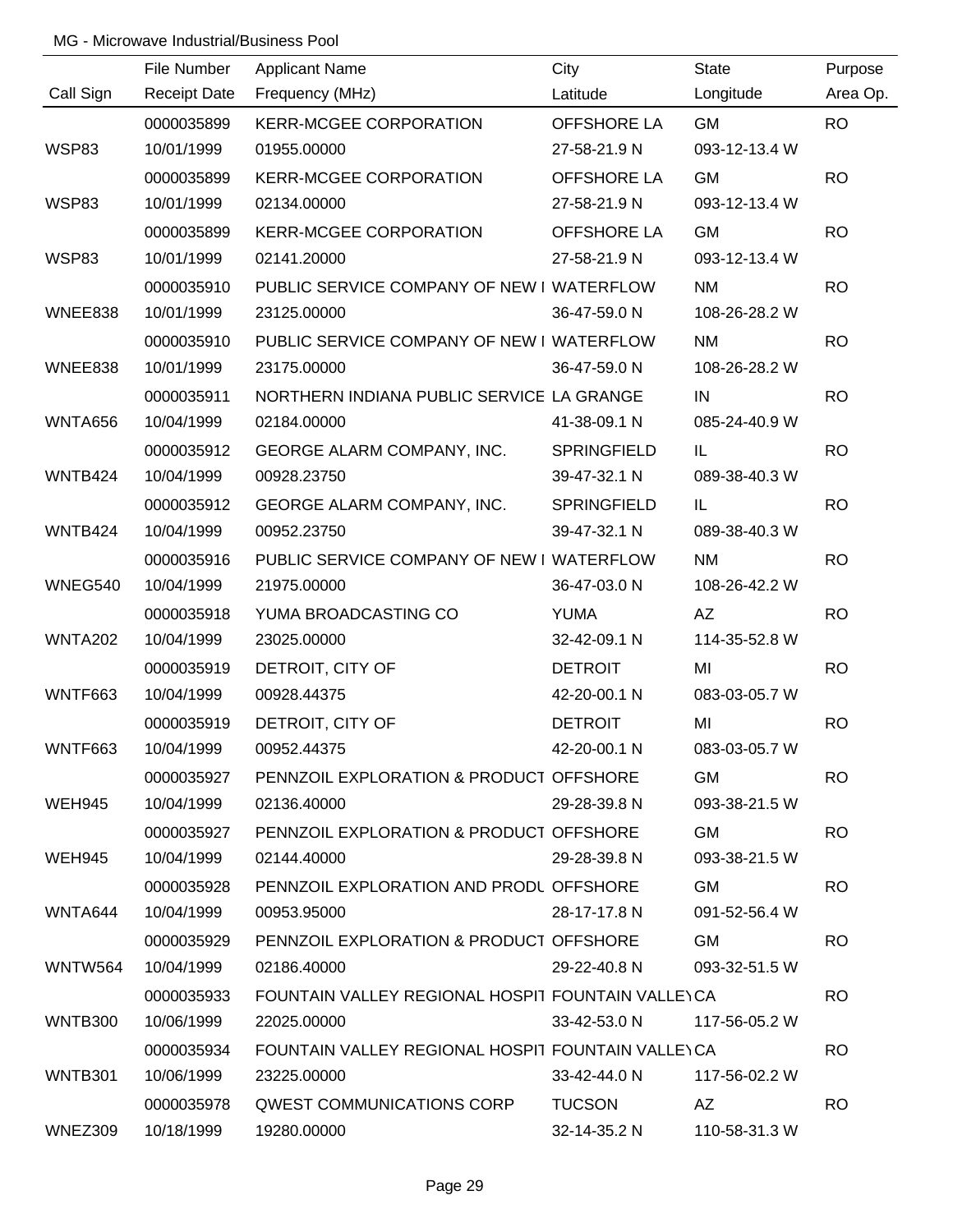|                | File Number         | <b>Applicant Name</b>                    | City                 | <b>State</b>  | Purpose   |
|----------------|---------------------|------------------------------------------|----------------------|---------------|-----------|
| Call Sign      | <b>Receipt Date</b> | Frequency (MHz)                          | Latitude             | Longitude     | Area Op.  |
|                | 0000036406          | URBAN COMMUNITY RADIO INC                | NATIONAL CITY        | CA            | <b>RO</b> |
| <b>WNTP538</b> | 10/12/1999          | 00958.35000                              | 32-39-35.1 N         | 117-06-20.1 W |           |
|                | 0000036416          | <b>USOL INC</b>                          | <b>SAN ANTONIO</b>   | <b>TX</b>     | <b>RO</b> |
| <b>WNTW486</b> | 10/08/1999          | 18142.00000 - 18394.00000                | 29-31-32.8 N         | 098-29-58.0 W |           |
|                | 0000036416          | <b>USOL INC</b>                          | <b>SAN ANTONIO</b>   | <b>TX</b>     | <b>RO</b> |
| <b>WNTW486</b> | 10/08/1999          | 18142.00000 - 18394.00000                | 29-31-32.8 N         | 098-29-58.0 W |           |
|                | 0000036416          | <b>USOL INC</b>                          | <b>SAN ANTONIO</b>   | <b>TX</b>     | <b>RO</b> |
| <b>WNTW486</b> | 10/08/1999          | 18142.00000 - 18394.00000                | 29-31-32.8 N         | 098-29-58.0 W |           |
|                | 0000036416          | <b>USOL INC</b>                          | <b>SAN ANTONIO</b>   | <b>TX</b>     | <b>RO</b> |
| <b>WNTW486</b> | 10/08/1999          | 18142.00000 - 18394.00000                | 29-31-32.8 N         | 098-29-58.0 W |           |
|                | 0000036445          | <b>USX CORPORATION</b>                   | <b>MOUNTAIN IRON</b> | <b>MN</b>     | <b>RO</b> |
| <b>WNTA860</b> | 10/08/1999          | 00928.05625                              | 47-32-18.7 N         | 092-37-01.6 W |           |
|                | 0000036445          | <b>USX CORPORATION</b>                   | <b>MOUNTAIN IRON</b> | <b>MN</b>     | <b>RO</b> |
| <b>WNTA860</b> | 10/08/1999          | 00952.05625                              | 47-32-18.7 N         | 092-37-01.6 W |           |
|                | 0000036458          | <b>BAY ALARM COMPANY</b>                 | <b>STOCKTON</b>      | CA            | <b>RO</b> |
| WNER252        | 10/07/1999          | 00928.11250                              | 37-57-16.7 N         | 121-17-01.8 W |           |
|                | 0000036458          | <b>BAY ALARM COMPANY</b>                 | <b>STOCKTON</b>      | CA            | <b>RO</b> |
| WNER252        | 10/07/1999          | 00928.33750                              | 37-57-16.7 N         | 121-17-01.8 W |           |
|                | 0000036458          | <b>BAY ALARM COMPANY</b>                 | <b>STOCKTON</b>      | CA            | <b>RO</b> |
| WNER252        | 10/07/1999          | 00952.11250                              | 37-57-16.7 N         | 121-17-01.8 W |           |
|                | 0000036458          | <b>BAY ALARM COMPANY</b>                 | <b>STOCKTON</b>      | CA            | <b>RO</b> |
| WNER252        | 10/07/1999          | 00952.33750                              | 37-57-16.7 N         | 121-17-01.8 W |           |
|                | 0000036653          | ALDA GOLD INC                            | <b>TEMPE</b>         | AZ            | <b>RO</b> |
| WNTW699        | 10/19/1999          | 02225.00000                              | 33-25-10.1 N         | 111-56-16.5 W |           |
|                | 0000036653          | ALDA GOLD INC                            | <b>TEMPE</b>         | AZ            | <b>RO</b> |
| WNTW699        | 10/19/1999          | 22025.00000                              | 33-25-10.1 N         | 111-56-16.5 W |           |
|                | 0000036653          | ALDA GOLD INC                            | <b>TEMPE</b>         | AZ            | <b>RO</b> |
| WNTW699        | 10/19/1999          | 22125.00000                              | $33 - 25 - 10.1$ N   | 111-56-16.5 W |           |
|                | 0000036653          | ALDA GOLD INC                            | <b>TEMPE</b>         | AZ.           | <b>RO</b> |
| WNTW699        | 10/19/1999          | 22325.00000                              | 33-25-10.1 N         | 111-56-16.5 W |           |
|                | 0000036918          | ANR PIPELINE COMPANY                     | <b>CHICKASHA</b>     | OK.           | <b>RO</b> |
| WNEZ763        | 10/08/1999          | 00928.00625                              | 34-57-13.2 N         | 098-01-56.1 W |           |
|                | 0000036918          | ANR PIPELINE COMPANY                     | <b>CHICKASHA</b>     | OK            | <b>RO</b> |
| WNEZ763        | 10/08/1999          | 00952.00625                              | 34-57-13.2 N         | 098-01-56.1 W |           |
|                | 0000037417          | ILLINOIS CENTRAL RAILROAD COMPA KENTWOOD |                      | LA            | <b>RO</b> |
| <b>WNTW615</b> | 10/12/1999          | 00928.31875                              | $30 - 55 - 13.6$ N   | 090-33-29.3 W |           |
|                | 0000037417          | ILLINOIS CENTRAL RAILROAD COMPA KENTWOOD |                      | LA            | <b>RO</b> |
| WNTW615        | 10/12/1999          | 00952.31875                              | 30-55-13.6 N         | 090-33-29.3 W |           |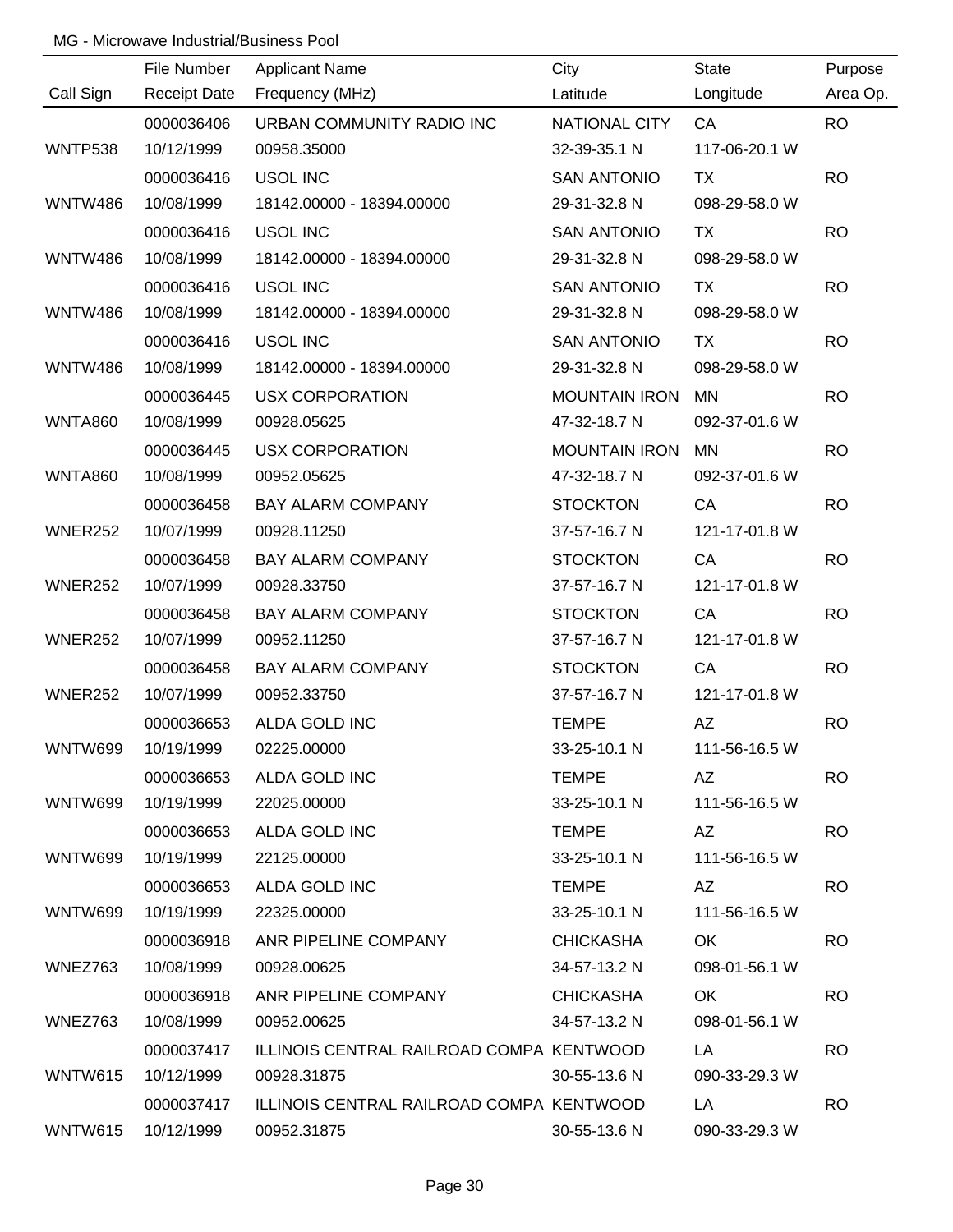|                | File Number         | <b>Applicant Name</b>                      | City          | <b>State</b>  | Purpose   |
|----------------|---------------------|--------------------------------------------|---------------|---------------|-----------|
| Call Sign      | <b>Receipt Date</b> | Frequency (MHz)                            | Latitude      | Longitude     | Area Op.  |
|                | 0000037418          | ILLINOIS CENTRAL RAILROAD COMPA BROOKHAVEN |               | <b>MS</b>     | <b>RO</b> |
| WNTW616        | 10/12/1999          | 00928.03125                                | 31-36-55.6 N  | 090-26-09.3 W |           |
|                | 0000037418          | ILLINOIS CENTRAL RAILROAD COMPA BROOKHAVEN |               | MS            | <b>RO</b> |
| WNTW616        | 10/12/1999          | 00952.03125                                | 31-36-55.6 N  | 090-26-09.3 W |           |
|                | 0000037419          | ILLINOIS CENTRAL RAILROAD COMPA CHEBANSE   |               | IL            | <b>RO</b> |
| <b>WNTW890</b> | 10/12/1999          | 00928.39375                                | 41-01-12.1 N  | 088-00-06.1 W |           |
|                | 0000037419          | ILLINOIS CENTRAL RAILROAD COMPA CHEBANSE   |               | IL            | <b>RO</b> |
| <b>WNTW890</b> | 10/12/1999          | 00952.39375                                | 41-01-12.1 N  | 088-00-06.1 W |           |
|                | 0000037421          | MILLER BREWING COMPANY                     | FORT WORTH    | TX            | <b>RO</b> |
| WNEE967        | 10/12/1999          | 23125.00000                                | 32-38-21.4 N  | 097-19-11.0 W |           |
|                | 0000037423          | PUBLIC SERVICE COMPANY OF COLO FOUNTAIN    |               | CO            | <b>RO</b> |
| <b>WSW98</b>   | 10/12/1999          | 06765.00000                                | 38-33-38.9 N  | 104-41-21.9 W |           |
|                | 0000037423          | PUBLIC SERVICE COMPANY OF COLO FOUNTAIN    |               | CO            | <b>RO</b> |
| <b>WSW98</b>   | 10/12/1999          | 06805.00000                                | 38-33-38.9 N  | 104-41-21.9 W |           |
|                | 0000037424          | PUBLIC SERVICE COMPANY OF COLO BRUSH       |               | CO            | <b>RO</b> |
| <b>WEG946</b>  | 10/12/1999          | 02183.20000                                | 40-13-00.9 N  | 103-40-42.8 W |           |
|                | 0000037424          | PUBLIC SERVICE COMPANY OF COLO BRUSH       |               | CO            | <b>RO</b> |
| <b>WEG946</b>  | 10/12/1999          | 02189.60000                                | 40-13-00.9 N  | 103-40-42.8 W |           |
|                | 0000037424          | PUBLIC SERVICE COMPANY OF COLO BRUSH       |               | CO            | <b>RO</b> |
| <b>WEG946</b>  | 10/12/1999          | 05974.85000                                | 40-13-00.9 N  | 103-40-42.8 W |           |
|                | 0000037426          | PUBLIC SERVICE COMPANY OF COLO BRUSH       |               | CO            | <b>RO</b> |
| WNTA429        | 10/12/1999          | 02139.60000                                | 40-14-33.9 N  | 103-37-46.8 W |           |
|                | 0000037427          | WOODS HOLE OCEANOGRAPHIC INST FALMOUTH     |               | МA            | <b>RO</b> |
| WNEF797        | 10/12/1999          | 06635.00000                                | 41-32-04.3 N  | 070-38-50.1 W |           |
|                | 0000037429          | MOUNT SAN ANTONIO COMMUNITY C WALNUT       |               | CA            | <b>RO</b> |
| <b>WNTA257</b> | 10/12/1999          | 21825.00000                                | 34-02-48.0 N  | 117-50-51.2 W |           |
|                | 0000037430          | SALEM, CITY OF                             | <b>TURNER</b> | OR.           | <b>RO</b> |
| WNTW812        | 10/13/1999          | 00928.24375                                | 44-50-57.4 N  | 122-57-09.3 W |           |
|                | 0000037430          | SALEM, CITY OF                             | <b>TURNER</b> | OR.           | <b>RO</b> |
| WNTW812        | 10/13/1999          | 00952.24375                                | 44-50-57.4 N  | 122-57-09.3 W |           |
|                | 0000037431          | <b>TERRY PFEIFFER</b>                      | FREEDOM       | <b>NY</b>     | <b>RO</b> |
| <b>WNTW522</b> | 10/14/1999          | 00953.95000                                | 42-27-41.2 N  | 078-18-25.0 W |           |
|                | 0000037432          | <b>TERRY PFEIFFER</b>                      | ALFRED        | <b>NY</b>     | <b>RO</b> |
| <b>WNTW523</b> | 10/14/1999          | 00954.35000                                | 42-15-24.2 N  | 077-49-18.9 W |           |
|                | 0000037560          | ORANGE AND ROCKLAND UTILITIES IN RAMAPO    |               | <b>NJ</b>     | <b>RO</b> |
| WNEZ857        | 10/13/1999          | 00928.53750                                | 41-09-00.3 N  | 074-09-58.5 W |           |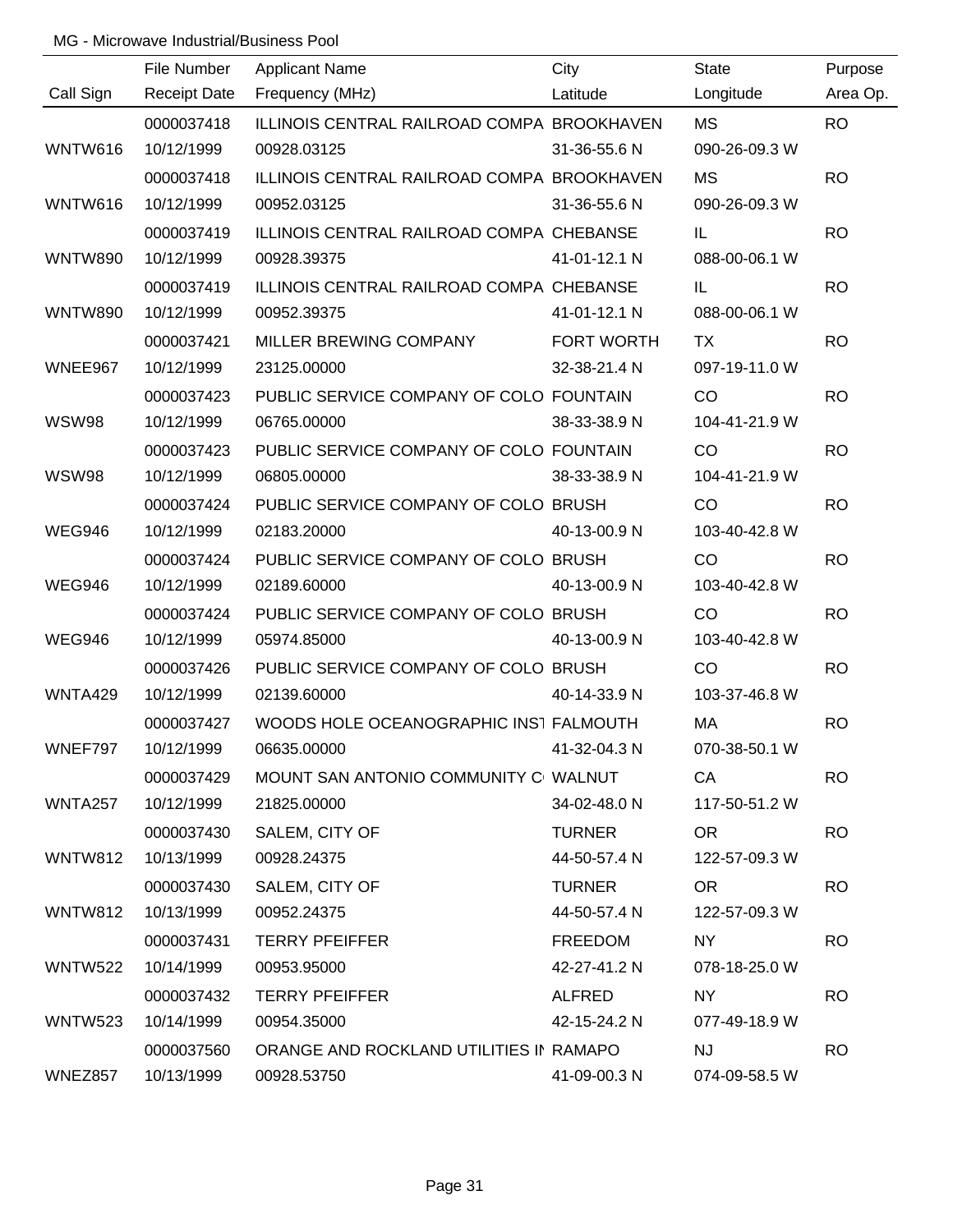|           | File Number  | <b>Applicant Name</b>  | City               | State         | Purpose  |
|-----------|--------------|------------------------|--------------------|---------------|----------|
| Call Sign | Receipt Date | Frequency (MHz)        | Latitude           | Longitude     | Area Op. |
|           | 0000037693   | TRI COUNTY CABLEVISION | BRECKENRIDGE CO    |               | RO       |
| WNTW637   | 10/21/1999   | 23075,00000            | $39 - 28 - 35.9$ N | 106-02-39.0 W |          |

|               | File Number         | <b>Applicant Name</b>                            | City               | <b>State</b>  | Purpose   |
|---------------|---------------------|--------------------------------------------------|--------------------|---------------|-----------|
| Call Sign     | <b>Receipt Date</b> | Frequency (MHz)                                  | Latitude           | Longitude     | Area Op.  |
|               | 0000035662          | HAMILTON, COUNTY OF                              | <b>CINCINNATI</b>  | OH            | <b>MD</b> |
| <b>WBM555</b> | 08/26/1999          | 06565.00000                                      | 39-16-45.2 N       | 084-33-55.8 W |           |
|               | 0000035662          | HAMILTON, COUNTY OF                              | <b>CINCINNATI</b>  | OH            | <b>MD</b> |
| <b>WBM555</b> | 08/26/1999          | 06635.00000                                      | 39-16-45.2 N       | 084-33-55.8 W |           |
|               | 0000035662          | HAMILTON, COUNTY OF                              | <b>CINCINNATI</b>  | OH            | <b>MD</b> |
| <b>WBM555</b> | 08/26/1999          | 06655.00000                                      | 39-16-45.2 N       | 084-33-55.8 W |           |
|               | 0000035662          | HAMILTON, COUNTY OF                              | <b>CINCINNATI</b>  | OH            | <b>MD</b> |
| <b>WBM555</b> | 08/26/1999          | 06685.00000                                      | 39-16-45.2 N       | 084-33-55.8 W |           |
|               | 0000035675          | HAMILTON, COUNTY OF                              | <b>CINCINNATI</b>  | OH            | <b>MD</b> |
| <b>WIA639</b> | 08/26/1999          | 06735.00000                                      | 39-15-52.3 N       | 084-44-05.1 W |           |
|               | 0000035690          | HAMILTON, COUNTY OF                              | <b>INDIAN HILL</b> | OH            | <b>MD</b> |
| <b>WBM552</b> | 08/26/1999          | 06815.00000                                      | 39-10-55.2 N       | 084-10-47.7 W |           |
|               | 0000035707          | HAMILTON, COUNTY OF                              | <b>CINCINNATI</b>  | OH            | <b>MD</b> |
| <b>WIA640</b> | 08/26/1999          | 06565.00000                                      | 39-02-53.9 N       | 084-22-07.0 W |           |
|               | 0000035750          | CENTRAL ARIZONA WATER CONSERV PHOENIX            |                    | AZ            | <b>MD</b> |
| WNEF378       | 08/27/1999          | 06595.00000                                      | 33-42-01.1 N       | 112-04-05.5 W |           |
|               | 0000035750          | CENTRAL ARIZONA WATER CONSERV PHOENIX            |                    | AZ            | <b>MD</b> |
| WNEF378       | 08/27/1999          | 06815.00000                                      | 33-42-01.1 N       | 112-04-05.5 W |           |
|               | 0000035776          | CENTRAL ARIZONA WATER CONSERV LITCHFIELD PARK AZ |                    |               | <b>MD</b> |
| WNEF373       | 08/27/1999          | 02146.00000                                      | 33-34-35.1 N       | 112-34-42.6 W |           |
|               | 0000035776          | CENTRAL ARIZONA WATER CONSERV LITCHFIELD PARK AZ |                    |               | <b>MD</b> |
| WNEF373       | 08/27/1999          | 06625.00000                                      | 33-34-35.1 N       | 112-34-42.6 W |           |
|               | 0000035776          | CENTRAL ARIZONA WATER CONSERV LITCHFIELD PARK AZ |                    |               | <b>MD</b> |
| WNEF373       | 08/27/1999          | 06655.00000                                      | $33 - 34 - 35.1$ N | 112-34-42.6 W |           |
|               | 0000035869          | CENTRAL ARIZONA WATER CONSERV SALOME             |                    | AZ            | <b>MD</b> |
| WNEF379       | 08/27/1999          | 02183.20000                                      | 33-48-42.1 N       | 113-20-48.7 W |           |
|               | 0000035869          | CENTRAL ARIZONA WATER CONSERV SALOME             |                    | AZ            | <b>MD</b> |
| WNEF379       | 08/27/1999          | 02196.00000                                      | 33-48-42.1 N       | 113-20-48.7 W |           |
|               | 0000035869          | CENTRAL ARIZONA WATER CONSERV SALOME             |                    | AZ            | MD.       |
| WNEF379       | 08/27/1999          | 06755.62500                                      | 33-48-42.1 N       | 113-20-48.7 W |           |
|               | 0000035869          | CENTRAL ARIZONA WATER CONSERV SALOME             |                    | AZ            | MD        |
| WNEF379       | 08/27/1999          | 06785.00000                                      | 33-48-42.1 N       | 113-20-48.7 W |           |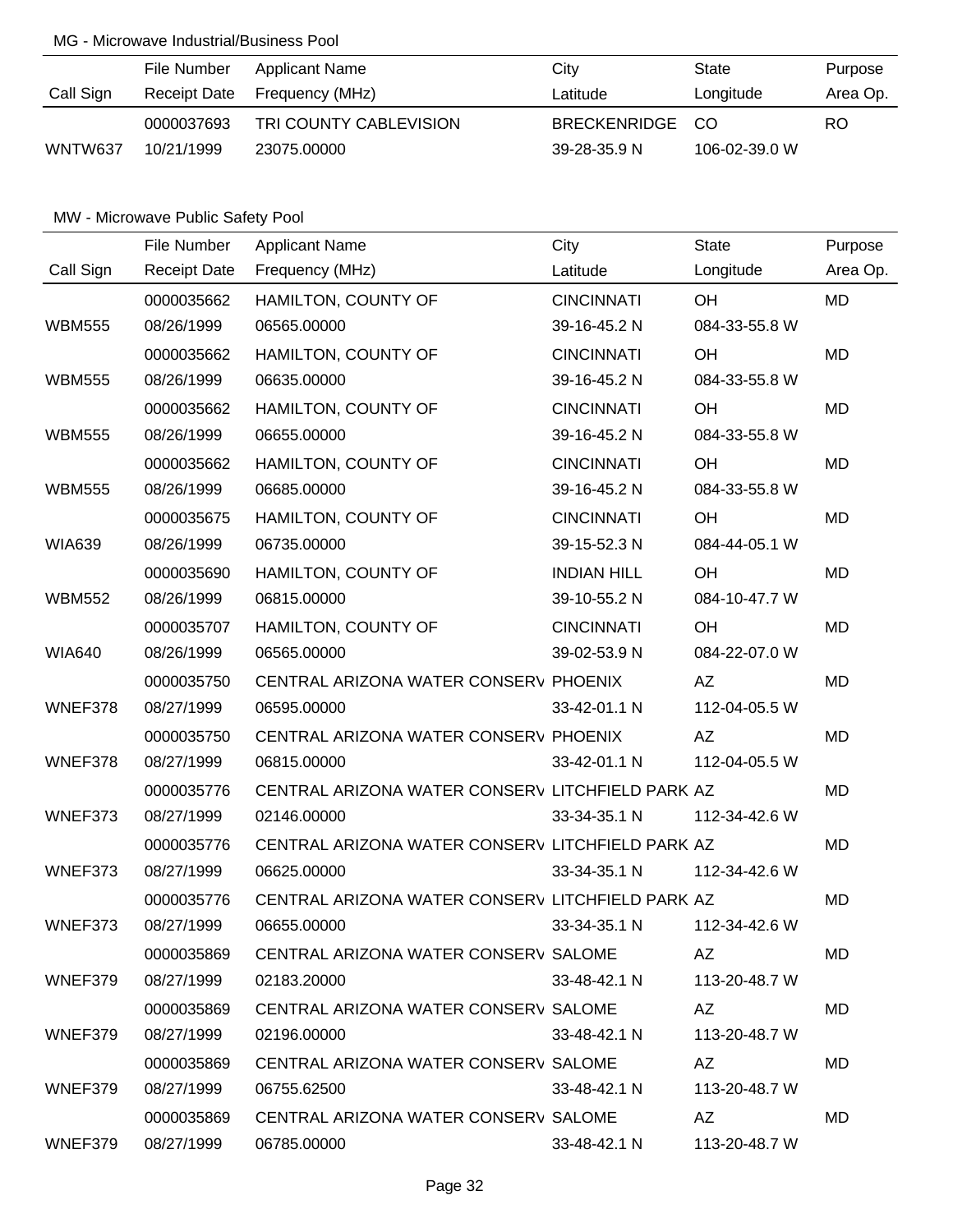|               | File Number         | <b>Applicant Name</b>                      | City         | State           | Purpose   |
|---------------|---------------------|--------------------------------------------|--------------|-----------------|-----------|
| Call Sign     | <b>Receipt Date</b> | Frequency (MHz)                            | Latitude     | Longitude       | Area Op.  |
|               | 0000035869          | CENTRAL ARIZONA WATER CONSERV SALOME       |              | AZ              | <b>MD</b> |
| WNEF379       | 08/27/1999          | 06815.00000                                | 33-48-42.1 N | 113-20-48.7 W   |           |
|               | 0000035872          | CENTRAL ARIZONA WATER CONSERV              |              | AZ              | MD        |
| WNEF380       | 08/27/1999          | 06595.62500                                | 33-57-42.0 N | 113-55-12.7 W   |           |
|               | 0000035908          | PUERTO RICO ELECTRIC POWER AUT YAUCO       |              | <b>PR</b>       | <b>MD</b> |
| <b>WBH368</b> | 08/26/1999          | 06745.00000                                | 18-01-56.8 N | 066-51-06.6 W   |           |
|               | 0000035917          | PUERTO RICO ELECTRIC POWER AUT GUANICA     |              | <b>PR</b>       | MD        |
| KQY67         | 08/26/1999          | 06745.00000                                | 17-58-42.8 N | 066-52-41.6 W   |           |
|               | 0000035917          | PUERTO RICO ELECTRIC POWER AUT GUANICA     |              | <b>PR</b>       | MD        |
| KQY67         | 08/26/1999          | 06755.00000                                | 17-58-42.8 N | 066-52-41.6 W   |           |
|               | 0000035917          | PUERTO RICO ELECTRIC POWER AUT GUANICA     |              | <b>PR</b>       | <b>MD</b> |
| KQY67         | 08/26/1999          | 06775.00000                                | 17-58-42.8 N | 066-52-41.6 W   |           |
|               | 0000035926          | PUERTO RICO ELECTRIC POWER AUT GUAYANILLA  |              | <b>PR</b>       | MD        |
| KBQ62         | 08/26/1999          | 00959.50000                                | 18-00-01.8 N | 066-45-13.6 W   |           |
|               | 0000035926          | PUERTO RICO ELECTRIC POWER AUT GUAYANILLA  |              | <b>PR</b>       | <b>MD</b> |
| KBQ62         | 08/26/1999          | 06605.00000                                | 18-00-01.8 N | 066-45-13.6 W   |           |
|               | 0000035926          | PUERTO RICO ELECTRIC POWER AUT GUAYANILLA  |              | <b>PR</b>       | <b>MD</b> |
| KBQ62         | 08/26/1999          | 06615.00000                                | 18-00-01.8 N | 066-45-13.6 W   |           |
|               | 0000035937          | PUERTO RICO ELECTRIC POWER AUT RIO PIEDRAS |              | <b>PR</b>       | MD        |
| <b>WAN233</b> | 08/26/1999          | 06643.75000                                | 18-24-35.8 N | 066-00-41.5 W   |           |
|               | 0000035937          | PUERTO RICO ELECTRIC POWER AUT RIO PIEDRAS |              | <b>PR</b>       | <b>MD</b> |
| <b>WAN233</b> | 08/26/1999          | 06785.00000                                | 18-24-35.8 N | 066-00-41.5 W   |           |
|               | 0000035937          | PUERTO RICO ELECTRIC POWER AUT RIO PIEDRAS |              | <b>PR</b>       | <b>MD</b> |
| <b>WAN233</b> | 08/26/1999          | 06805.00000 18-24-35.8 N                   |              | 066-00-41.5 W   |           |
|               | 0000035941          | PUERTO RICO ELECTRIC POWER AUT CAYEY       |              | PR.             | MD        |
| WPNB951       | 08/26/1999          | 06093.45000                                | 18-06-37.8 N | 066-03-05.5 W   |           |
|               | 0000035941          | PUERTO RICO ELECTRIC POWER AUT CAYEY       |              | PR.             | <b>MD</b> |
| WPNB951       | 08/26/1999          | 06755.00000                                | 18-06-37.8 N | 066-03-05.5 W   |           |
|               | 0000035941          | PUERTO RICO ELECTRIC POWER AUT CAYEY       |              | PR.             | MD        |
| WPNB951       | 08/26/1999          | 06795.00000                                | 18-06-37.8 N | 066-03-05.5 W   |           |
|               | 0000035941          | PUERTO RICO ELECTRIC POWER AUT CAYEY       |              | <b>PR</b>       | MD        |
| WPNB951       | 08/26/1999          | 06803.75000                                | 18-06-37.8 N | 066-03-05.5 W   |           |
|               | 0000035941          | PUERTO RICO ELECTRIC POWER AUT CAYEY       |              | PR.             | <b>MD</b> |
| WPNB951       | 08/26/1999          | 06806.25000                                | 18-06-37.8 N | 066-03-05.5 W   |           |
|               | 0000035943          | PUERTO RICO ELECTRIC POWER AUT YAUCO       |              | <b>PR</b>       | <b>MD</b> |
| KQY61         | 08/26/1999          | 06585.00000                                | 18-06-36.8 N | 066-52-14.6 W   |           |
|               | 0000035954          | PUERTO RICO ELECTRIC POWER AUT YAUCO       |              | PR <sub>2</sub> | <b>MD</b> |
| KQY66         | 08/26/1999          | 06585.00000                                | 18-03-21.8 N | 066-53-05.6 W   |           |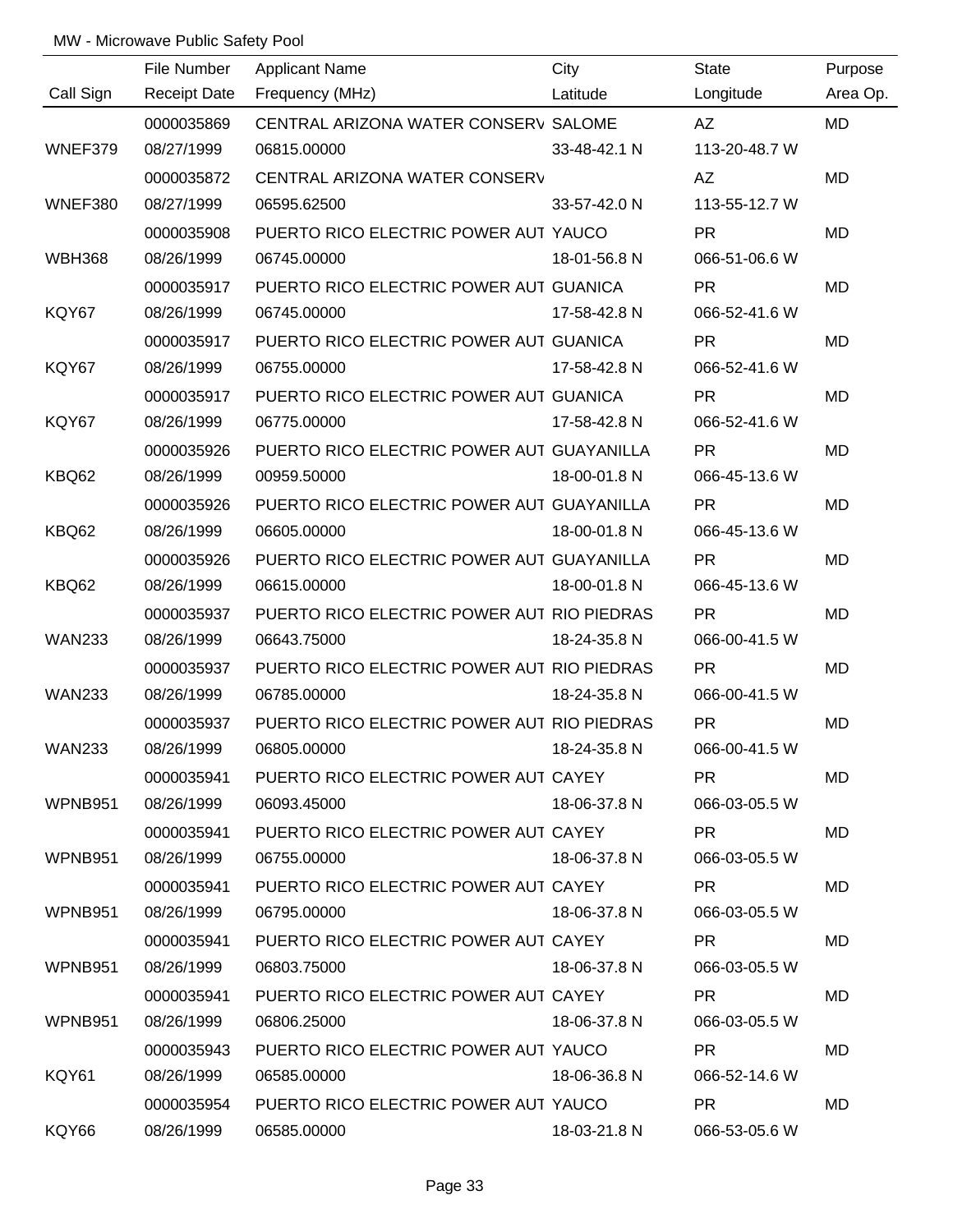|                | File Number         | <b>Applicant Name</b>                              | City            | State         | Purpose   |
|----------------|---------------------|----------------------------------------------------|-----------------|---------------|-----------|
| Call Sign      | <b>Receipt Date</b> | Frequency (MHz)                                    | Latitude        | Longitude     | Area Op.  |
|                | 0000035954          | PUERTO RICO ELECTRIC POWER AUT YAUCO               |                 | <b>PR</b>     | <b>MD</b> |
| KQY66          | 08/26/1999          | 06595.00000                                        | 18-03-21.8 N    | 066-53-05.6 W |           |
|                | 0000036441          | City of Richmond, Virginia DBA Division c RICHMOND |                 | VA            | <b>MD</b> |
| WPOU849        | 08/27/1999          | 06685.00000                                        | 37-29-56.5 N    | 077-27-18.9 W |           |
|                | 0000036441          | City of Richmond, Virginia DBA Division c RICHMOND |                 | VA            | <b>MD</b> |
| WPOU849        | 08/27/1999          | 06725.00000                                        | 37-29-56.5 N    | 077-27-18.9 W |           |
|                | 0000036441          | City of Richmond, Virginia DBA Division c RICHMOND |                 | VA            | MD        |
| WPOU849        | 08/27/1999          | 06765.00000                                        | 37-29-56.5 N    | 077-27-18.9 W |           |
|                | 0000036456          | COUNTY OF SAN BERNARDINO                           | RANCHO CUCAMCCA |               | MD        |
| WNEN316        | 08/23/1999          | 18925.00000                                        | 34-06-16.0 N    | 117-34-13.1 W |           |
|                | 0000036456          | COUNTY OF SAN BERNARDINO                           | RANCHO CUCAMCCA |               | <b>MD</b> |
| WNEN316        | 08/23/1999          | 19320.00000                                        | 34-06-16.0 N    | 117-34-13.1 W |           |
|                | 0000036456          | COUNTY OF SAN BERNARDINO                           | RANCHO CUCAMCCA |               | MD        |
| WNEN316        | 08/23/1999          | 19400.00000                                        | 34-06-16.0 N    | 117-34-13.1 W |           |
|                | 0000036456          | COUNTY OF SAN BERNARDINO                           | RANCHO CUCAMCCA |               | MD        |
| WNEN316        | 08/23/1999          | 19480.00000                                        | 34-06-16.0 N    | 117-34-13.1 W |           |
|                | 0000036465          | COUNTY OF SAN BERNARDINO                           | <b>RIALTO</b>   | CA            | <b>MD</b> |
| WNER235        | 08/23/1999          | 00953.45000                                        | 34-07-28.0 N    | 117-24-26.1 W |           |
|                | 0000036465          | COUNTY OF SAN BERNARDINO                           | <b>RIALTO</b>   | CA            | MD        |
| WNER235        | 08/23/1999          | 06595.00000                                        | 34-07-28.0 N    | 117-24-26.1 W |           |
|                | 0000036465          | COUNTY OF SAN BERNARDINO                           | <b>RIALTO</b>   | CA            | MD        |
| <b>WNER235</b> | 08/23/1999          | 06625.00000                                        | 34-07-28.0 N    | 117-24-26.1 W |           |
|                | 0000036465          | COUNTY OF SAN BERNARDINO                           | <b>RIALTO</b>   | CA            | <b>MD</b> |
| WNER235        | 08/23/1999          | 06645.00000                                        | 34-07-28.0 N    | 117-24-26.1 W |           |
|                | 0000036465          | COUNTY OF SAN BERNARDINO                           | <b>RIALTO</b>   | CA            | <b>MD</b> |
| WNER235        | 08/23/1999          | 06665.00000                                        | 34-07-28.0 N    | 117-24-26.1 W |           |
|                | 0000036465          | COUNTY OF SAN BERNARDINO                           | <b>RIALTO</b>   | CA            | MD        |
| WNER235        | 08/23/1999          | 19015.00000                                        | 34-07-28.0 N    | 117-24-26.1 W |           |
|                | 0000036465          | COUNTY OF SAN BERNARDINO                           | <b>RIALTO</b>   | CA            | MD        |
| WNER235        | 08/23/1999          | 19025.00000                                        | 34-07-28.0 N    | 117-24-26.1 W |           |
|                | 0000036465          | COUNTY OF SAN BERNARDINO                           | <b>RIALTO</b>   | CA            | MD.       |
| WNER235        | 08/23/1999          | 19360.00000                                        | 34-07-28.0 N    | 117-24-26.1 W |           |
|                | 0000036465          | COUNTY OF SAN BERNARDINO                           | <b>RIALTO</b>   | CA            | MD        |
| WNER235        | 08/23/1999          | 19400.00000                                        | 34-07-28.0 N    | 117-24-26.1 W |           |
|                | 0000036465          | COUNTY OF SAN BERNARDINO                           | <b>RIALTO</b>   | CA            | MD        |
| WNER235        | 08/23/1999          | 19560.00000                                        | 34-07-28.0 N    | 117-24-26.1 W |           |
|                | 0000036465          | COUNTY OF SAN BERNARDINO                           | RIALTO          | CA —          | <b>MD</b> |
| WNER235        | 08/23/1999          | 19640.00000                                        | 34-07-28.0 N    | 117-24-26.1 W |           |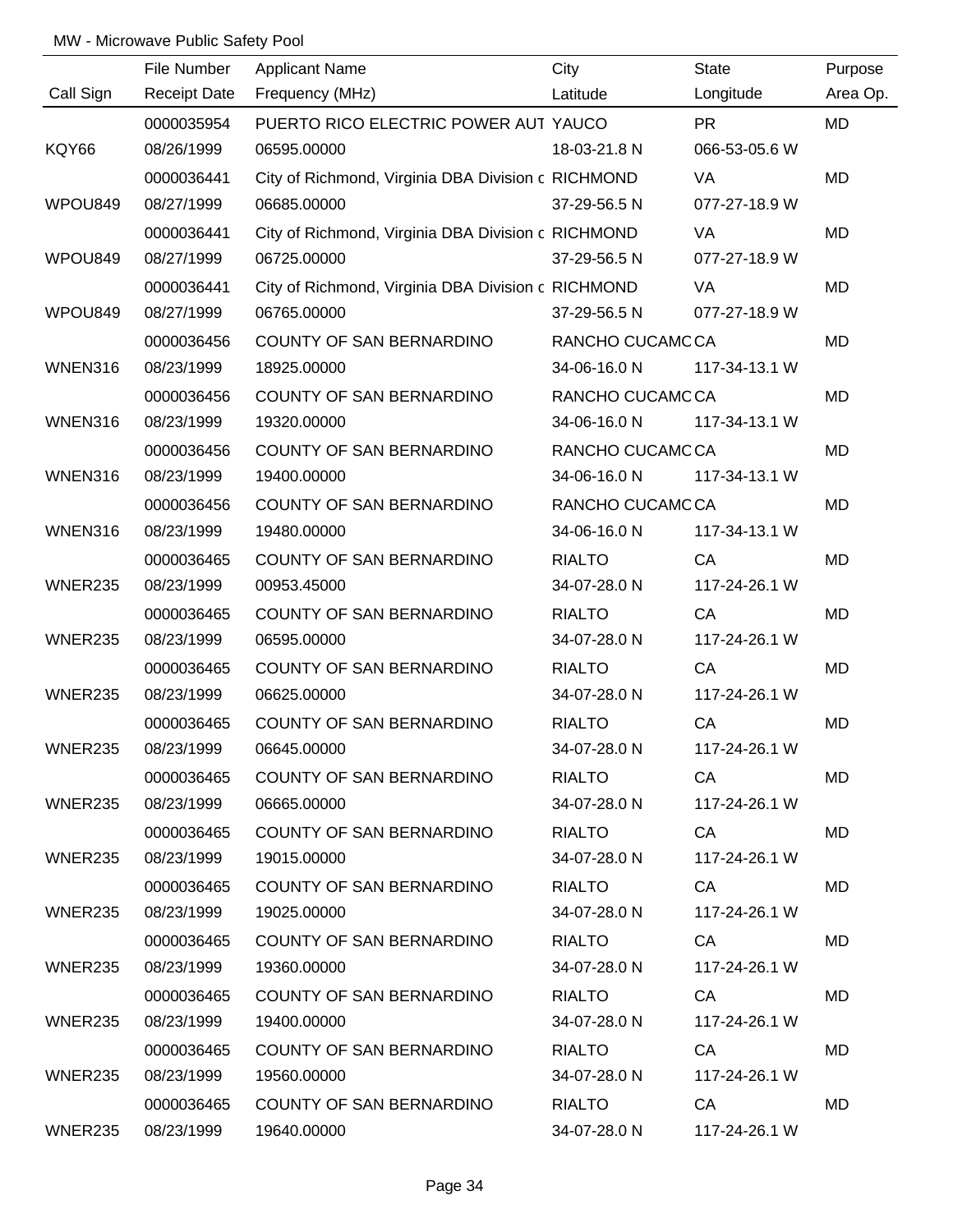|                | File Number         | <b>Applicant Name</b>           | City                    | State                      | Purpose   |
|----------------|---------------------|---------------------------------|-------------------------|----------------------------|-----------|
| Call Sign      | <b>Receipt Date</b> | Frequency (MHz)                 | Latitude                | Longitude                  | Area Op.  |
|                | 0000036472          | COUNTY OF SAN BERNARDINO        | SAN BERNARDINOCA        |                            | <b>MD</b> |
| WNTB328        | 08/23/1999          | 06545.00000                     |                         | 34-06-01.0 N 117-16-14.1 W |           |
|                | 0000036472          | COUNTY OF SAN BERNARDINO        | SAN BERNARDINOCA        |                            | <b>MD</b> |
| <b>WNTB328</b> | 08/23/1999          | 06565.00000                     | 34-06-01.0 N            | 117-16-14.1 W              |           |
|                | 0000036472          | COUNTY OF SAN BERNARDINO        | SAN BERNARDINGCA        |                            | <b>MD</b> |
| <b>WNTB328</b> | 08/23/1999          | 06615.00000                     | 34-06-01.0 N            | 117-16-14.1 W              |           |
|                | 0000036472          | <b>COUNTY OF SAN BERNARDINO</b> | SAN BERNARDINOCA        |                            | <b>MD</b> |
| WNTB328        | 08/23/1999          | 06685.00000                     | 34-06-01.0 N            | 117-16-14.1 W              |           |
|                | 0000036472          | COUNTY OF SAN BERNARDINO        | SAN BERNARDINOCA        |                            | MD        |
| WNTB328        | 08/23/1999          | 06695.00000                     | 34-06-01.0 N            | 117-16-14.1 W              |           |
|                | 0000036472          | COUNTY OF SAN BERNARDINO        | <b>SAN BERNARDINOCA</b> |                            | <b>MD</b> |
| WNTB328        | 08/23/1999          | 17720.00000                     | 34-06-01.0 N            | 117-16-14.1 W              |           |
|                | 0000036472          | COUNTY OF SAN BERNARDINO        | SAN BERNARDINOCA        |                            | <b>MD</b> |
| <b>WNTB328</b> | 08/23/1999          | 18925.00000                     | 34-06-01.0 N            | 117-16-14.1 W              |           |
|                | 0000036472          | COUNTY OF SAN BERNARDINO        | SAN BERNARDINOCA        |                            | <b>MD</b> |
| <b>WNTB328</b> | 08/23/1999          | 19005.00000                     | 34-06-01.0 N            | 117-16-14.1 W              |           |
|                | 0000036472          | COUNTY OF SAN BERNARDINO        | SAN BERNARDINOCA        |                            | <b>MD</b> |
| <b>WNTB328</b> | 08/23/1999          | 19480.00000                     | 34-06-01.0 N            | 117-16-14.1 W              |           |
|                | 0000036472          | COUNTY OF SAN BERNARDINO        | SAN BERNARDINOCA        |                            | <b>MD</b> |
| WNTB328        | 08/23/1999          | 19560.00000                     | 34-06-01.0 N            | 117-16-14.1 W              |           |
|                | 0000036472          | COUNTY OF SAN BERNARDINO        | SAN BERNARDINOCA        |                            | <b>MD</b> |
| WNTB328        | 08/23/1999          | 19600.00000                     | 34-06-01.0 N            | 117-16-14.1 W              |           |
|                | 0000036472          | <b>COUNTY OF SAN BERNARDINO</b> | SAN BERNARDINOCA        |                            | <b>MD</b> |
| WNTB328        | 08/23/1999          | 19640.00000                     |                         | 34-06-01.0 N 117-16-14.1 W |           |
|                | 0000036472          | COUNTY OF SAN BERNARDINO        | SAN BERNARDINO CA       |                            | MD.       |
| WNTB328        | 08/23/1999          | 19680.00000                     |                         | 34-06-01.0 N 117-16-14.1 W |           |
|                | 0000036530          | COUNTY OF SAN BERNARDINO        | SAN BERNARDINOCA        |                            | <b>MD</b> |
| WNEK760        | 08/23/1999          | 18040.00000                     | 34-06-29.0 N            | 117-17-12.1 W              |           |
|                | 0000036530          | COUNTY OF SAN BERNARDINO        | SAN BERNARDINOCA        |                            | <b>MD</b> |
| WNEK760        | 08/23/1999          | 19360.00000                     | 34-06-29.0 N            | 117-17-12.1 W              |           |
|                | 0000036532          | COUNTY OF SAN BERNARDINO        | <b>FONTANA</b>          | CA                         | MD.       |
| WNTB331        | 08/23/1999          | 06735.00000                     | 34-02-37.0 N            | 117-26-23.1 W              |           |
|                | 0000036532          | COUNTY OF SAN BERNARDINO        | <b>FONTANA</b>          | CA                         | <b>MD</b> |
| WNTB331        | 08/23/1999          | 17760.00000                     | 34-02-37.0 N            | 117-26-23.1 W              |           |
|                | 0000036532          | COUNTY OF SAN BERNARDINO        | FONTANA                 | CA                         | <b>MD</b> |
| WNTB331        | 08/23/1999          | 17840.00000                     | 34-02-37.0 N            | 117-26-23.1 W              |           |
|                | 0000036532          | COUNTY OF SAN BERNARDINO        | FONTANA                 | CA cases                   | MD        |
| WNTB331        | 08/23/1999          | 17920.00000                     | 34-02-37.0 N            | 117-26-23.1 W              |           |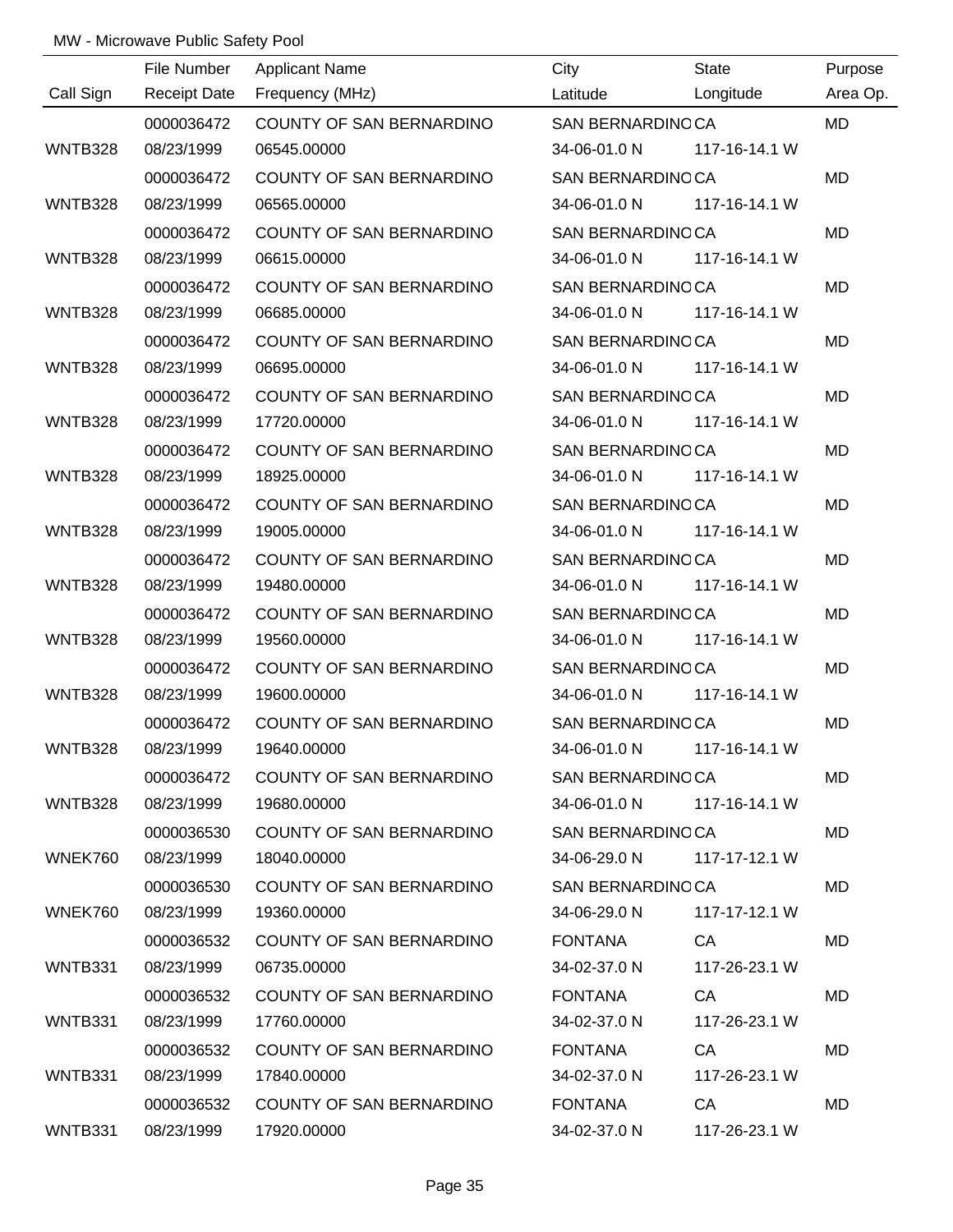|                | File Number         | <b>Applicant Name</b>                            | City                    | <b>State</b>  | Purpose   |
|----------------|---------------------|--------------------------------------------------|-------------------------|---------------|-----------|
| Call Sign      | <b>Receipt Date</b> | Frequency (MHz)                                  | Latitude                | Longitude     | Area Op.  |
|                | 0000036532          | COUNTY OF SAN BERNARDINO                         | <b>FONTANA</b>          | CA            | MD        |
| WNTB331        | 08/23/1999          | 18815.00000                                      | 34-02-37.0 N            | 117-26-23.1 W |           |
|                | 0000036536          | DU-COMM (DUPAGE PUBLIC SAFETY ( Glendale Heights |                         | IL.           | <b>MD</b> |
| <b>WNTW810</b> | 08/23/1999          | 06770.00000                                      | 41-56-05.1 N            | 088-05-57.2 W |           |
|                | 0000036536          | DU-COMM (DUPAGE PUBLIC SAFETY ( Glendale Heights |                         | IL.           | MD        |
| <b>WNTW810</b> | 08/23/1999          | 06805.00000                                      | 41-56-05.1 N            | 088-05-57.2 W |           |
|                | 0000034985          | Commonwealth of Pennsylvania                     | Georgetown              | PA            | <b>NE</b> |
|                | 08/27/1999          | 05945.20000                                      | 41-11-45.2 N            | 075-49-33.7 W |           |
|                | 0000034985          | Commonwealth of Pennsylvania                     | Georgetown              | PA            | <b>NE</b> |
|                | 08/27/1999          | 06004.50000                                      | 41-11-45.2 N            | 075-49-33.7 W |           |
|                | 0000036428          | Commonwealth of Pennsylvania                     | <b>REESERS SUMMITPA</b> |               | <b>NE</b> |
|                | 08/27/1999          | 06197.24000                                      | 40-11-31.2 N            | 077-52-00.9 W |           |
|                | 0000036428          | Commonwealth of Pennsylvania                     | <b>REESERS SUMMITPA</b> |               | <b>NE</b> |
|                | 08/27/1999          | 06226.89000                                      | 40-11-31.2 N            | 077-52-00.9 W |           |
|                | 0000036515          | COUNTY OF SAN BERNARDINO                         | SAN BERNARDINOCA        |               | <b>NE</b> |
|                | 08/23/1999          | 06565.00000                                      | 34-06-18.0 N            | 117-17-11.1 W |           |
|                | 0000036515          | COUNTY OF SAN BERNARDINO                         | SAN BERNARDINOCA        |               | <b>NE</b> |
|                | 08/23/1999          | 06735.00000                                      | 34-06-18.0 N            | 117-17-11.1 W |           |
|                | 0000036537          | DU-COMM (DUPAGE PUBLIC SAFETY ( Wheaton          |                         | IL.           | <b>NE</b> |
|                | 08/23/1999          | 06645.00000                                      | 41-51-53.1 N            | 088-08-38.2 W |           |
|                | 0000036582          | San Juan, County of                              | <b>MONTICELLO</b>       | UT            | <b>NE</b> |
|                | 10/19/1999          | 10587.50000                                      | 37-50-22.0 N            | 109-27-44.4 W |           |
|                | 0000036914          | <b>CITY OF MIDDLETON</b>                         | <b>MIDDLETON</b>        | WI            | <b>NE</b> |
|                | 10/13/1999          | 00956.26875                                      | 43-05-53.0 N            | 089-29-45.4 W | P         |
|                | 0000037414          | San Juan, County of                              | Monticello              | UT            | <b>NE</b> |
|                | 10/21/1999          | 10652.50000                                      | 37-52-06.3 N            | 109-20-31.0 W |           |
|                | 0000037700          | Dawson ISD                                       | Welch                   | TX            | <b>NE</b> |
|                | 10/21/1999          | 23575.00000                                      | 32-55-53.1 N            | 102-07-38.2 W |           |
|                | 0000037706          | Dawson ISD                                       | Lamesa                  | TX            | <b>NE</b> |
|                | 10/21/1999          | 22375.00000                                      | 32-44-46.3 N            | 101-57-31.9 W |           |
|                | 0000034906          | SOUTH DAKOTA, STATE OF                           | <b>HURON</b>            | <b>SD</b>     | <b>RO</b> |
| WNTA976        | 09/03/1999          | 23125.00000                                      | 44-22-36.9 N            | 098-12-53.3 W |           |
|                | 0000034909          | SOUTH DAKOTA, STATE OF                           | <b>HURON</b>            | <b>SD</b>     | <b>RO</b> |
| WJD35          | 09/03/1999          | 06585.00000                                      | 44-21-39.9 N            | 098-13-31.3 W |           |
|                | 0000034909          | SOUTH DAKOTA, STATE OF                           | <b>HURON</b>            | <b>SD</b>     | <b>RO</b> |
| WJD35          | 09/03/1999          | 06645.00000                                      | 44-21-39.9 N            | 098-13-31.3 W |           |
|                | 0000034909          | SOUTH DAKOTA, STATE OF                           | <b>HURON</b>            | <b>SD</b>     | <b>RO</b> |
| WJD35          | 09/03/1999          | 21925.00000                                      | 44-21-39.9 N            | 098-13-31.3 W |           |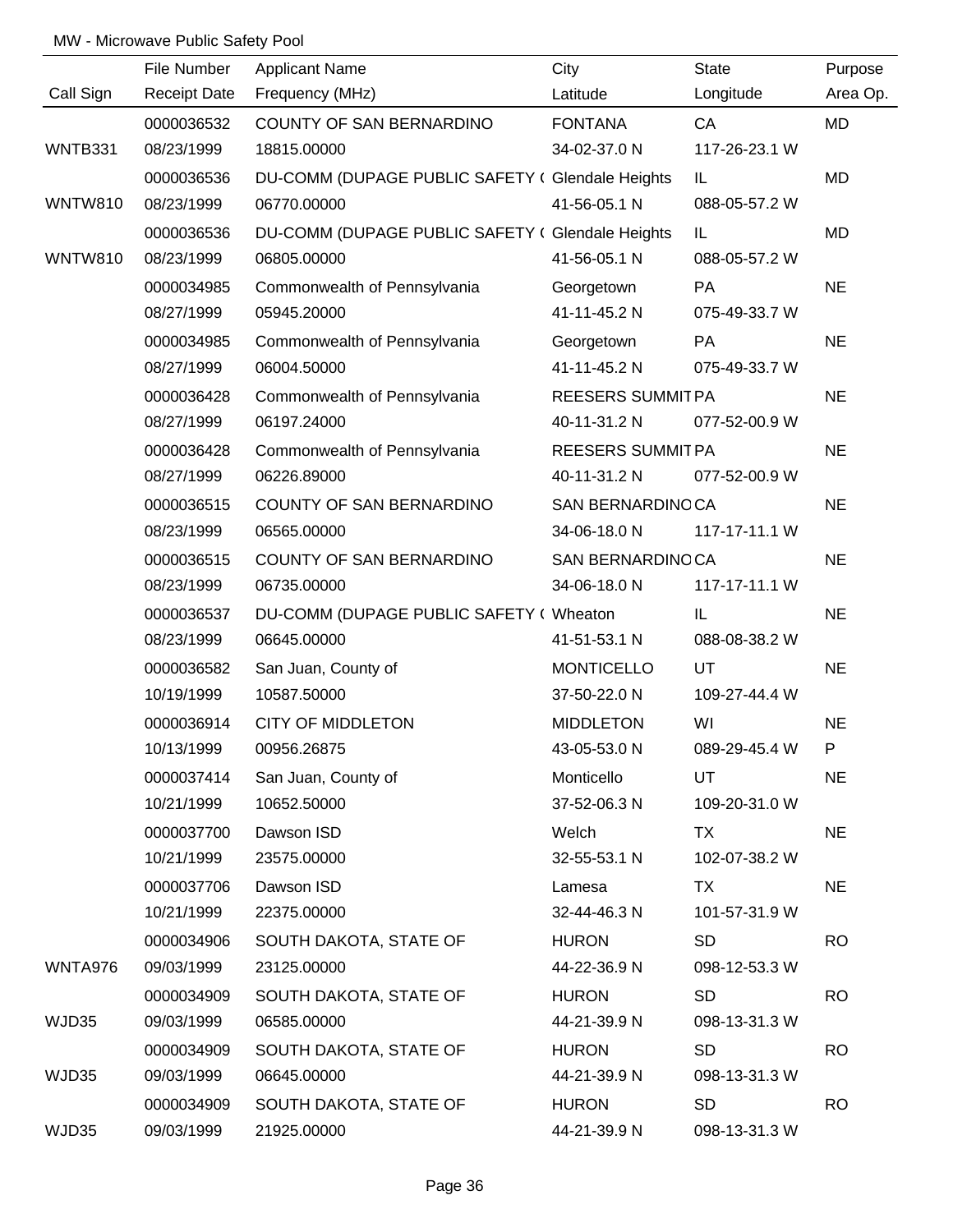|                | File Number         | <b>Applicant Name</b>                   | City                    | State         | Purpose   |
|----------------|---------------------|-----------------------------------------|-------------------------|---------------|-----------|
| Call Sign      | <b>Receipt Date</b> | Frequency (MHz)                         | Latitude                | Longitude     | Area Op.  |
|                | 0000034910          | ARKANSAS, STATE OF                      | <b>WALTREAK</b>         | <b>AR</b>     | <b>RO</b> |
| WNTA877        | 09/03/1999          | 02139.60000                             | 34-57-49.3 N            | 093-32-23.6 W |           |
|                | 0000034924          | WYOMING, COUNTY OF                      | <b>FORKSTON</b>         | PA            | <b>RO</b> |
| <b>WNTW357</b> | 09/10/1999          | 00957.15000                             | 41-30-52.2 N            | 076-04-08.7 W |           |
|                | 0000034951          | WYOMING, COUNTY OF                      | <b>TUNKHANNOCK</b>      | PA            | <b>RO</b> |
| <b>WNTW358</b> | 09/10/1999          | 00953.55000                             | 41-32-06.2 N            | 075-53-02.7 W |           |
|                | 0000034955          | COLORADO SPRINGS, CITY OF               | COLORADO SPRINCO        |               | <b>RO</b> |
| <b>WBU991</b>  | 09/13/1999          | 06605.00000                             | 38-48-24.9 N            | 104-43-14.9 W |           |
|                | 0000034955          | COLORADO SPRINGS, CITY OF               | <b>COLORADO SPRINCO</b> |               | <b>RO</b> |
| <b>WBU991</b>  | 09/13/1999          | 06865.00000                             | 38-48-24.9 N            | 104-43-14.9 W |           |
|                | 0000034963          | FRANKLIN REGIONAL COUNCIL OF GC WARWICK |                         | MA            | <b>RO</b> |
| <b>WNTW535</b> | 09/15/1999          | 06801.25000                             | 42-41-27.3 N            | 072-21-13.3 W |           |
|                | 0000034969          | ST. CLAIR, COUNTY OF                    | <b>ALGONAC</b>          | MI            | <b>RO</b> |
| WPS96          | 09/17/1999          | 00958.00000                             | 42-38-18.1 N            | 082-34-46.6 W |           |
|                | 0000035009          | TOLEDO, CITY OF                         | <b>TOLEDO</b>           | OH            | <b>RO</b> |
| WNEZ533        | 10/15/1999          | 02134.80000                             | 41-39-19.1 N            | 083-32-05.7 W |           |
|                | 0000035009          | TOLEDO, CITY OF                         | <b>TOLEDO</b>           | OH            | <b>RO</b> |
| WNEZ533        | 10/15/1999          | 02138.00000                             | 41-39-19.1 N            | 083-32-05.7 W |           |
|                | 0000035009          | TOLEDO, CITY OF                         | <b>TOLEDO</b>           | OH            | <b>RO</b> |
| WNEZ533        | 10/15/1999          | 02141.20000                             | 41-39-19.1 N            | 083-32-05.7 W |           |
|                | 0000035010          | TOLEDO, CITY OF                         | <b>TOLEDO</b>           | OH            | <b>RO</b> |
| WNEZ534        | 10/15/1999          | 02191.20000                             | 41-42-40.1 N            | 083-33-59.7 W |           |
|                | 0000035011          | TOLEDO, CITY OF                         | <b>TOLEDO</b>           | OH            | <b>RO</b> |
| WNEZ535        | 10/15/1999          | 02184.80000                             | 41-39-17.1 N            | 083-39-59.7 W |           |
|                | 0000035012          | TOLEDO, CITY OF                         | <b>TOLEDO</b>           | OH            | <b>RO</b> |
| WNEZ536        | 10/15/1999          | 02188.00000                             | 41-36-43.1 N            | 083-36-12.7 W |           |
|                | 0000035564          | MONTCLAIR, CITY OF                      | <b>MONTCLAIR</b>        | CA            | <b>RO</b> |
| WNTU875        | 07/27/1999          | 31012.50000                             | 34-05-26.0 N            | 117-41-21.1 W |           |
|                | 0000035564          | MONTCLAIR, CITY OF                      | <b>MONTCLAIR</b>        | CA            | <b>RO</b> |
| <b>WNTU875</b> | 07/27/1999          | 31012.50000                             | 34-05-26.0 N            | 117-41-21.1 W |           |
|                | 0000035564          | MONTCLAIR, CITY OF                      | <b>MONTCLAIR</b>        | CA            | <b>RO</b> |
| <b>WNTU875</b> | 07/27/1999          | 31037.50000                             | 34-05-26.0 N            | 117-41-21.1 W |           |
|                | 0000035564          | MONTCLAIR, CITY OF                      | <b>MONTCLAIR</b>        | CA            | <b>RO</b> |
| <b>WNTU875</b> | 07/27/1999          | 31037.50000                             | 34-05-26.0 N            | 117-41-21.1 W |           |
|                | 0000035564          | MONTCLAIR, CITY OF                      | <b>MONTCLAIR</b>        | CA            | <b>RO</b> |
| WNTU875        | 07/27/1999          | 31037.50000                             | 34-05-26.0 N            | 117-41-21.1 W |           |
|                | 0000035564          | MONTCLAIR, CITY OF                      | <b>MONTCLAIR</b>        | CA            | <b>RO</b> |
| WNTU875        | 07/27/1999          | 31087.50000                             | 34-05-26.0 N            | 117-41-21.1 W |           |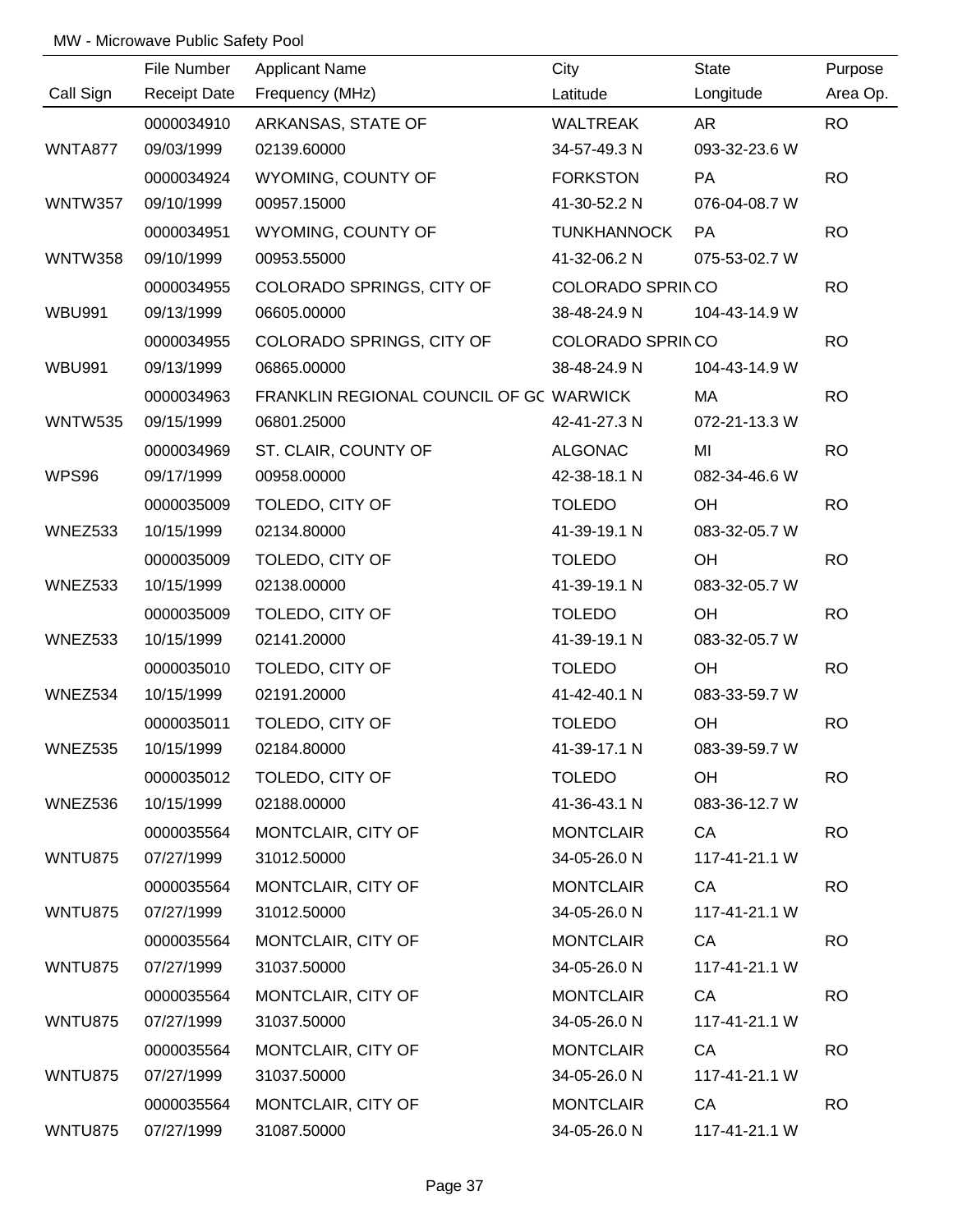|                | File Number         | <b>Applicant Name</b>      | City                     | State         | Purpose   |
|----------------|---------------------|----------------------------|--------------------------|---------------|-----------|
| Call Sign      | <b>Receipt Date</b> | Frequency (MHz)            | Latitude                 | Longitude     | Area Op.  |
|                | 0000035564          | MONTCLAIR, CITY OF         | <b>MONTCLAIR</b>         | CA            | <b>RO</b> |
| <b>WNTU875</b> | 07/27/1999          | 31087.50000                | 34-05-26.0 N             | 117-41-21.1 W |           |
|                | 0000035564          | MONTCLAIR, CITY OF         | <b>MONTCLAIR</b>         | CA            | <b>RO</b> |
| WNTU875        | 07/27/1999          | 31137.50000                | 34-05-26.0 N             | 117-41-21.1 W |           |
|                | 0000035564          | MONTCLAIR, CITY OF         | <b>MONTCLAIR</b>         | CA            | <b>RO</b> |
| <b>WNTU875</b> | 07/27/1999          | 31162.50000                | 34-05-26.0 N             | 117-41-21.1 W |           |
|                | 0000035564          | MONTCLAIR, CITY OF         | <b>MONTCLAIR</b>         | CA            | <b>RO</b> |
| <b>WNTU875</b> | 07/27/1999          | 31187.50000                | 34-05-26.0 N             | 117-41-21.1 W |           |
|                | 0000035564          | MONTCLAIR, CITY OF         | <b>MONTCLAIR</b>         | CA            | <b>RO</b> |
| WNTU875        | 07/27/1999          | 31187.50000                | 34-05-26.0 N             | 117-41-21.1 W |           |
|                | 0000035564          | MONTCLAIR, CITY OF         | <b>MONTCLAIR</b>         | CA            | <b>RO</b> |
| <b>WNTU875</b> | 07/27/1999          | 31187.50000                | 34-05-26.0 N             | 117-41-21.1 W |           |
|                | 0000035564          | MONTCLAIR, CITY OF         | <b>MONTCLAIR</b>         | CA            | <b>RO</b> |
| <b>WNTU875</b> | 07/27/1999          | 31237.50000                | 34-05-26.0 N             | 117-41-21.1 W |           |
|                | 0000035564          | MONTCLAIR, CITY OF         | <b>MONTCLAIR</b>         | CA            | <b>RO</b> |
| WNTU875        | 07/27/1999          | 31287.50000                | 34-05-26.0 N             | 117-41-21.1 W |           |
|                | 0000035733          | DAYTONA BEACH, CITY OF     | DAYTONA BEACH FL         |               | <b>RO</b> |
| WNEZ399        | 09/30/1999          | 00928.90625                | 29-12-08.9 N             | 081-00-56.1 W |           |
|                | 0000035733          | DAYTONA BEACH, CITY OF     | DAYTONA BEACH FL         |               | <b>RO</b> |
| WNEZ399        | 09/30/1999          | 00959.90625                | 29-12-08.9 N             | 081-00-56.1 W |           |
|                | 0000035734          | DAYTONA BEACH, CITY OF     | DAYTONA BEACH FL         |               | <b>RO</b> |
| <b>WNEZ400</b> | 09/30/1999          | 00957.45000                | 29-11-26.9 N             | 081-01-50.2 W |           |
|                | 0000035736          | TENNESSEE, STATE OF        | <b>PIKEVILLE</b>         | <b>TN</b>     | <b>RO</b> |
| WNEX886        | 09/30/1999          | 00954.75000                | 35-40-09.2 N             | 085-18-22.8 W |           |
|                | 0000035736          | TENNESSEE, STATE OF        | <b>PIKEVILLE</b>         | <b>TN</b>     | <b>RO</b> |
| WNEX886        | 09/30/1999          | 00955.30000                | 35-40-09.2 N             | 085-18-22.8 W |           |
|                | 0000035737          | TENNESSEE, STATE OF        | <b>DIXSON SPRINGS TN</b> |               | <b>RO</b> |
| WNTA717        | 09/30/1999          | 00959.10000                | 36-22-15.1 N             | 086-00-04.9 W |           |
|                | 0000035738          | TENNESSEE, STATE OF        | <b>LIVINGSTON</b>        | TN            | <b>RO</b> |
| WNTA719        | 09/30/1999          | 00958.50000                | 36-26-41.2 N             | 085-26-42.8 W |           |
|                | 0000035802          | CUYAHOGA COMMUNITY COLLEGE | <b>CLEVELAND</b>         | OH            | <b>RO</b> |
| WIA810         | 09/27/1999          | 12230.00000                | 41-29-34.1 N             | 081-40-10.4 W |           |
|                | 0000035802          | CUYAHOGA COMMUNITY COLLEGE | <b>CLEVELAND</b>         | OH            | <b>RO</b> |
| WIA810         | 09/27/1999          | 12270.00000                | 41-29-34.1 N             | 081-40-10.4 W |           |
|                | 0000035802          | CUYAHOGA COMMUNITY COLLEGE | <b>CLEVELAND</b>         | OH            | <b>RO</b> |
| WIA810         | 09/27/1999          | 12310.00000                | 41-29-34.1 N             | 081-40-10.4 W |           |
|                | 0000035803          | CUYAHOGA COMMUNITY COLLEGE | PARMA                    | OH            | <b>RO</b> |
| <b>WIA812</b>  | 09/27/1999          | 12490.00000                | 41-22-03.1 N             | 081-45-54.4 W |           |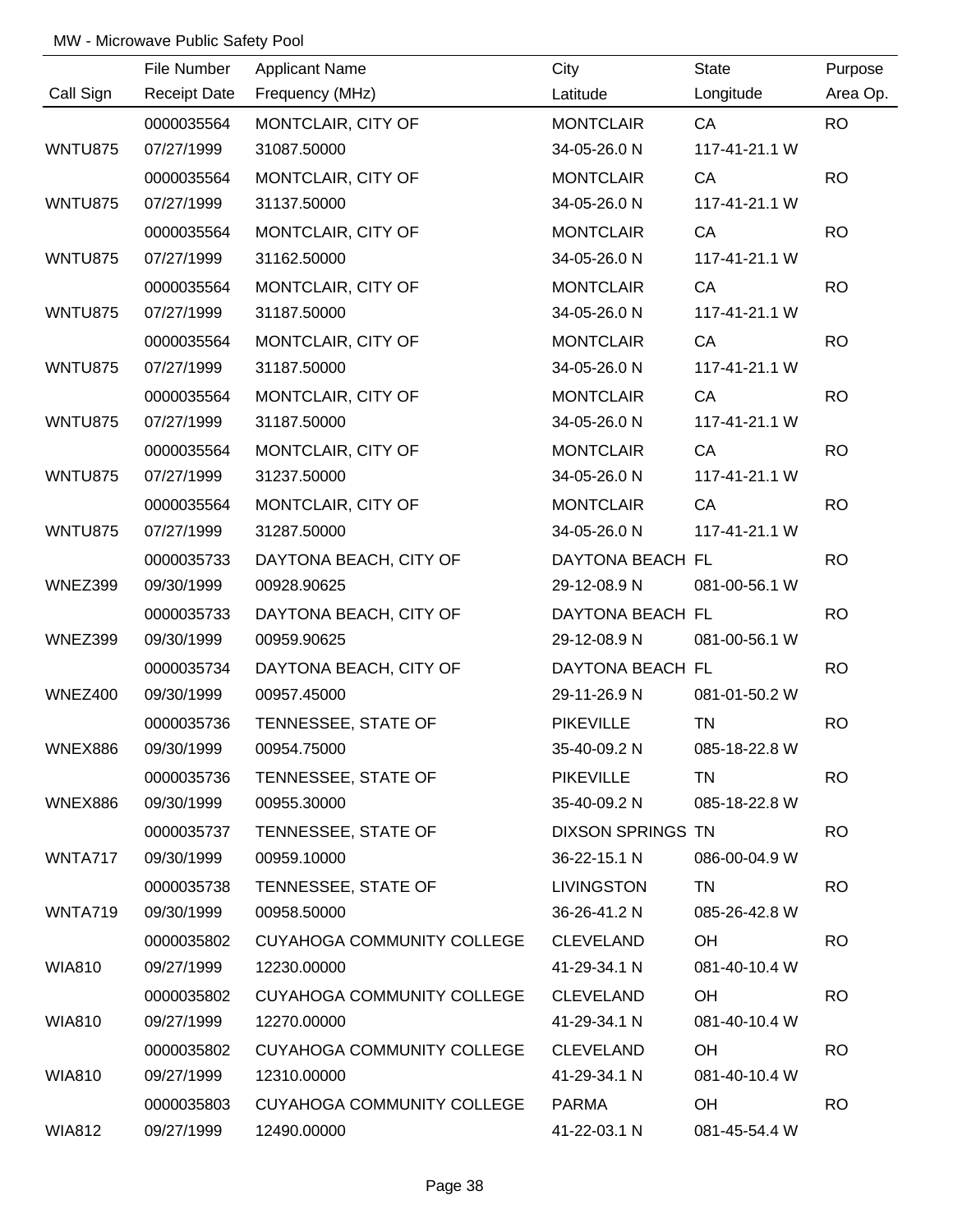|                | File Number         | <b>Applicant Name</b>       | City                       | <b>State</b>  | Purpose   |
|----------------|---------------------|-----------------------------|----------------------------|---------------|-----------|
| Call Sign      | <b>Receipt Date</b> | Frequency (MHz)             | Latitude                   | Longitude     | Area Op.  |
|                | 0000035804          | CUYAHOGA COMMUNITY COLLEGE  | <b>CLEVELAND</b>           | OH            | <b>RO</b> |
| <b>WIA813</b>  | 09/27/1999          | 12530.00000                 | 41-29-41.1 N               | 081-41-01.4 W |           |
|                | 0000035881          | SHERIDAN, COUNTY OF         | <b>PLENTYWOOD</b>          | <b>MT</b>     | <b>RO</b> |
| WNEH542        | 09/16/1999          | 02130.80000                 | 48-47-06.1 N               | 104-35-42.8 W |           |
|                | 0000035882          | SHERIDAN, COUNTY OF         | <b>PLENTYWOOD</b>          | <b>MT</b>     | <b>RO</b> |
| WNEH543        | 09/16/1999          | 02180.80000                 | 48-41-42.0 N               | 104-35-42.8 W |           |
|                | 0000035884          | <b>GUILDERLAND, TOWN OF</b> | <b>GUILDERLAND</b>         | NY            | <b>RO</b> |
| <b>WNTW698</b> | 09/20/1999          | 00928.63125                 | 42-41-34.2 N               | 073-51-52.4 W |           |
|                | 0000035884          | <b>GUILDERLAND, TOWN OF</b> | <b>GUILDERLAND</b>         | <b>NY</b>     | <b>RO</b> |
| <b>WNTW698</b> | 09/20/1999          | 00952.63125                 | 42-41-34.2 N               | 073-51-52.4 W |           |
|                | 0000035887          | BOULDER, COUNTY OF          | <b>LOUISVILLE</b>          | CO            | <b>RO</b> |
| WNTD904        | 09/28/1999          | 02149.20000                 | 39-58-49.9 N               | 105-07-57.9 W |           |
|                | 0000035887          | BOULDER, COUNTY OF          | <b>LOUISVILLE</b>          | CO            | <b>RO</b> |
| WNTD904        | 09/28/1999          | 06640.00000                 | 39-58-49.9 N               | 105-07-57.9 W |           |
|                | 0000035887          | BOULDER, COUNTY OF          | <b>LOUISVILLE</b>          | CO            | <b>RO</b> |
| WNTD904        | 09/28/1999          | 18775.00000                 | 39-58-49.9 N               | 105-07-57.9 W |           |
|                | 0000035888          | BOULDER, COUNTY OF          | <b>LONGMONT</b>            | CO            | <b>RO</b> |
| <b>WNTW707</b> | 09/28/1999          | 06800.00000                 | 40-09-48.9 N               | 105-06-01.9 W |           |
|                | 0000035921          | SACRAMENTO, COUNTY OF       | <b>SACRAMENTO</b>          | CA            | <b>RO</b> |
| WNTU513        | 10/04/1999          | 06605.00000                 | 38-25-20.6 N               | 121-21-13.8 W |           |
|                | 0000035921          | SACRAMENTO, COUNTY OF       | SACRAMENTO                 | CA            | <b>RO</b> |
| <b>WNTU513</b> | 10/04/1999          | 06665.00000                 | 38-25-20.6 N               | 121-21-13.8 W |           |
|                | 0000035922          | SACRAMENTO, COUNTY OF       | WALNUT GROVE CA            |               | <b>RO</b> |
| <b>WNTU514</b> | 10/04/1999          | 06795.00000                 | 38-14-47.6 N 121-30-02.8 W |               |           |
|                | 0000035922          | SACRAMENTO, COUNTY OF       | WALNUT GROVE CA            |               | <b>RO</b> |
| WNTU514        | 10/04/1999          | 06825.00000                 | 38-14-47.6 N               | 121-30-02.8 W |           |
|                | 0000035923          | SACRAMENTO, COUNTY OF       | SACRAMENTO                 | CA            | <b>RO</b> |
| <b>WNTU515</b> | 10/04/1999          | 06625.00000                 | 38-28-29.6 N               | 121-30-20.8 W |           |
|                | 0000035923          | SACRAMENTO, COUNTY OF       | SACRAMENTO                 | CA            | <b>RO</b> |
| WNTU515        | 10/04/1999          | 06665.00000                 | 38-28-29.6 N               | 121-30-20.8 W |           |
|                | 0000035931          | <b>IDAHO FALLS, CITY OF</b> | <b>IDAHO FALLS</b>         | ID            | <b>RO</b> |
| WNTW717        | 10/05/1999          | 31012.50000                 | 43-29-48.3 N               | 111-59-56.5 W | P.        |
|                | 0000035931          | <b>IDAHO FALLS, CITY OF</b> | <b>IDAHO FALLS</b>         | ID            | <b>RO</b> |
| WNTW717        | 10/05/1999          | 31062.50000                 | 43-29-48.3 N               | 111-59-56.5 W | P         |
|                | 0000035931          | <b>IDAHO FALLS, CITY OF</b> | <b>IDAHO FALLS</b>         | ID            | <b>RO</b> |
| WNTW717        | 10/05/1999          | 31112.50000                 | 43-29-48.3 N               | 111-59-56.5 W | P         |
|                | 0000035931          | <b>IDAHO FALLS, CITY OF</b> | <b>IDAHO FALLS</b>         | ID            | <b>RO</b> |
| WNTW717        | 10/05/1999          | 31137.50000                 | 43-29-48.3 N               | 111-59-56.5 W | P         |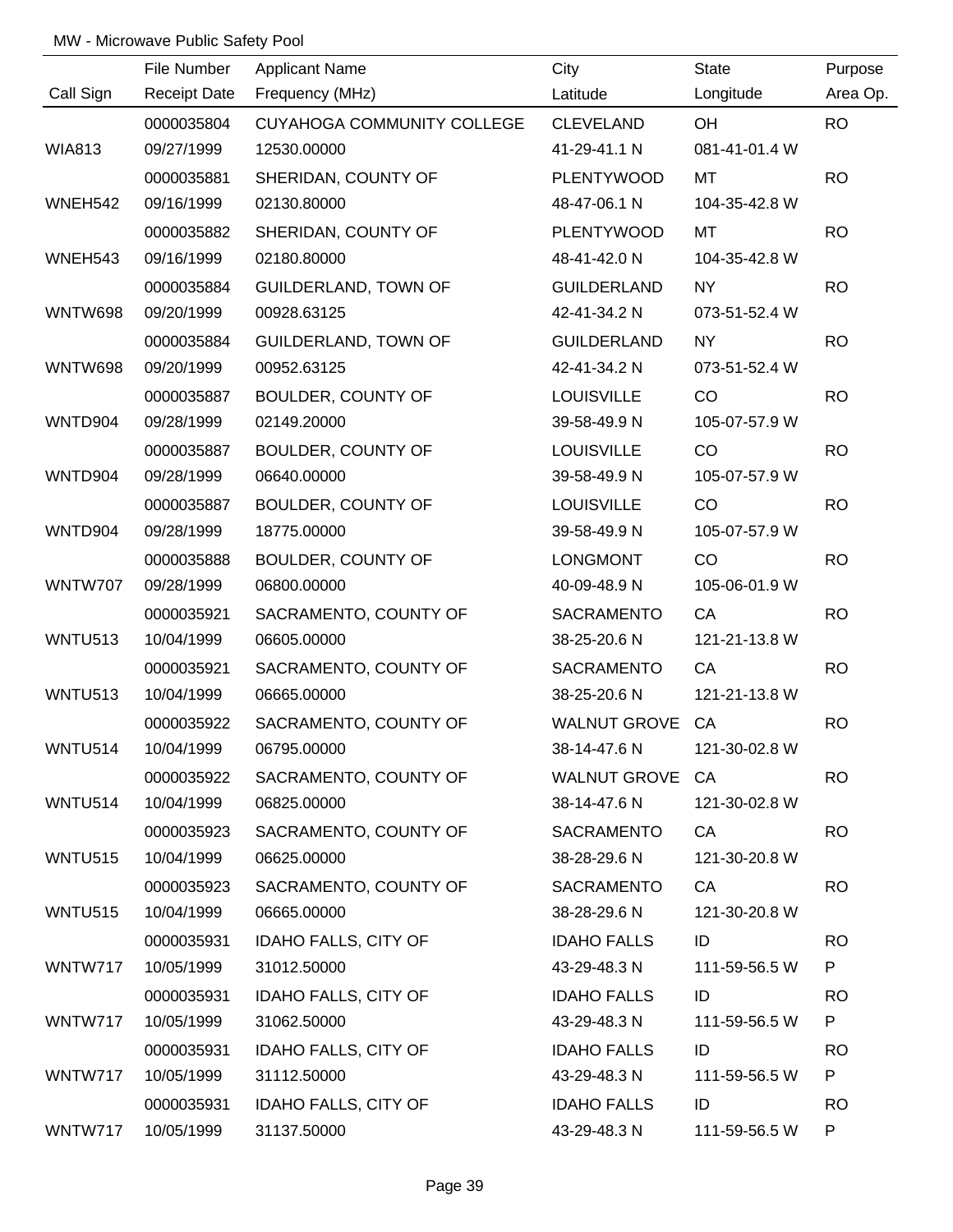|                | File Number         | <b>Applicant Name</b>       | City                       | State         | Purpose   |
|----------------|---------------------|-----------------------------|----------------------------|---------------|-----------|
| Call Sign      | <b>Receipt Date</b> | Frequency (MHz)             | Latitude                   | Longitude     | Area Op.  |
|                | 0000035931          | <b>IDAHO FALLS, CITY OF</b> | <b>IDAHO FALLS</b>         | ID            | <b>RO</b> |
| WNTW717        | 10/05/1999          | 31162.50000                 | 43-29-48.3 N               | 111-59-56.5 W | P         |
|                | 0000035931          | <b>IDAHO FALLS, CITY OF</b> | <b>IDAHO FALLS</b>         | ID            | <b>RO</b> |
| WNTW717        | 10/05/1999          | 31212.50000                 | 43-29-48.3 N               | 111-59-56.5 W | P         |
|                | 0000035931          | <b>IDAHO FALLS, CITY OF</b> | <b>IDAHO FALLS</b>         | ID            | <b>RO</b> |
| WNTW717        | 10/05/1999          | 31262.50000                 | 43-29-48.3 N               | 111-59-56.5 W | P         |
|                | 0000035931          | <b>IDAHO FALLS, CITY OF</b> | <b>IDAHO FALLS</b>         | ID            | <b>RO</b> |
| WNTW717        | 10/05/1999          | 31287.50000                 | 43-29-48.3 N               | 111-59-56.5 W | P         |
|                | 0000036451          | CONTRA COSTA, COUNTY OF     | <b>FAIRFIELD</b>           | CA            | <b>RO</b> |
| <b>WNE1860</b> | 10/08/1999          | 06705.00000                 | 38-17-51.6 N               | 121-59-57.8 W |           |
|                | 0000036676          | LOS ANGELES, COUNTY OF      | <b>LOS ANGELES</b>         | CA            | <b>RO</b> |
| WJY76          | 10/19/1999          | 18675.00000                 | 34-02-03.0 N               | 118-09-27.2 W |           |
|                | 0000036677          | LOS ANGELES, COUNTY OF      | <b>TEMPLE CITY</b>         | CA            | <b>RO</b> |
| WJY77          | 10/19/1999          | 10551.25000                 | 34-06-11.0 N               | 118-04-36.2 W |           |
|                | 0000036678          | LOS ANGELES, COUNTY OF      | <b>LOS ANGELES</b>         | CA            | <b>RO</b> |
| WJY81          | 10/19/1999          | 10563.12500                 | 34-05-02.0 N               | 118-23-01.2 W |           |
|                | 0000036679          | LOS ANGELES, COUNTY OF      | LA CRESCENTA               | CA            | <b>RO</b> |
| <b>WJY85</b>   | 10/19/1999          | 18935.00000                 | 34-13-14.0 N               | 118-13-50.2 W |           |
|                | 0000036680          | LOS ANGELES, COUNTY OF      | PICO RIVERA                | CA            | <b>RO</b> |
| WJY87          | 10/19/1999          | 19145.00000                 | 33-58-55.0 N               | 118-05-19.2 W |           |
|                | 0000036681          | LOS ANGELES, COUNTY OF      | <b>INGLEWOOD</b>           | CA            | <b>RO</b> |
| WJY88          | 10/19/1999          | 10551.25000                 | 33-56-18.0 N               | 118-21-06.2 W |           |
|                | 0000036682          | LOS ANGELES, COUNTY OF      | RANCHO PALOS V CA          |               | <b>RO</b> |
| WJY89          | 10/19/1999          | 06715.00000                 | 33-46-07.0 N 118-22-35.2 W |               |           |
|                | 0000036682          | LOS ANGELES, COUNTY OF      | RANCHO PALOS V CA          |               | <b>RO</b> |
| WJY89          | 10/19/1999          | 06765.00000                 | 33-46-07.0 N               | 118-22-35.2 W |           |
|                | 0000036682          | LOS ANGELES, COUNTY OF      | RANCHO PALOS V CA          |               | <b>RO</b> |
| WJY89          | 10/19/1999          | 06825.00000                 | 33-46-07.0 N               | 118-22-35.2 W |           |
|                | 0000036682          | LOS ANGELES, COUNTY OF      | RANCHO PALOS V CA          |               | <b>RO</b> |
| WJY89          | 10/19/1999          | 10616.25000                 | 33-46-07.0 N               | 118-22-35.2 W |           |
|                | 0000036682          | LOS ANGELES, COUNTY OF      | RANCHO PALOS V CA          |               | <b>RO</b> |
| WJY89          | 10/19/1999          | 10621.25000                 | 33-46-07.0 N               | 118-22-35.2 W |           |
|                | 0000036682          | LOS ANGELES, COUNTY OF      | RANCHO PALOS V CA          |               | <b>RO</b> |
| WJY89          | 10/19/1999          | 18585.00000                 | 33-46-07.0 N               | 118-22-35.2 W |           |
|                | 0000036682          | LOS ANGELES, COUNTY OF      | RANCHO PALOS V CA          |               | <b>RO</b> |
| WJY89          | 10/19/1999          | 18705.00000                 | 33-46-07.0 N               | 118-22-35.2 W |           |
|                | 0000036683          | LOS ANGELES, COUNTY OF      | WHITTIER                   | CA D          | <b>RO</b> |
| WNEJ616        | 10/19/1999          | 06565.00000                 | 33-55-42.0 N               | 118-01-32.2 W |           |